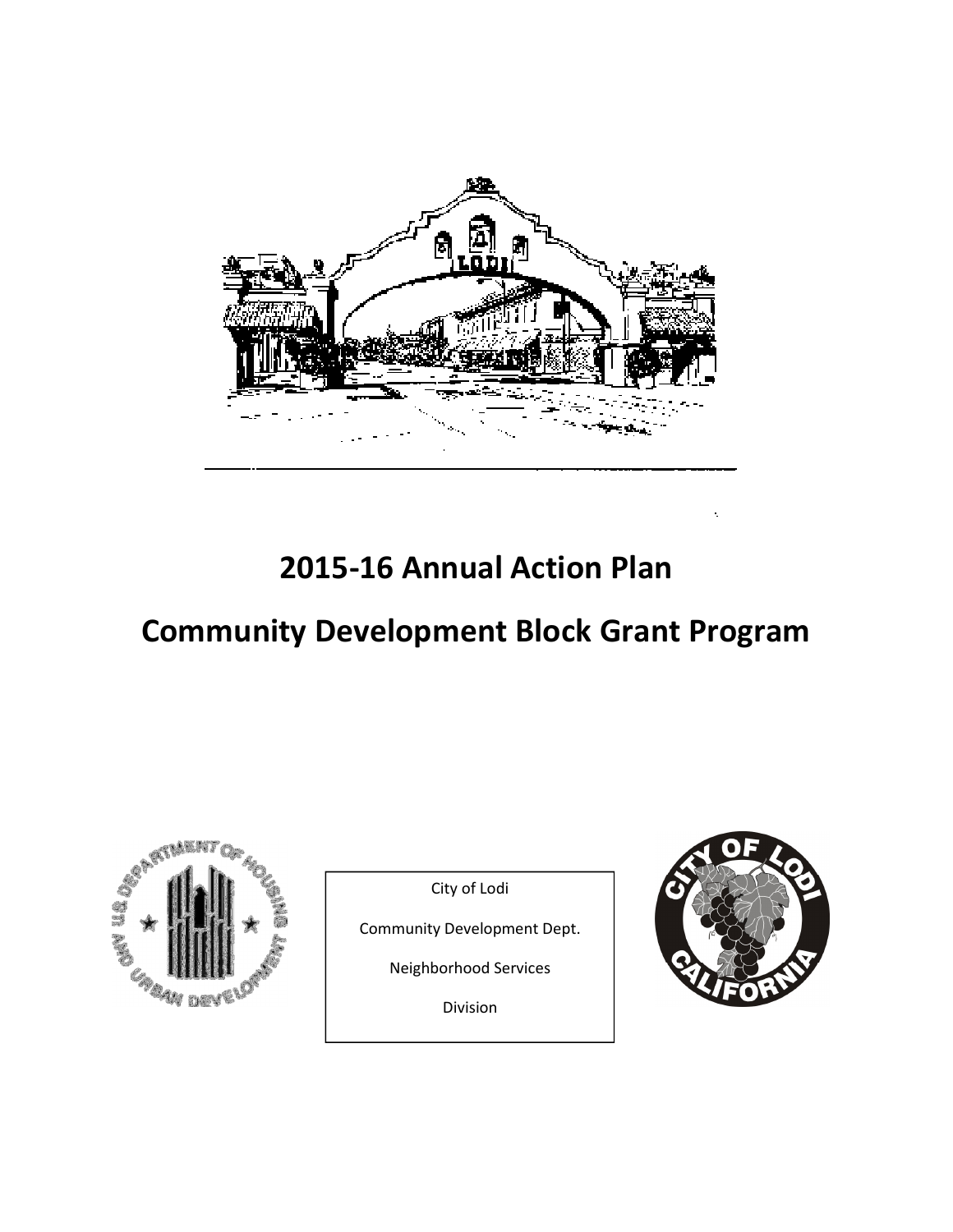# Executive Summary

# AP-05 Executive Summary - 24 CFR 91.200(c), 91.220(b)

#### 1. Introduction

In order to be eligible to receive Community Development Block Grant (CDBG) funds, the City of Lodi must submit a Consolidated Plan to the Department of Housing and Urban Development (HUD) every five years, and is required to update that plan annually. The Consolidated Plan is an assessment and analysis of local conditions and issues related to housing, homelessness, community development, and economic development. Utilizing a comprehensive outreach and citizen participation process, the Consolidated Plan describes priority needs facing the community and develops strategies to address those needs. This 2015 Annual Action Plan is the second of five required annual updates to the 2014- 2018 Consolidated Plan.

The annual Plan also identifies funding priorities and details the projects proposed to receive Federal funds under the CDBG Program, the State HOME Investment Partnership (HOME) Program and the Section 108 Loan Guarantee Program.

#### 2. Summarize the objectives and outcomes identified in the Plan

This could be a restatement of items or a table listed elsewhere in the plan or a reference to another location. It may also contain any essential items from the housing and homeless needs assessment, the housing market analysis or the strategic plan.

The Needs Assessment within the 2014-2018 Consolidated Plan identified several target populations:

- Extremely low-income and very low-income households;
- Seniors;
- Youth, primarily ages  $6 17$ ;
- Persons with disabilities; and
- Foster youth.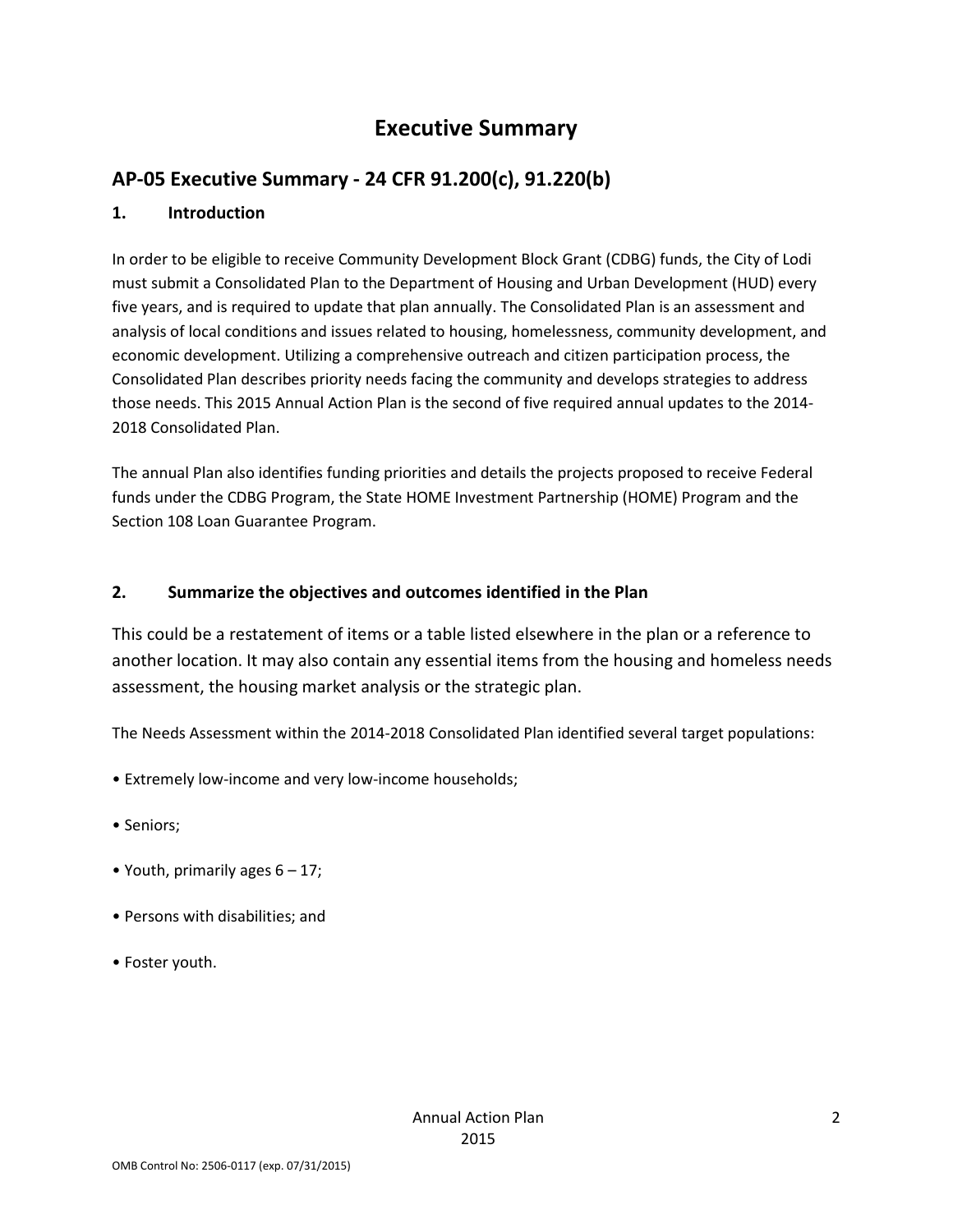The Needs Assessment also identified several types of projects and services that are needed in the community, including the following:

• Public facilities (either new or upgrades/expansions to existing facilities), including community centers, youth facilities, community gardens and one-stop service centers;

• Affordable housing programs for new housing construction, the preservation and rehabilitation of existing rental housing, emergency housing repairs, down-payment assistance and tenant-based rental assistance;

• Crime prevention activities to provide resources to support law enforcement and crime prevention programming in designated neighborhoods;

• Public improvements, especially those focused on increasing accessibility, such as ADA curbs ramps and sidewalk infill, and storm drainage and flooding improvements;

• Public services for a wide range of populations, including seniors, youth, disabled persons, homeless households, foster youth, displaced workers, and households with fair housing issues;

• Employment development services to provide training and to support job creation.

Through the full five year term of the Consolidated Plan, the City of Lodi anticipates funding projects related to all of these needs, although available funding resources, community-based organization partnerships, and market conditions may ultimately limit the City's ability to fund some project types.

Given the City's relatively small CDBG allocation, funds for affordable housing or other large capital improvement projects will need to come from other sources such as the State HOME Program and HUD's Section 108 Loan Guarantee Program.

### 3. Evaluation of past performance

This is an evaluation of past performance that helped lead the grantee to choose its goals or projects.

The City of Lodi received \$602,382 in CDBG entitlement funds in FY 2014/15. The City funded five public service programs. The funding for these programs encompassed a variety of services to benefit youth, needy families, seniors, homeless persons, and other special needs groups. Award amounts ranged from \$1,500 to \$42,000.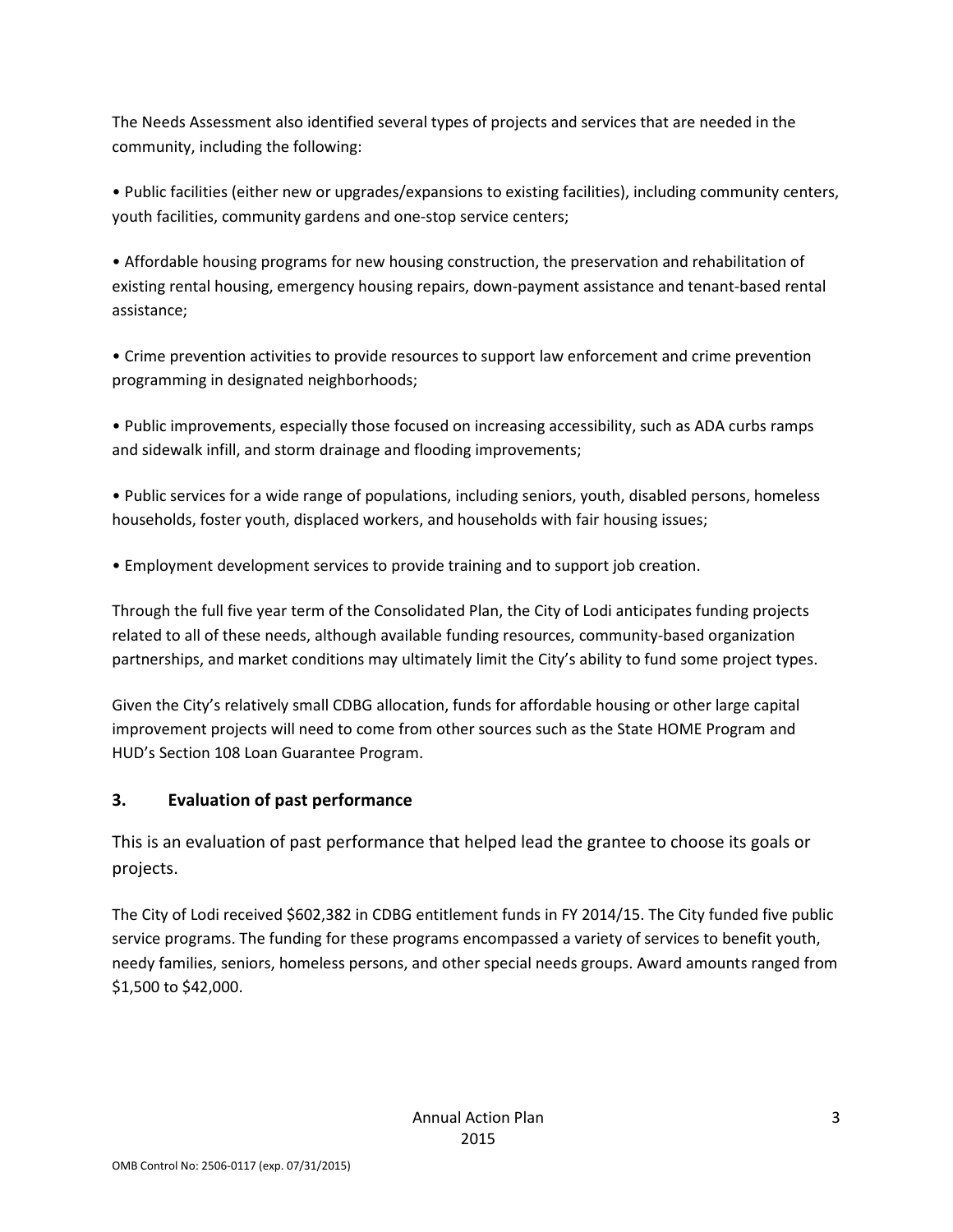The City also supported community development projects based on clearly identified needs. Among these initiatives were programs that focused on handicap accessibility projects and public infrastructure improvements in low-income neighborhoods. Both the public service programs and the community development projects were based on priorities identified in the Consolidated Plan.

#### 4. Summary of Citizen Participation Process and consultation process

Summary from citizen participation section of plan.

Two of the formal objectives of the Plan are to: 1) promote citizen participation in the development of local priority needs and objectives; and 2) encourage consultation with public and private agencies to identify shared needs and solutions to persistent community problems.

The Neighborhood Services Division of the Community Development Department invites the community to provide input on the way grant funds from the HUD are spent. This Citizen's Participation Plan outlines the way the City communicates with residents regarding the use and expenditure of HUD funds.

Community and neighborhood meetings are organized by City staff and/or by local community-based organizations to seek community input and identify community needs. These meetings serve several purposes:

- Obtains community input about how funds should be spent;
- Solicits information about neighbhorhood needs;
- Builds a sense of community among neighbhorhood residents;
- Encourages community empowerment and greater community voice;
- Provides neighborhoods with information about city services.

#### Additional Text: 4. Summary of Citizen Participation Process and Consultation Process

The City continues to address potential gaps in the delivery system. The following are a few examples of efforts to overcome gaps in the institutional structure and to enhance coordination:

• The Neighborhood Services Division staff work with the City's Finance, Parks, Planning, and Public Works Departments to ensure that capital improvement projects are on schedule, and that invoices are paid in a timely manner.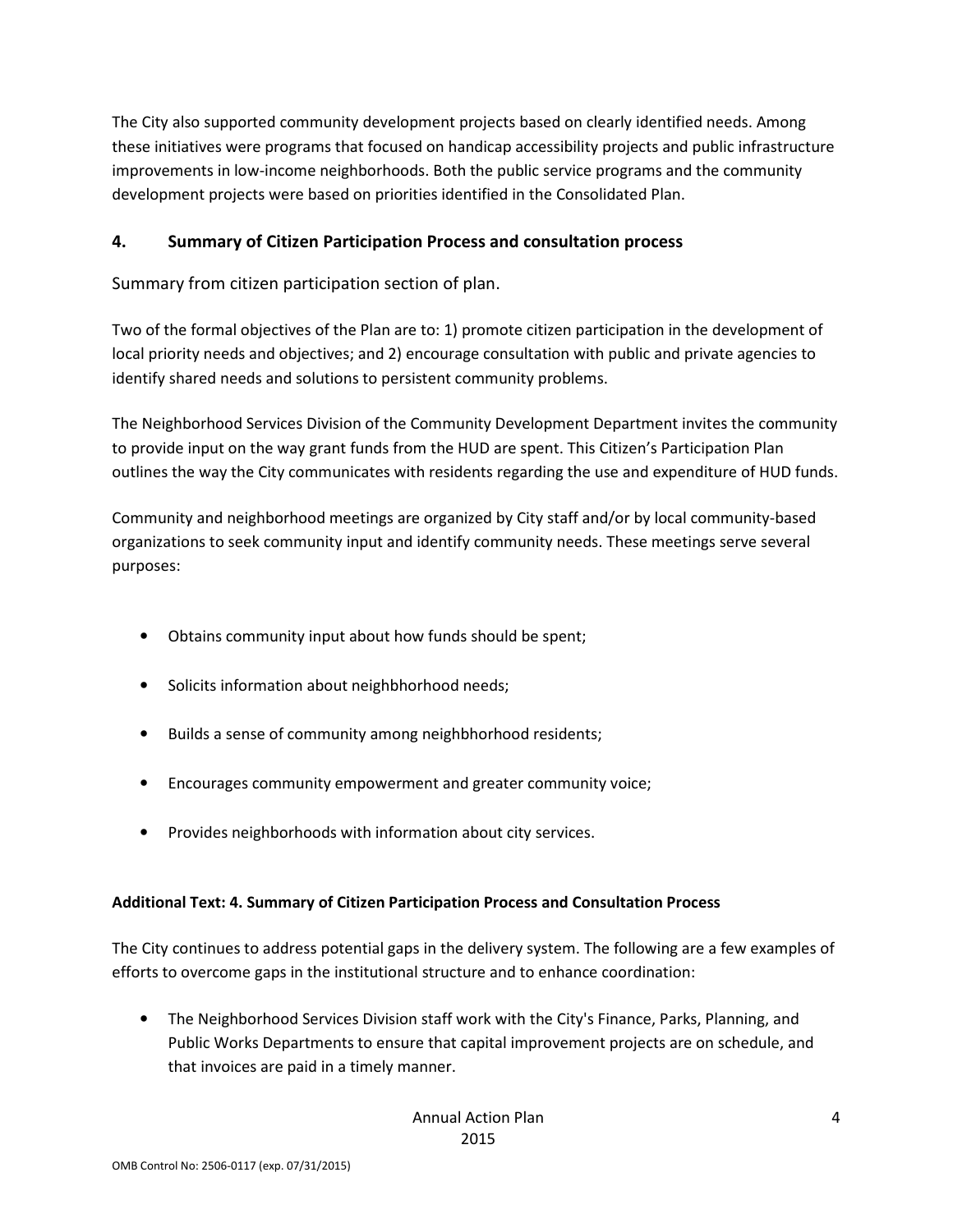- The Neighborhood Services Manager participates in the following community/collaborative committees on a regular basis: (a) San Joaquin County Emergency Food and Shelter Board, (b) "Hand Up" Homeless Outreach Group, (c) Homeless Solutions Task Force, (d) City of Lodi ADA Committee/Citizen Advisory Panel, (e) Lodi Improvement Committee.
- The Neighborhood Services Manager is involved in the update of the City's Housing Element, particularly in the discussions surrounding multi-family and affordable housing, and a review of existing HUD-funded housing programs and an evaluation of their effectiveness.
- The Neighborhood Services Manager is leading the development of an Analysis of Impediments to Fair Housing Choice.

#### 5. Summary of public comments

This could be a brief narrative summary or reference an attached document from the Citizen Participation section of the Con Plan.

During the City Council hearing on May 6, 2015, to approve the Annual Action Plan, one comment was received from Grace and Mercy Charitable Foundation. The organization's representative stated that it receives no state, federal or local government funds for their services yet. Because of private donor financial limitations and great need for continued services, the organization expressed its desire to receive CDBG funds in the future. No other public comments were received during the 30-day review period.

During the Community Service Block Grant meeting on May 5th, at California Human Development, the attending Neighborhood Services Manager, who administers the City's CDBG program took note of the two public comments: more frequent adult education classes for English-language learners and offered at various times and locations; more low-income clinics or increased capacity for existing clinics because appointment waiting times are long. These issues touch on a support some of the priority needs, goals, and objectives that are laid out in the Consolidated Plan.

On April 16, 2015, the Homeless Solutions Committee held a Homeless Summit at which various organizations gathered to listen to community concerns and to share solutions and ideas. The City's Neighborhood Services Manager and City Council members participated and shared ideas. The needs and solutions discussed are incorporated into this Plan. Minutes from the meeting are attached in Appendix B.

At the first City Council Public Hearing on April 1, 2015, a total of five people spoke in support of the various organizations and proposed projects and activities. One comment was received prior to the opening of the Public Hearing in regards to one of the applicants that was not being recommended for funding.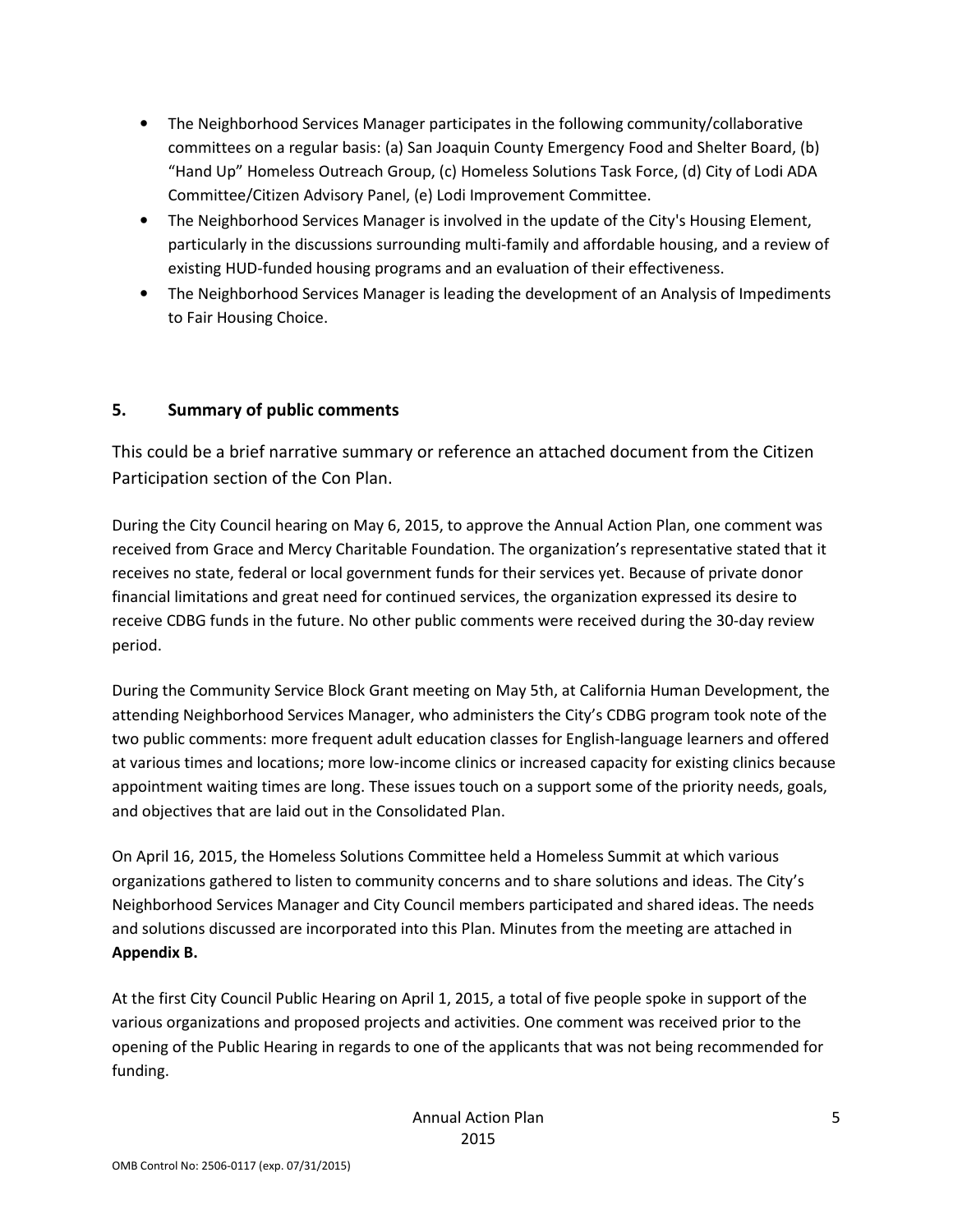The Lodi Improvement Committee met on January 13, 2015. The committee discussed public works and CDBG-funded projects related to sidewalks, ADA accessibility, gang prevention, and after school programs. Additionally, after this meeting and after review of the draft Annual Action Plan, the Lodi Improvement Committee provided a letter of support (attached in Appendix B) for the concept of establishing a Neighborhood Revitalization Strategy Area and offered to take a lead role in the community outreach and oversight of such a plan.

During the NOFA/application workshop on December 10, 2015, multiple organizations expressed a need to expand public services; however, public service funding is limited under the CDBG program.

Public comments and meeting minutes from the above mentioned meetings can be found in Appendix B.

#### 6. Summary of comments or views not accepted and the reasons for not accepting them

The City has not received any public comments that were not accepted.

#### 7. Summary

City Council approved the Annual Action Plan with one modification to the community-based organizations projects. They expressed a desire to support a local non-profit in preparing to make ADA accessibility improvements to the site. The project was added and a small amount of funds were transferred from one project to the other.

At the April 1, 2015 meeting, the City Council was supportive of the recommendations for allocation of CDBG funding that were presented to them at the Public Hearing. All but one member of the public spoke in favor of the various recommendations. One applicant that was not being recommended for funding spoke about the services that her organization provides to needy families and individuals within the community and commented that this is the second year in a row that she has not been awarded funding. City staff reiterated to the City Council that this was due, primarily, to the CDBG regulations that places a 15 percent cap on funding for public service activities and not the validity of the applicant's request for funding. Staff went on to explain that the impact of the public services cap on funding recommendations that can address the priority needs within the community is one of the primary reasons why the 2015/16 Action Plan includes the authorization for staff to pursue the creation of a Neighborhood Revitalization Strategy Area.

The Lodi Improvement Committee is in support of the proposed activities in the Annual Action Plan and has offered to take a lead role in the development of the Neighborhood Revitalization Strategy Area.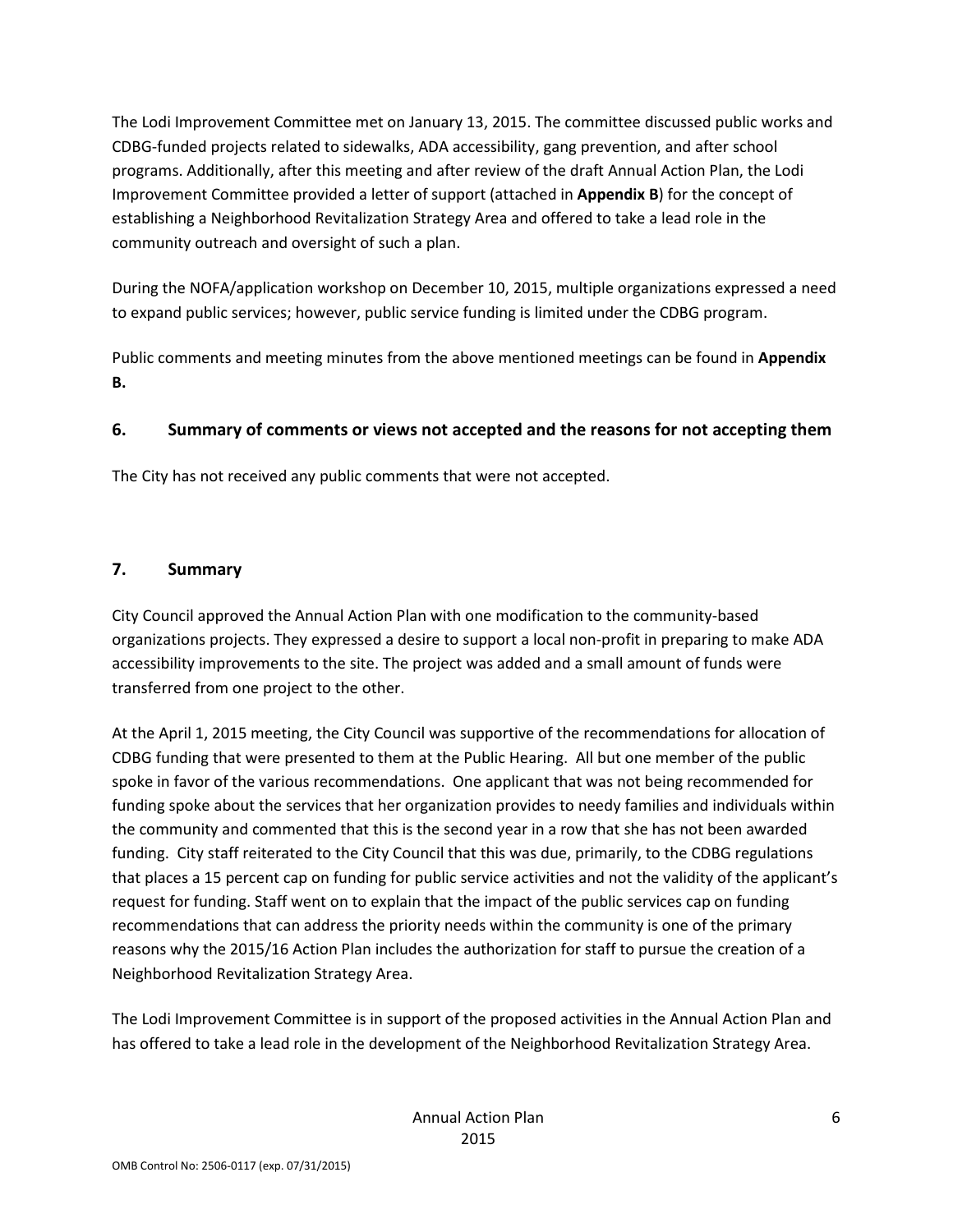# PR-05 Lead & Responsible Agencies – 91.200(b)

#### 1. Agency/entity responsible for preparing/administering the Consolidated Plan

Describe the agency/entity responsible for preparing the Consolidated Plan and those responsible for administration of each grant program and funding source.

| Agency Role               | <b>Name</b> | Department/Agency                |  |
|---------------------------|-------------|----------------------------------|--|
|                           |             |                                  |  |
| <b>CDBG Administrator</b> | LODI        | Community Development Department |  |

Table 1 – Responsible Agencies

#### Narrative (optional)

The Community Development Department – Neighborhood Services Division is responsible for overseeing the administration of the City's CDBG funding, including the preparation of the Consolidated Plan. The Neighborhood Services Division Manager over-sees the day-to-day administration of the CDBG program.

#### Consolidated Plan Public Contact Information

City of Lodi 21 W. Pine Street Lodi, CA 95240 Attn: Neighborhood Services Manager 209-333-6800 x2467 jwood@lodi.gov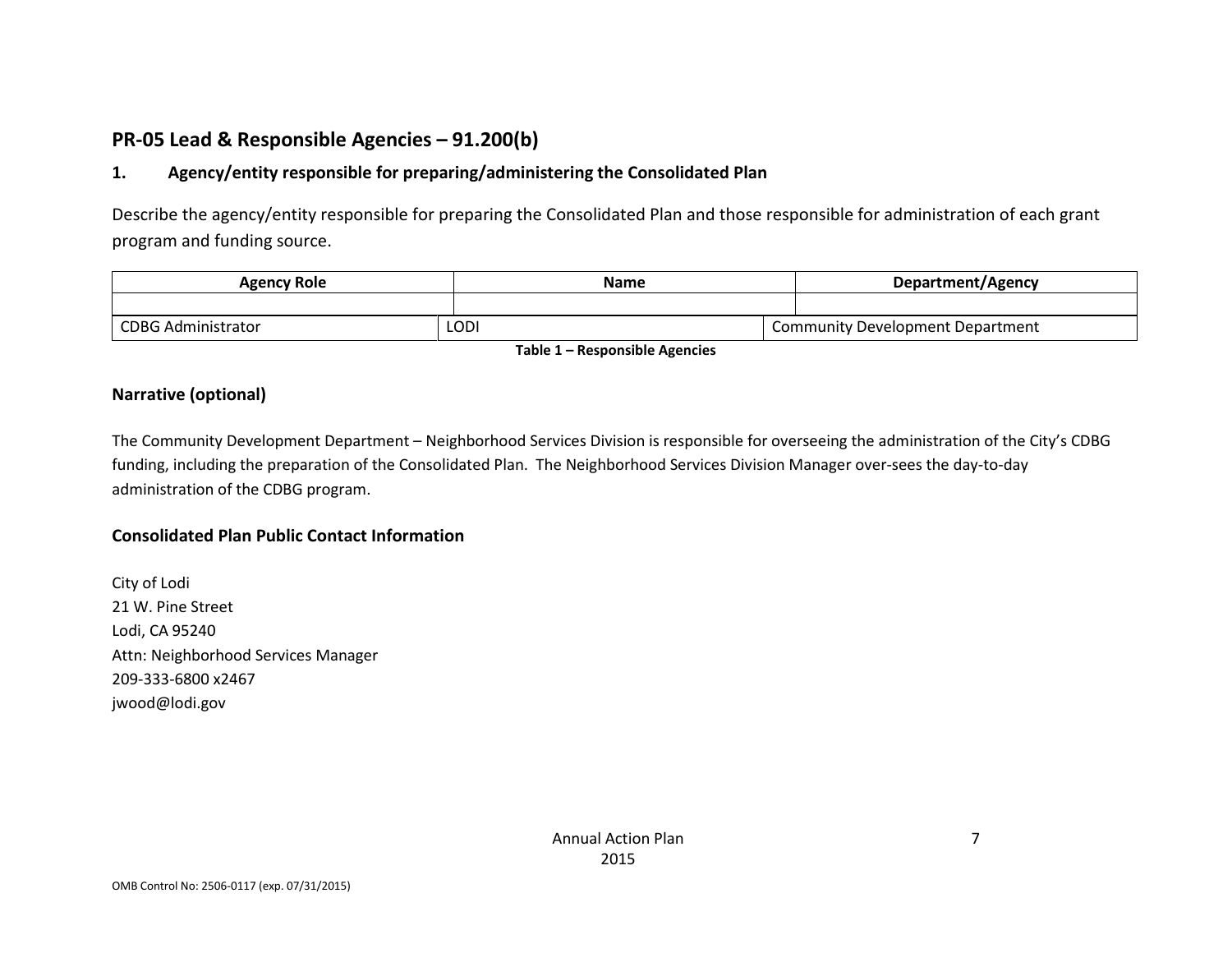# AP-10 Consultation – 91.100, 91.200(b), 91.215(l)

#### 1. Introduction

In preparing the Action Plan, the City consulted with a variety of agencies, including local and regional community-based organizations, the Housing Authority of the County of San Joaquin, and many others.

The goal of the consultation process was to provide detail of the priority needs identified in the Consolidated Plan and how those agencies best could focus their programs and activities to help address those priority needs and to explore opportunities for coordination to improve availability and access to services.

# Provide a concise summary of the jurisdiction's activities to enhance coordination between public and assisted housing providers and private and governmental health, mental health and service agencies (91.215(l))

City staff has been meeting with several local health, mental health and service agencies to explore opportunities to increase service delivery through mobile and fixed locations in or at least closer to the neighborhoods where the clientele reside.

# Describe coordination with the Continuum of Care and efforts to address the needs of homeless persons (particularly chronically homeless individuals and families, families with children, veterans, and unaccompanied youth) and persons at risk of homelessness.

The City of Lodi will continue to work as part of the San Joaquin County Continuum of Care (CoC) in 2015-16. The CoC is currently administered by the San Joaquin County Community Development Department, with several local agencies and organizations receiving funding.

The City's efforts to address the needs of homeless persons have included participation and support of "A Hand Up", a local homeless advocacy and outreach group made up of social service providers and faith-based organizations that meet monthly to discuss homeless issues and effective ways of addressing them.

The City has also been working with a Homeless Task Force made up of key City staff, representatives from the Salvation Army and local faith-based organizations, and the Lodi Community Foundation, a local philanthropic organization. Led by the Lodi Police Department, this task force has built consensus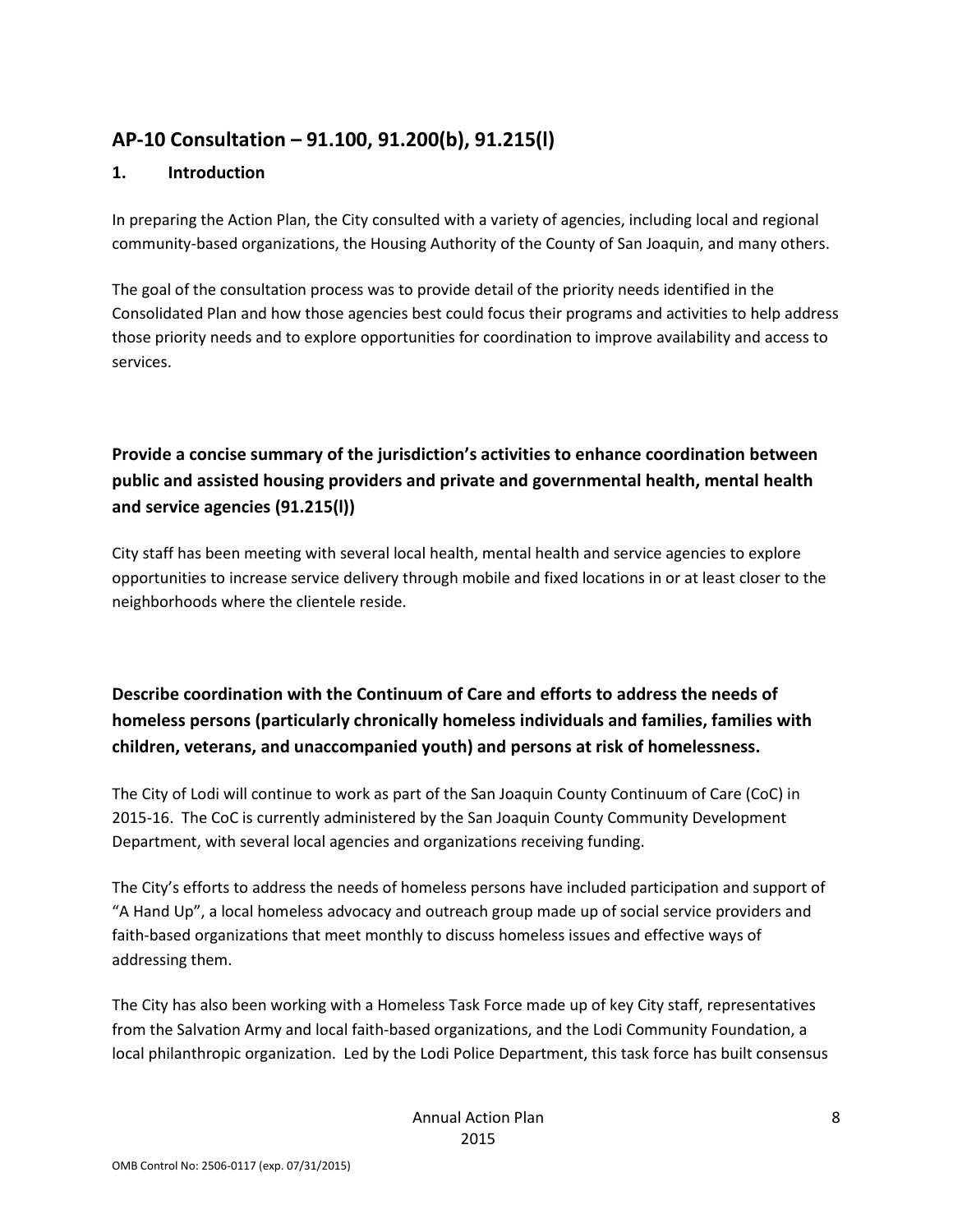and support to explore a number of short- and long-range solutions to reduce homelessness and mitigate its effect on the community.

Describe consultation with the Continuum(s) of Care that serves the jurisdiction's area in determining how to allocate ESG funds, develop performance standards for and evaluate outcomes of projects and activities assisted by ESG funds, and develop funding, policies and procedures for the operation and administration of HMIS

The City of Lodi does not have sufficient population to receive Emergency Shelter Grant (ESG) funding directly. The San Joaquin County Neighborhood Preservation Division administers several federal grant programs that provide direct assistance to homeless individuals and families. They include several Supportive Housing Programs (SHP) and a Shelter Plus Care (SPC) Program. The SPC program provides rent assistance for disabled homeless individuals. Supportive Housing Programs provide rent assistance and supportive services to homeless families and individuals to assist them in making a successful transition from homelessness to independent living. Funds for these programs are received through HUD's Continuum of Care Homeless Assistance Grant Application process.

2. Describe Agencies, groups, organizations and others who participated in the process and describe the jurisdiction's consultations with housing, social service agencies and other entities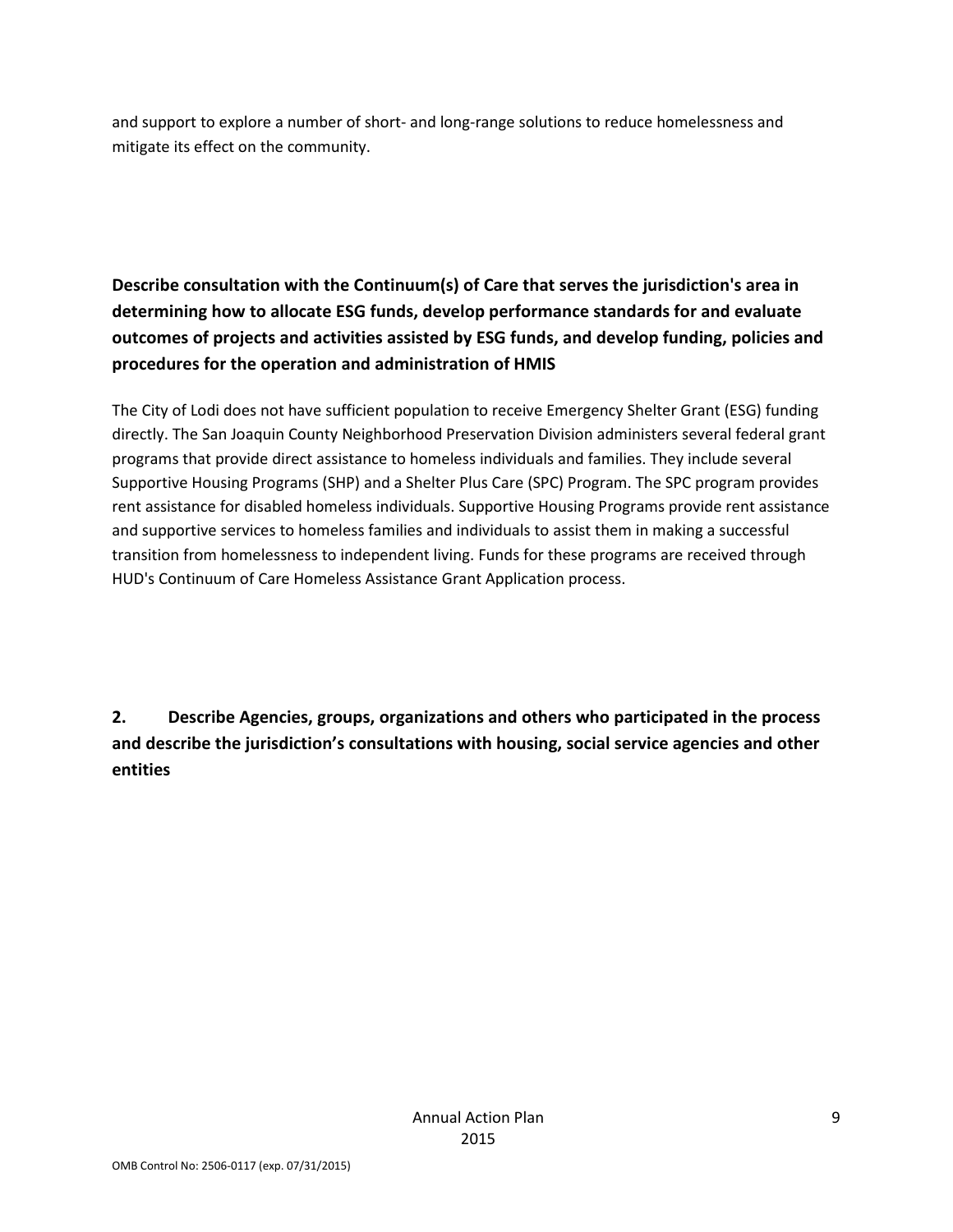|  | Table 2 - Agencies, groups, organizations who participated |  |
|--|------------------------------------------------------------|--|
|--|------------------------------------------------------------|--|

| $\mathbf 1$    | Agency/Group/Organization                           | CALIFORNIA HUMAN DEVELOPMENT CORPORATION                                           |  |  |
|----------------|-----------------------------------------------------|------------------------------------------------------------------------------------|--|--|
|                | <b>Agency/Group/Organization Type</b>               | Housing                                                                            |  |  |
|                |                                                     | Services - Housing                                                                 |  |  |
|                |                                                     | Services-Children                                                                  |  |  |
|                |                                                     | Services-Elderly Persons                                                           |  |  |
|                |                                                     | Services-Health                                                                    |  |  |
|                |                                                     | Services-Education                                                                 |  |  |
|                |                                                     | Services-Employment                                                                |  |  |
|                |                                                     | Neighborhood Organization                                                          |  |  |
|                | What section of the Plan was addressed by           | <b>Housing Need Assessment</b>                                                     |  |  |
|                | <b>Consultation?</b>                                | <b>Public Housing Needs</b>                                                        |  |  |
|                |                                                     | Non-Homeless Special Needs                                                         |  |  |
|                |                                                     | <b>Economic Development</b>                                                        |  |  |
|                |                                                     | <b>Anti-poverty Strategy</b>                                                       |  |  |
|                | <b>Briefly describe how the</b>                     | Staff routinely meets with CHD and the local Hispanic and Pakistani community      |  |  |
|                | Agency/Group/Organization was consulted. What       | through meetings facilitated by CHD as a means of providing information on what is |  |  |
|                | are the anticipated outcomes of the consultation or | being done to address needs identified in the Consolidated Plan and to receive     |  |  |
|                | areas for improved coordination?                    | feedback from that community on those and other issues. Information from those     |  |  |
|                |                                                     | meetings had a direct bearing on some of the projects recommended for funding.     |  |  |
| $\overline{2}$ | Agency/Group/Organization                           | Housing Authority of San Joaquin County                                            |  |  |
|                | <b>Agency/Group/Organization Type</b>               | Housing                                                                            |  |  |
|                |                                                     | PHA                                                                                |  |  |
|                |                                                     | Services - Housing                                                                 |  |  |
|                | What section of the Plan was addressed by           | <b>Housing Need Assessment</b>                                                     |  |  |
|                | <b>Consultation?</b>                                | <b>Public Housing Needs</b>                                                        |  |  |
|                |                                                     | <b>Market Analysis</b>                                                             |  |  |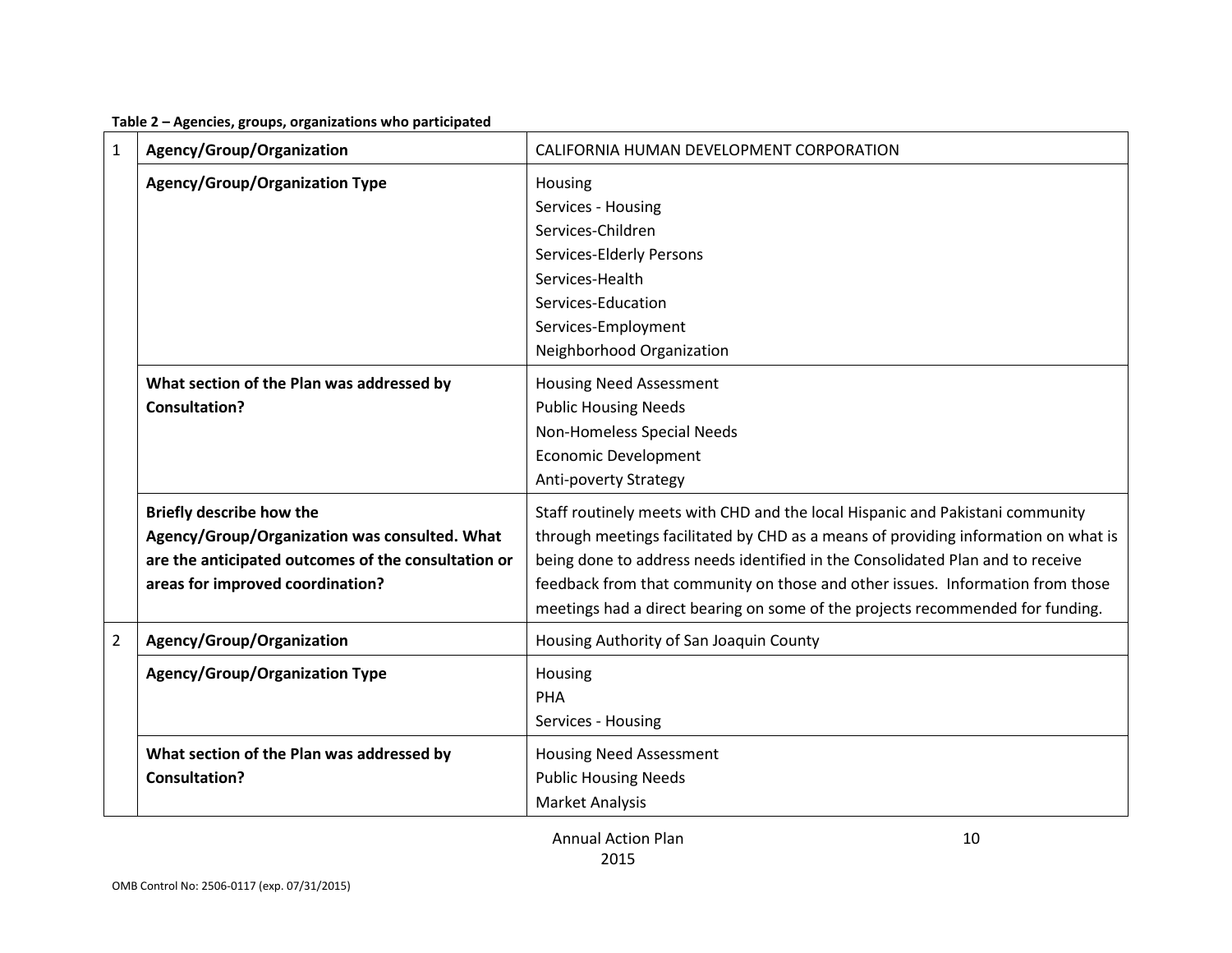|   | <b>Briefly describe how the</b><br>Agency/Group/Organization was consulted. What<br>are the anticipated outcomes of the consultation or<br>areas for improved coordination? | Staff consulted with the Housing Authority to review opportunities to provide new<br>affordable housing or the rehabilitation of existing affordable housing. An<br>application for CDBG funding was prepared and submitted to address the needs<br>identified in those discussions. |
|---|-----------------------------------------------------------------------------------------------------------------------------------------------------------------------------|--------------------------------------------------------------------------------------------------------------------------------------------------------------------------------------------------------------------------------------------------------------------------------------|
| 3 | Agency/Group/Organization                                                                                                                                                   | <b>LOEL Foundation</b>                                                                                                                                                                                                                                                               |
|   | <b>Agency/Group/Organization Type</b>                                                                                                                                       | Housing<br>Services-Elderly Persons                                                                                                                                                                                                                                                  |
|   | What section of the Plan was addressed by<br><b>Consultation?</b>                                                                                                           | <b>Housing Need Assessment</b><br>Non-Homeless Special Needs                                                                                                                                                                                                                         |
|   | <b>Briefly describe how the</b><br>Agency/Group/Organization was consulted. What<br>are the anticipated outcomes of the consultation or<br>areas for improved coordination? | Staff consulted with the LOEL Foundation in regards to various needs and issues<br>that were related to their role within the community.                                                                                                                                             |
| 4 | Agency/Group/Organization                                                                                                                                                   | SECOND HARVEST FOOD BANK                                                                                                                                                                                                                                                             |
|   | <b>Agency/Group/Organization Type</b>                                                                                                                                       | Services-Children<br>Services-Elderly Persons<br>Services-homeless<br>Services-Health                                                                                                                                                                                                |
|   | What section of the Plan was addressed by<br><b>Consultation?</b>                                                                                                           | Homeless Needs - Chronically homeless<br>Homeless Needs - Families with children<br>Non-Homeless Special Needs                                                                                                                                                                       |
|   | <b>Briefly describe how the</b><br>Agency/Group/Organization was consulted. What<br>are the anticipated outcomes of the consultation or<br>areas for improved coordination? | Staff consulted with Second Harvest in regards to various needs and issues that<br>were related emergency food. An application for CDBG funding was prepared and<br>submitted to address the priority needs.                                                                         |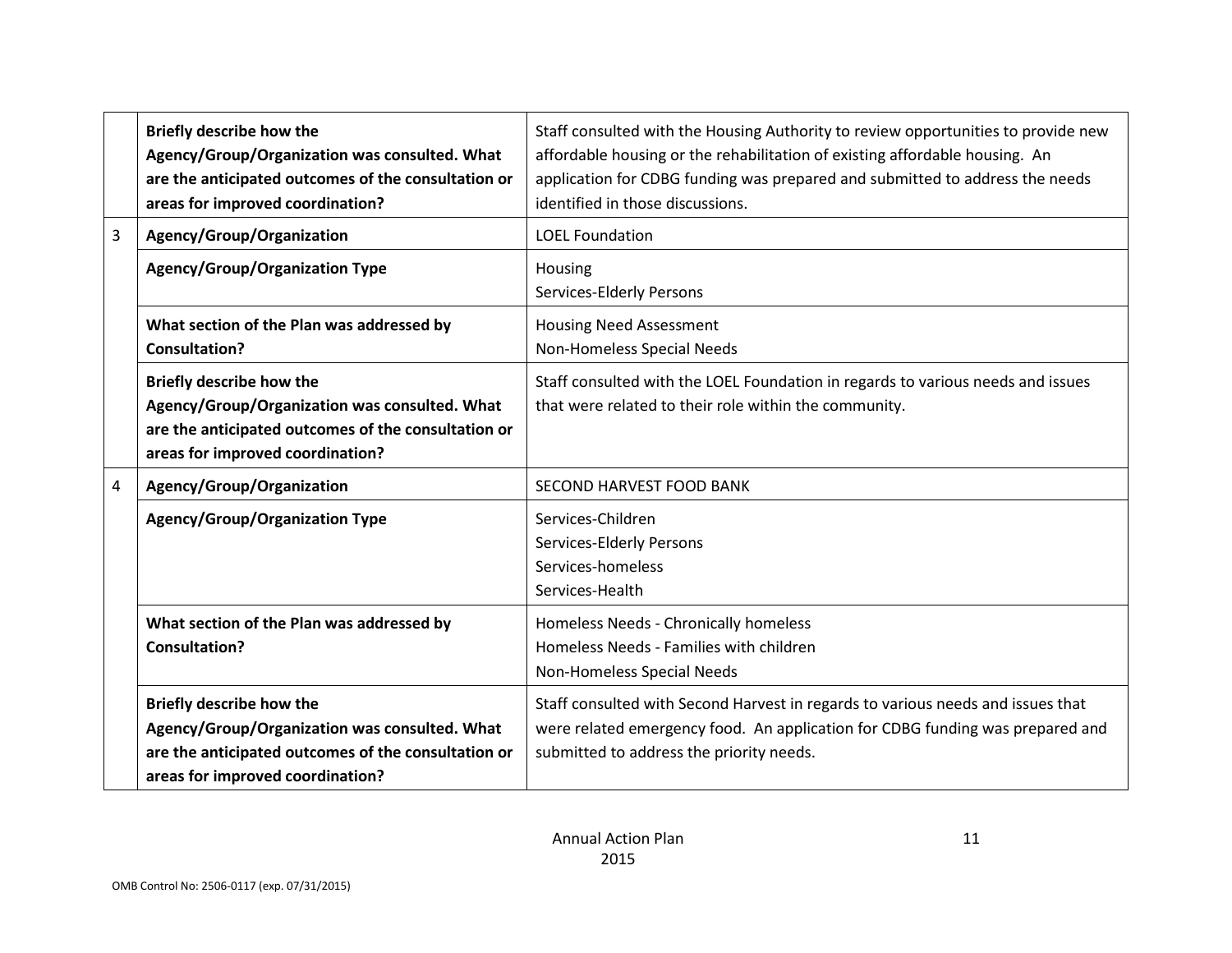| 5 | Agency/Group/Organization                                                                                                                                                   | <b>SALVATION ARMY</b>                                                                                                                                                                                                                                                        |  |  |
|---|-----------------------------------------------------------------------------------------------------------------------------------------------------------------------------|------------------------------------------------------------------------------------------------------------------------------------------------------------------------------------------------------------------------------------------------------------------------------|--|--|
|   | <b>Agency/Group/Organization Type</b>                                                                                                                                       | Housing<br>Services-homeless<br>Services-Health<br>Services-Education<br>Services-Employment                                                                                                                                                                                 |  |  |
|   | What section of the Plan was addressed by<br><b>Consultation?</b>                                                                                                           | Homeless Needs - Chronically homeless<br>Homeless Needs - Families with children<br>Homelessness Needs - Veterans<br>Homelessness Needs - Unaccompanied youth<br><b>Homelessness Strategy</b>                                                                                |  |  |
|   | <b>Briefly describe how the</b><br>Agency/Group/Organization was consulted. What<br>are the anticipated outcomes of the consultation or<br>areas for improved coordination? | Staff consulted with the Salvation Army - Lodi Corp in regards to various needs and<br>issues that were related emergency food and shelter, housing and supportive<br>services. An application for CDBG funding was prepared and submitted to address<br>the priority needs. |  |  |
| 6 | Agency/Group/Organization                                                                                                                                                   | SAN JOAQUIN FAIR HOUSING ASSOCIATION                                                                                                                                                                                                                                         |  |  |
|   | <b>Agency/Group/Organization Type</b>                                                                                                                                       | Housing<br>Services - Housing<br>Service-Fair Housing                                                                                                                                                                                                                        |  |  |
|   | What section of the Plan was addressed by<br><b>Consultation?</b>                                                                                                           | <b>Housing Need Assessment</b><br>Homeless Needs - Families with children                                                                                                                                                                                                    |  |  |
|   | <b>Briefly describe how the</b><br>Agency/Group/Organization was consulted. What<br>are the anticipated outcomes of the consultation or<br>areas for improved coordination? | Staff consulted with Fair Housing in regards to various needs and issues that were<br>related housing and discrimination.                                                                                                                                                    |  |  |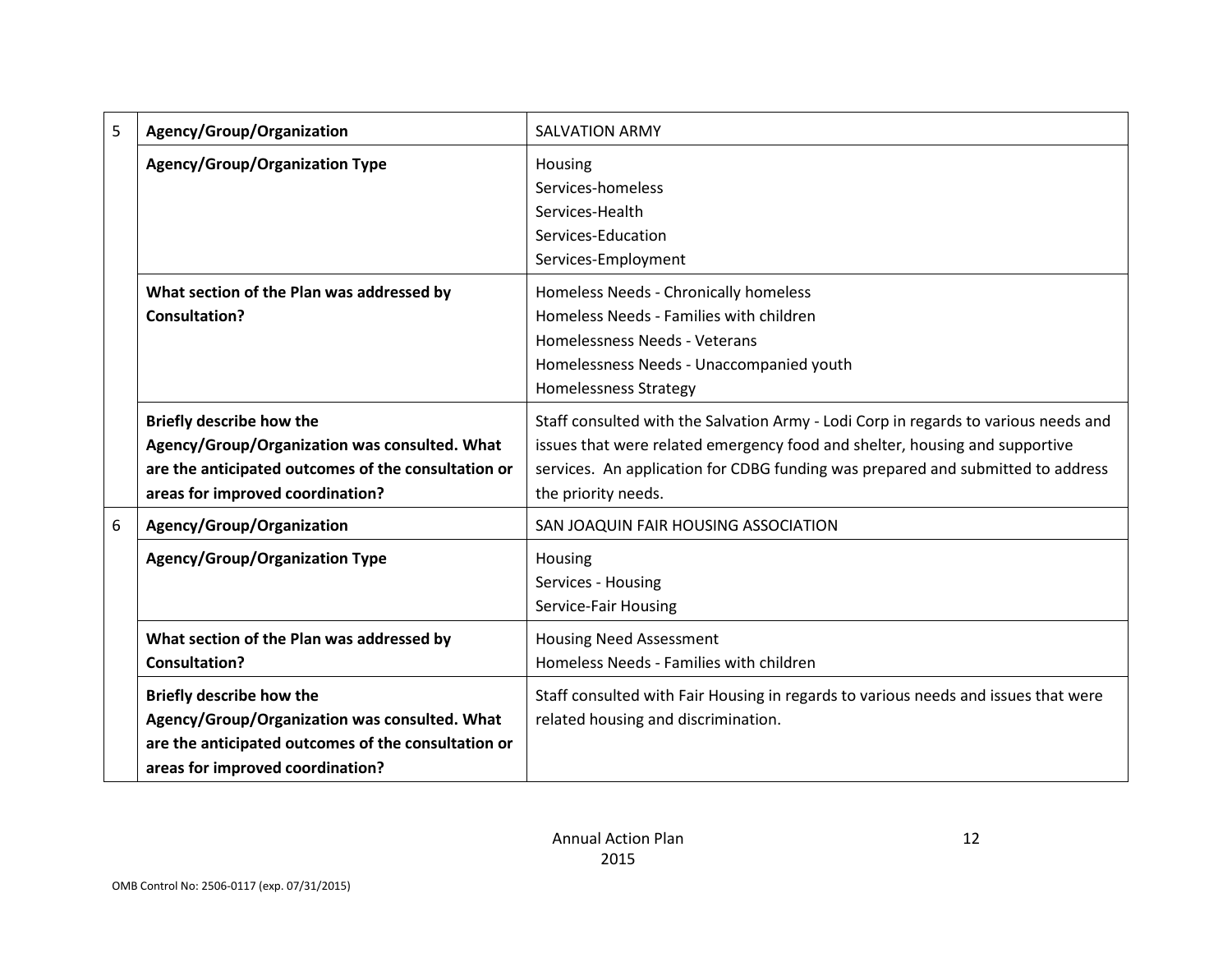| $\overline{7}$ | Agency/Group/Organization                           | <b>Community Partnership for Familes</b>                                          |  |  |  |  |
|----------------|-----------------------------------------------------|-----------------------------------------------------------------------------------|--|--|--|--|
|                | <b>Agency/Group/Organization Type</b>               | Services-Children                                                                 |  |  |  |  |
|                |                                                     | Services-Health                                                                   |  |  |  |  |
|                |                                                     | Services-Education                                                                |  |  |  |  |
|                |                                                     | Services-Employment                                                               |  |  |  |  |
|                | What section of the Plan was addressed by           | <b>Housing Need Assessment</b>                                                    |  |  |  |  |
|                | <b>Consultation?</b>                                | Homeless Needs - Families with children                                           |  |  |  |  |
|                | <b>Briefly describe how the</b>                     | Staff consulted with the Community Partnership regarding the development of       |  |  |  |  |
|                | Agency/Group/Organization was consulted. What       | programs/services designed to address priority needs related to at-risk youth and |  |  |  |  |
|                | are the anticipated outcomes of the consultation or | their families associated with gang prevention/intervention. An application for   |  |  |  |  |
|                | areas for improved coordination?                    | CDBG funding was prepared and submitted to address the priority needs.            |  |  |  |  |
| 8              | Agency/Group/Organization                           | One Eighty Teen Center                                                            |  |  |  |  |
|                | <b>Agency/Group/Organization Type</b>               | Services-Children                                                                 |  |  |  |  |
|                |                                                     | Services-homeless                                                                 |  |  |  |  |
|                |                                                     | Services-Health                                                                   |  |  |  |  |
|                |                                                     | Services-Education                                                                |  |  |  |  |
|                |                                                     | Services-Employment                                                               |  |  |  |  |
|                | What section of the Plan was addressed by           | <b>Housing Need Assessment</b>                                                    |  |  |  |  |
|                | <b>Consultation?</b>                                | Homeless Needs - Families with children                                           |  |  |  |  |
|                |                                                     | Homelessness Needs - Unaccompanied youth                                          |  |  |  |  |
|                | Briefly describe how the                            | Staff consulted with the One-Eighty Youth Services regarding the development of   |  |  |  |  |
|                | Agency/Group/Organization was consulted. What       | programs/services designed to address priority needs related to at-risk youth and |  |  |  |  |
|                | are the anticipated outcomes of the consultation or | their families associated with gang prevention/intervention. An application for   |  |  |  |  |
|                | areas for improved coordination?                    | CDBG funding was prepared and submitted to address the priority needs.            |  |  |  |  |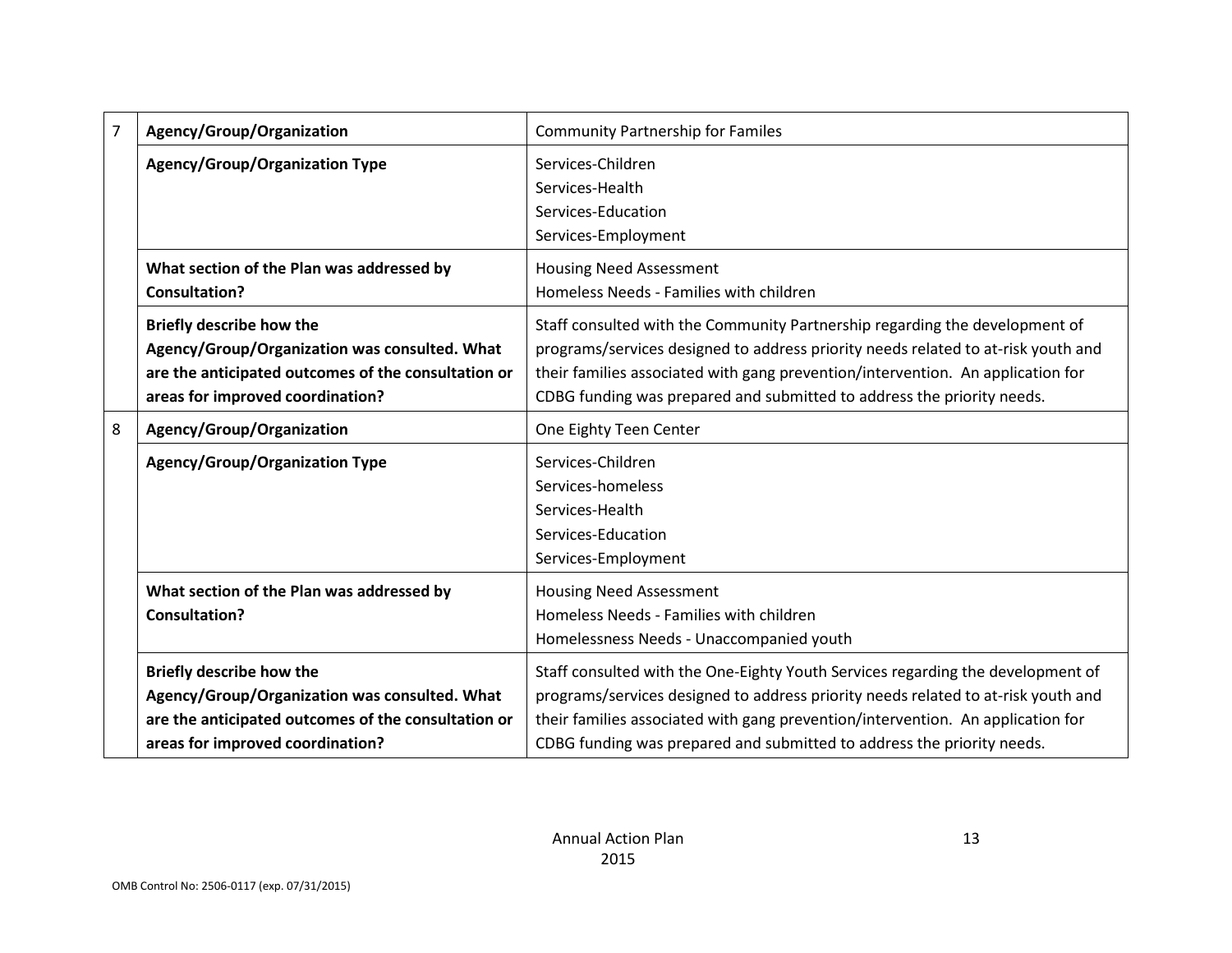| 9  | Agency/Group/Organization                                                                                                                                                   | <b>Emergency Food Bank</b>                                                                                                                                                                                        |
|----|-----------------------------------------------------------------------------------------------------------------------------------------------------------------------------|-------------------------------------------------------------------------------------------------------------------------------------------------------------------------------------------------------------------|
|    | <b>Agency/Group/Organization Type</b>                                                                                                                                       | Services-Children<br>Services-Elderly Persons<br>Services-homeless<br>Services-Health                                                                                                                             |
|    | What section of the Plan was addressed by<br><b>Consultation?</b>                                                                                                           | Homeless Needs - Chronically homeless<br>Homeless Needs - Families with children<br>Non-Homeless Special Needs                                                                                                    |
|    | <b>Briefly describe how the</b><br>Agency/Group/Organization was consulted. What<br>are the anticipated outcomes of the consultation or<br>areas for improved coordination? | Staff consulted with the Emergency Food Bank in regards to various needs and<br>issues that were related to emergency food. An application for funding was<br>prepared ad submitted.                              |
| 10 | Agency/Group/Organization                                                                                                                                                   | Human Service Agency of San Joaquin County                                                                                                                                                                        |
|    | <b>Agency/Group/Organization Type</b>                                                                                                                                       | Services-Elderly Persons                                                                                                                                                                                          |
|    | What section of the Plan was addressed by<br><b>Consultation?</b>                                                                                                           | Non-Homeless Special Needs                                                                                                                                                                                        |
|    | <b>Briefly describe how the</b><br>Agency/Group/Organization was consulted. What<br>are the anticipated outcomes of the consultation or<br>areas for improved coordination? | Staff consulted with HSA regarding services that they provide to homebound senior<br>citizens. Staff determined that funding should be directed toward better<br>alternatives than what is being proposed by HSA. |

#### Identify any Agency Types not consulted and provide rationale for not consulting

The City consulted a variety of agencies serving Lodi residents and the region. No agency types were specifically left out of the consultation process.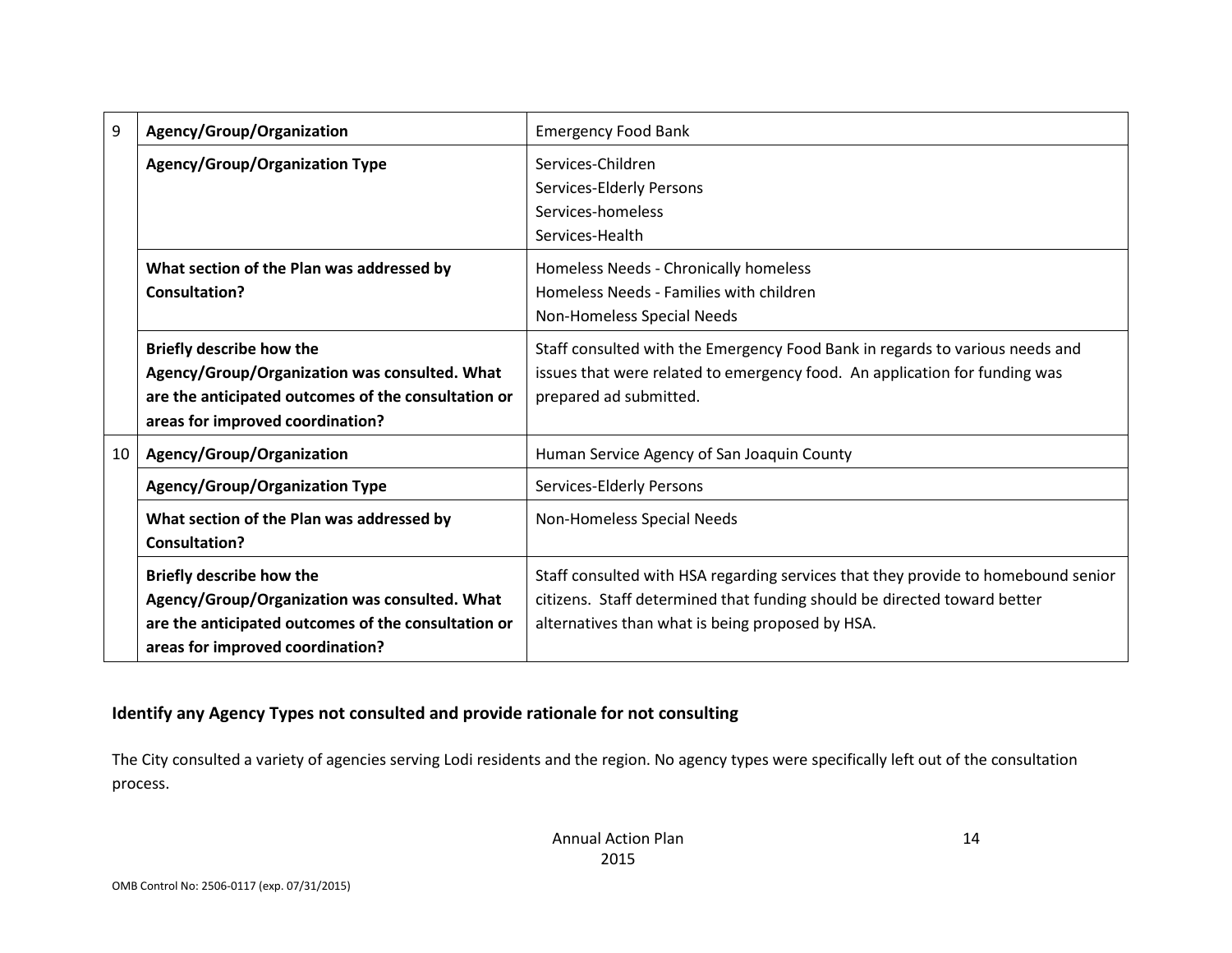#### Other local/regional/state/federal planning efforts considered when preparing the Plan

| Name of Plan                     | <b>Lead Organization</b>        | How do the goals of your Strategic Plan overlap with the goals of each plan?     |
|----------------------------------|---------------------------------|----------------------------------------------------------------------------------|
| Continuum of Care                | San Joaquin County              | Both address issues pertaining to homelessness and special needs housing.        |
| San Joaquin Valley Fair          | <b>California Coalition For</b> | Both address issues impacting Fair Housing Choice, expanding economic            |
| <b>Housing Equity Assessment</b> | <b>Rural Housing</b>            | opportunities, and building capacity and leadership in marginalized populations. |
| <b>Housing Element</b>           | City of Lodi                    | Both include the goal of fostering affordable housing.                           |

Table 3 – Other local / regional / federal planning efforts

#### Narrative (optional)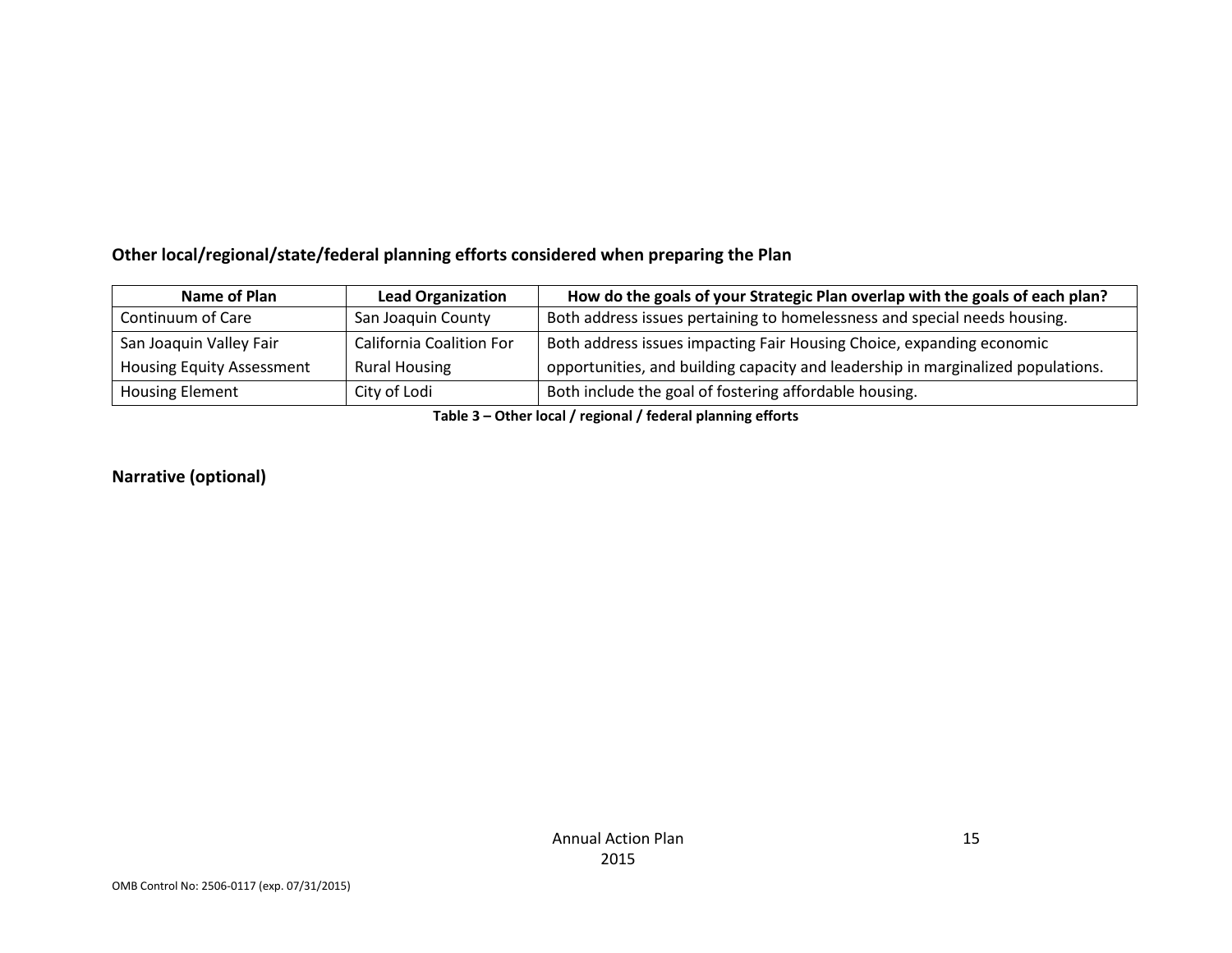# AP-12 Participation – 91.105, 91.200(c)

#### 1. Summary of citizen participation process/Efforts made to broaden citizen participation Summarize citizen participation process and how it impacted goal-setting

The City of Lodi offered several opportunities for participation and comment throughout the Annual Action process, as indicated below. There will be an additional public hearing in front of the Lodi City Council on May 6, 2015.

The comments recieved through the citizen participation process for this Annual Action Plan and those recieved during the five-year Consolidated Planning process were essential to outlining goals and priorities. The majority of the needs identified throughout the Consolidated Plan process are incorporated in the Needs Assessment section and covered in the Stategic Plan piorities and goals.

The City of Lodi offered several opportunities for participation and comment throughout the Annual Action process, as indicated below. There will be an additional public hearing in front of the Lodi City Council on May 6, 2015.

 The comments received through the citizen participation process for this annual Action Plan and those received during the five-year Consolidated Planning process were essential to outlining goals and priorities. The majority of the needs identified throughout the Consolidated Plan process are incorporated in the Needs Assessment and covered in the Strategic Plan priorities and goals.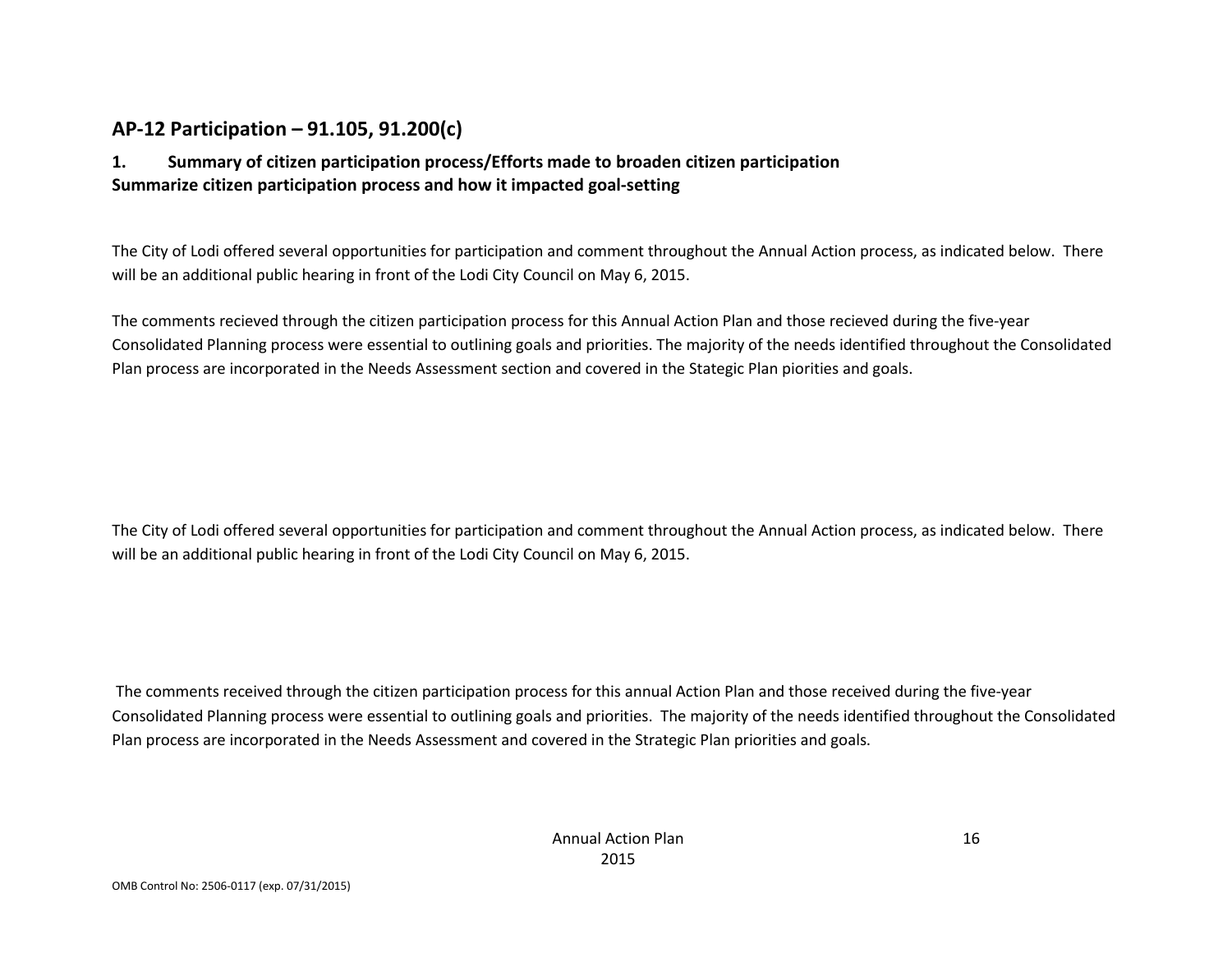#### Citizen Participation Outreach

| Sort Or<br>der | Mode of Ou<br>treach             | <b>Target of Ou</b><br>treach                                                             | <b>Summary of</b><br>response/atte<br>ndance                                                                                    | <b>Summary of</b><br>comments re<br>ceived                                                                       | Summary of co<br>mments not<br>accepted<br>and reasons | <b>URL</b> (If applicable)                                            |
|----------------|----------------------------------|-------------------------------------------------------------------------------------------|---------------------------------------------------------------------------------------------------------------------------------|------------------------------------------------------------------------------------------------------------------|--------------------------------------------------------|-----------------------------------------------------------------------|
| $\mathbf{1}$   | NOFA/Appli<br>cation<br>Workshop | Non-<br>targeted/bro<br>ad<br>community<br>Community<br><b>Based</b><br>Organization<br>S | About a dozen<br>people<br>attended the<br>December 10,<br>2014 meeting.<br>Most<br>represented a<br>nonprofit<br>organization. | Many<br>organizations<br>would like to<br>expand<br>services, but<br>Public<br>Service<br>funding is<br>limited. | All comments<br>were accepted.                         | http://www.lodi.gov/community_development/Ne<br>ighborhoods/CDBG.html |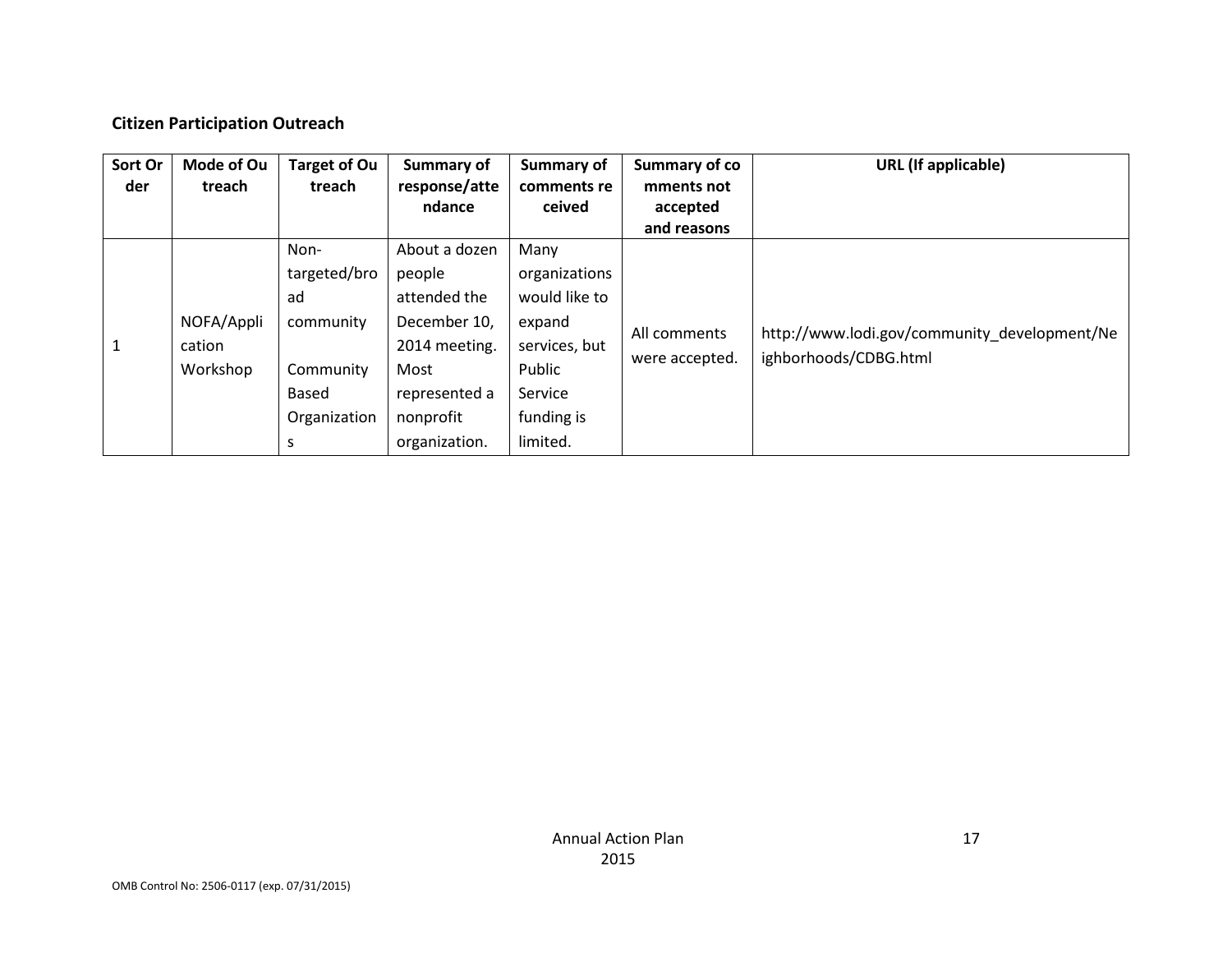| Sort Or        | Mode of Ou | <b>Target of Ou</b> | Summary of    | Summary of          | <b>Summary of co</b> | <b>URL</b> (If applicable)                   |
|----------------|------------|---------------------|---------------|---------------------|----------------------|----------------------------------------------|
| der            | treach     | treach              | response/atte | comments re         | mments not           |                                              |
|                |            |                     | ndance        | ceived              | accepted             |                                              |
|                |            |                     |               |                     | and reasons          |                                              |
|                |            |                     |               | <b>Public Works</b> |                      |                                              |
|                |            |                     |               | staff sought        |                      |                                              |
|                |            |                     |               | input on            |                      |                                              |
|                |            |                     |               | priorities for      |                      |                                              |
|                |            |                     |               | Cherokee            |                      |                                              |
|                |            |                     | About nine    | Lane corridor       |                      |                                              |
|                |            |                     | people        | projects.           |                      |                                              |
|                |            |                     | attended the  | Other               |                      |                                              |
|                |            |                     | January 13,   | comments            |                      |                                              |
|                |            |                     | 2015 Lodi     | from the            |                      |                                              |
|                |            |                     | Improvement   | committee           |                      |                                              |
|                |            | Non-                | Committee     | members             |                      |                                              |
| $\overline{2}$ | Public     | targeted/bro        | meeting.      | and city staff      | All comments         | http://www.lodi.gov/community_development/Ne |
|                | Meeting    | ad                  | Committee     | included:           | were accepted.       | ighborhoods/LIC.html                         |
|                |            | community           | members and   | sidewalks,          |                      |                                              |
|                |            |                     | City staff    | <b>ADA</b>          |                      |                                              |
|                |            |                     | attended this | accessibility,      |                      |                                              |
|                |            |                     | meeting and   | gang                |                      |                                              |
|                |            |                     | no members    | preventions         |                      |                                              |
|                |            |                     | of the public | and after-          |                      |                                              |
|                |            |                     | attended.     | school              |                      |                                              |
|                |            |                     |               | programs.           |                      |                                              |
|                |            |                     |               | Meeting             |                      |                                              |
|                |            |                     |               | minutes can         |                      |                                              |
|                |            |                     |               | be found in         |                      |                                              |
|                |            |                     |               | Appendix B.         |                      |                                              |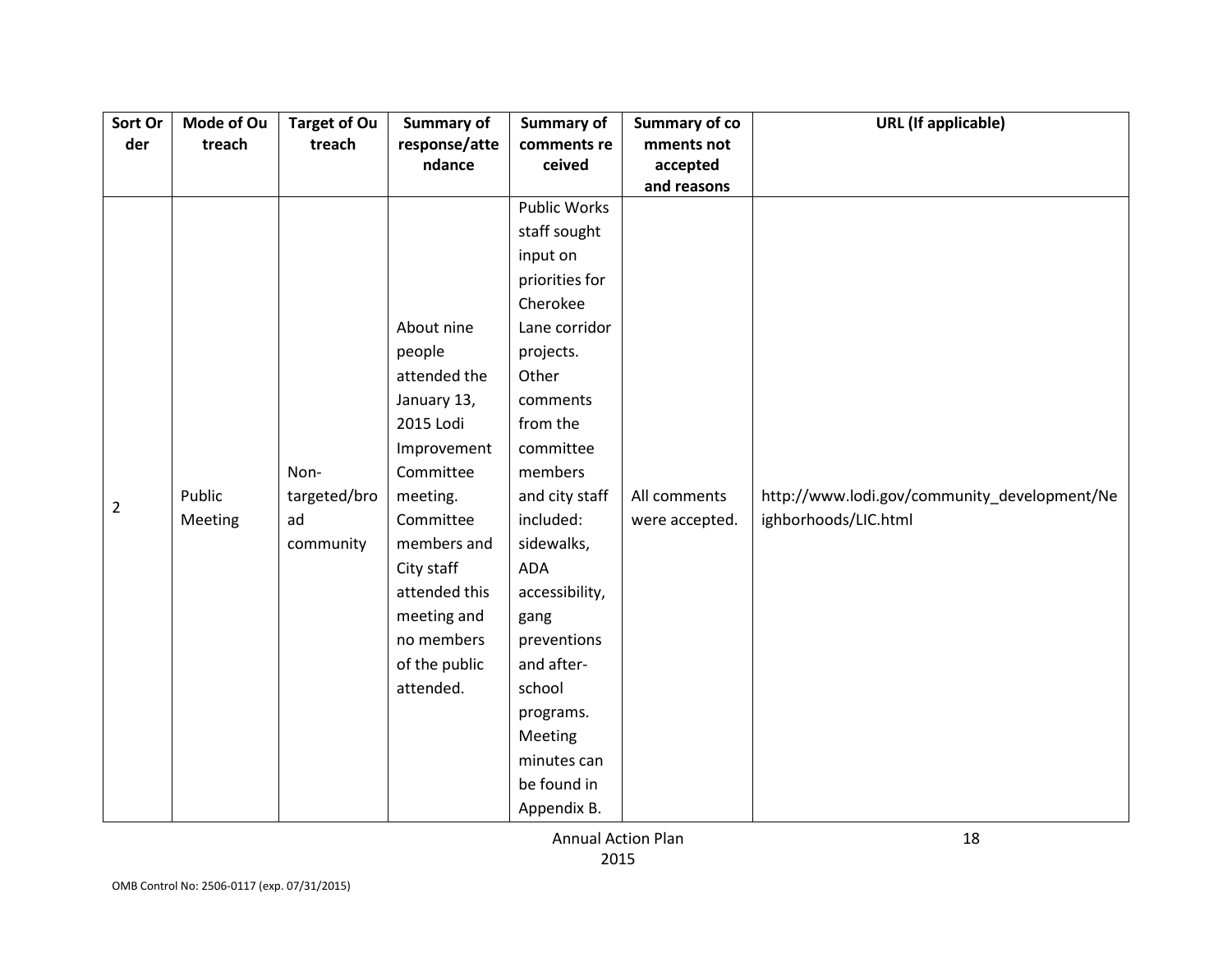| Sort Or | Mode of Ou        | <b>Target of Ou</b>                     | <b>Summary of</b>                                                                                                                                                      | Summary of                                                                                                                                                         | <b>Summary of co</b>                          | <b>URL</b> (If applicable)                                            |
|---------|-------------------|-----------------------------------------|------------------------------------------------------------------------------------------------------------------------------------------------------------------------|--------------------------------------------------------------------------------------------------------------------------------------------------------------------|-----------------------------------------------|-----------------------------------------------------------------------|
| der     | treach            | treach                                  | response/atte                                                                                                                                                          | comments re                                                                                                                                                        | mments not                                    |                                                                       |
|         |                   |                                         | ndance                                                                                                                                                                 | ceived                                                                                                                                                             | accepted                                      |                                                                       |
| 3       | Public<br>Hearing | Non-<br>targeted/bro<br>ad<br>community | Over twenty<br>people<br>attended the<br><b>City Council</b><br>meeting on<br>April 1, 2015,<br>and five<br>specifically for<br>the CDBG<br>Public<br>Hearing.         | A summary<br>of the<br>comments at<br>that meeting<br>are detailed<br>in the<br>Executive<br>Summary<br>and minutes<br>from the<br>meeting are<br>included in      | and reasons<br>All comments<br>were accepted. | http://www.lodi.gov/community_development/Ne<br>ighborhoods/CDBG.html |
| 4       | Public<br>Hearing | Non-<br>targeted/bro<br>ad<br>community | At the City<br>Council<br>meeting on<br>May 6, 2015,<br>one nonprofit<br>representative<br>provided a<br>public<br>comment<br>regarding the<br><b>CDBG</b><br>program. | Appendix B.<br>The<br>nonprofit<br>representativ<br>e expressed a<br>desire for<br>needing<br>assistance<br>from the City<br>to support its<br>social<br>services. | All comments<br>were accepted.                | http://www.lodi.gov/community_development/Ne<br>ighborhoods/CDBG.html |

Table 4 – Citizen Participation Outreach

Annual Action Plan2015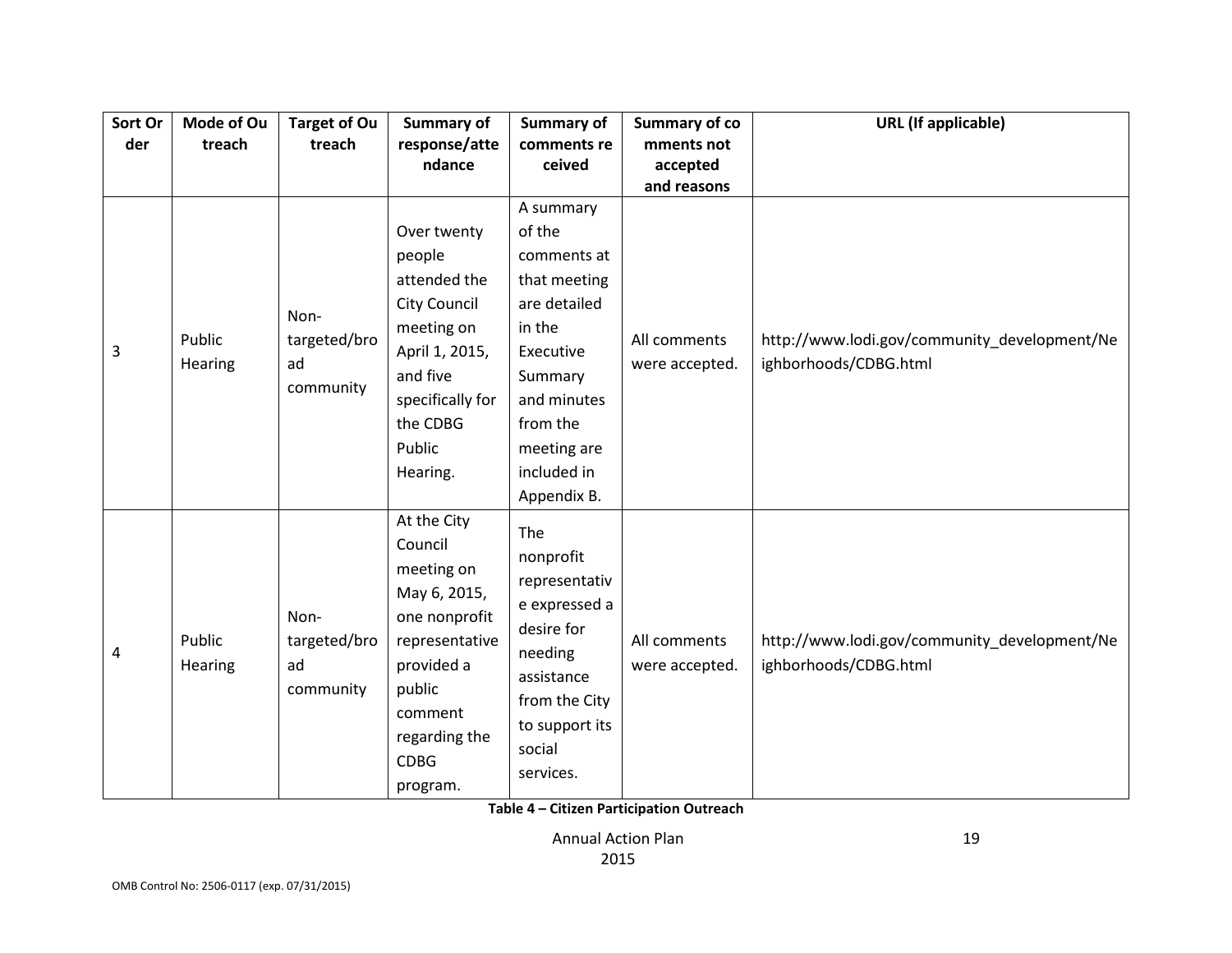# Expected Resources

# AP-15 Expected Resources – 91.220(c) (1, 2)

#### Introduction

The City of Lodi will have a total of \$613,405 in new CDBG funds for program year 2015-2016. Allocation of funds and assignment of priorities for funding are based upon the national goals set forth by HUD regulations, and local goals for housing and community development. Local goals, consistent with HUD regulations, focus on building up and improving the City's residents and neighborhoods.

In addition to the CDBG funding that Lodi receives as an Entitlement community, Lodi has been awarded State HOME funding for a First Time Home Buyer Program. The allocation of State HOME funds (\$700,000) will be available from 2013-2016. The City intends on pursuing additional funding through the State HOME Program, Cal-Home, and other state and federal resources as may be appropriate.

In 2015-16, the City plans to pursue funding through the Section 108 Loan Guarantee program. The specific amount and use of the loan proceeds will be determined during the plan year. The City will amend the annual Action Plan to document the use. Possible uses being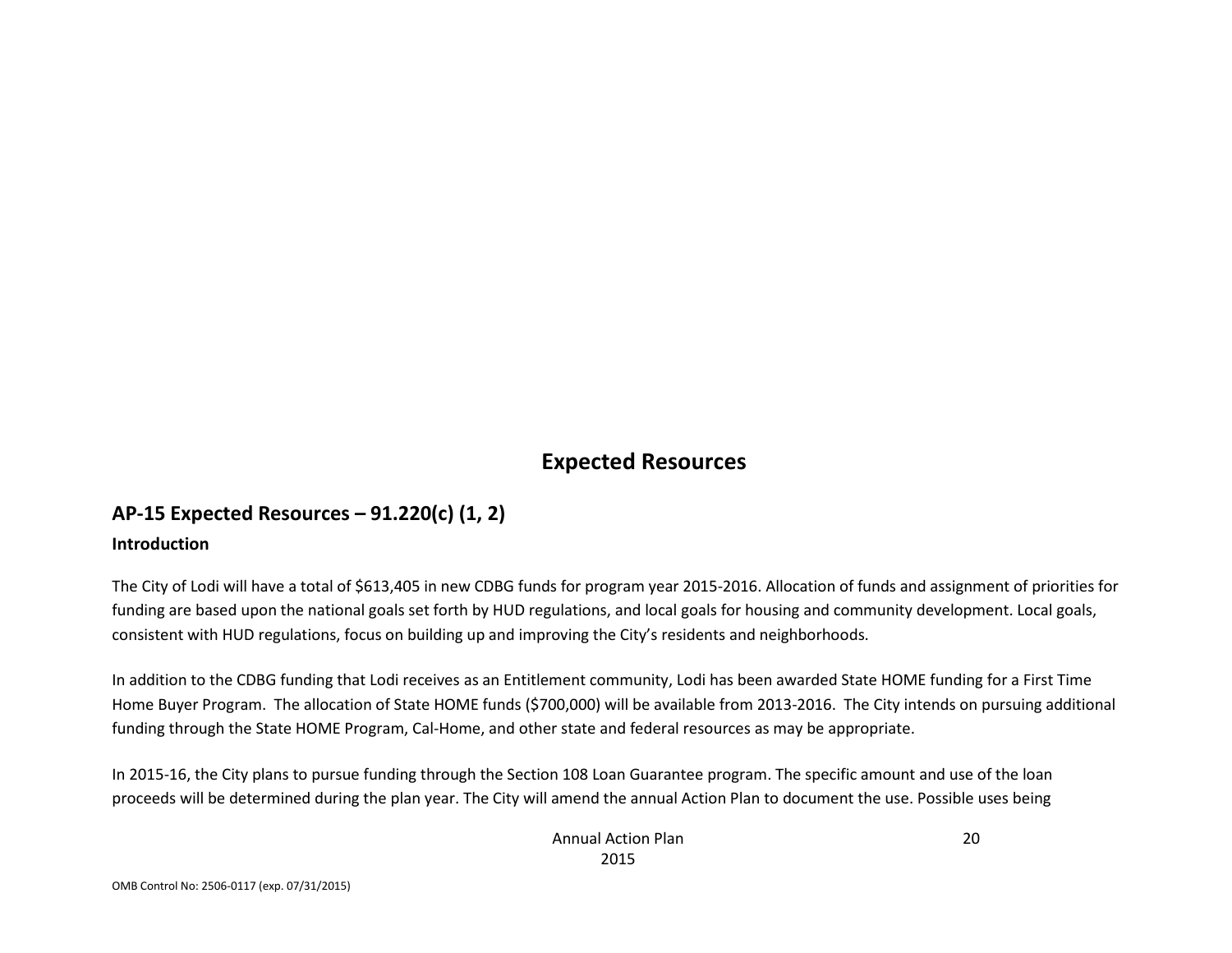considered are: single-family acquisition/rehabilitation/resale program, multi-family housing, and/or economic development (job creation).

Lastly, the City Council approved and sent letters of support for Assembly Bill (AB) 1335 – Building Homes and Jobs Act (Atkins) and AB 35 – Low-Income Housing Tax Credits (Chiu and Atkins). Through recording fees on real estate transactions, AB 1335 would generate on a yearly basis up to \$700 million for affordable rental or ownership housing, supportive housing, emergency shelters, transitional housing, and other housing needs. Funds under this bill would be distributed to local jurisdictions and provide more stable funding for housing programs. This bill will help to leverage additional federal and local funds, as well as, private investments. AB 35, if passed, would increase the state's Low-Income Housing Tax Credit by \$300 million to build and rehabilitate affordable housing. Increasing the available tax credits for low-income housing will help leverage additional federal tax credits and tax bond authority. Should these bills pass, the City may apply for additional funds from these new state resources.

#### Priority Table

| Program     | <b>Source</b> | <b>Uses of Funds</b>   |                    |         | <b>Expected Amount Available Year 1</b> |           | <b>Expected</b>  | <b>Narrative Description</b>                 |
|-------------|---------------|------------------------|--------------------|---------|-----------------------------------------|-----------|------------------|----------------------------------------------|
|             | οf            |                        | Annual             | Program | <b>Prior Year</b>                       | Total:    | <b>Amount</b>    |                                              |
|             | <b>Funds</b>  |                        | <b>Allocation:</b> | Income: | <b>Resources:</b>                       | Ş         | <b>Available</b> |                                              |
|             |               |                        |                    |         | S                                       |           | <b>Reminder</b>  |                                              |
|             |               |                        |                    |         |                                         |           | of ConPlan       |                                              |
| <b>CDBG</b> | public -      | Acquisition            |                    |         |                                         |           |                  | City of Lodi is a CDBG Entitlement community |
|             | federal       | Admin and              |                    |         |                                         |           |                  | that expects an average allocation of \$600, |
|             |               |                        |                    |         |                                         |           |                  |                                              |
|             |               | Planning               |                    |         |                                         |           |                  | 000 per year for planning purposes.          |
|             |               | Economic               |                    |         |                                         |           |                  |                                              |
|             |               | Development            |                    |         |                                         |           |                  |                                              |
|             |               | Housing                |                    |         |                                         |           |                  |                                              |
|             |               | Public                 |                    |         |                                         |           |                  |                                              |
|             |               | Improvements           |                    |         |                                         |           |                  |                                              |
|             |               | <b>Public Services</b> | 613,405            | 0       | 492,000                                 | 1,105,405 | 1,800,000        |                                              |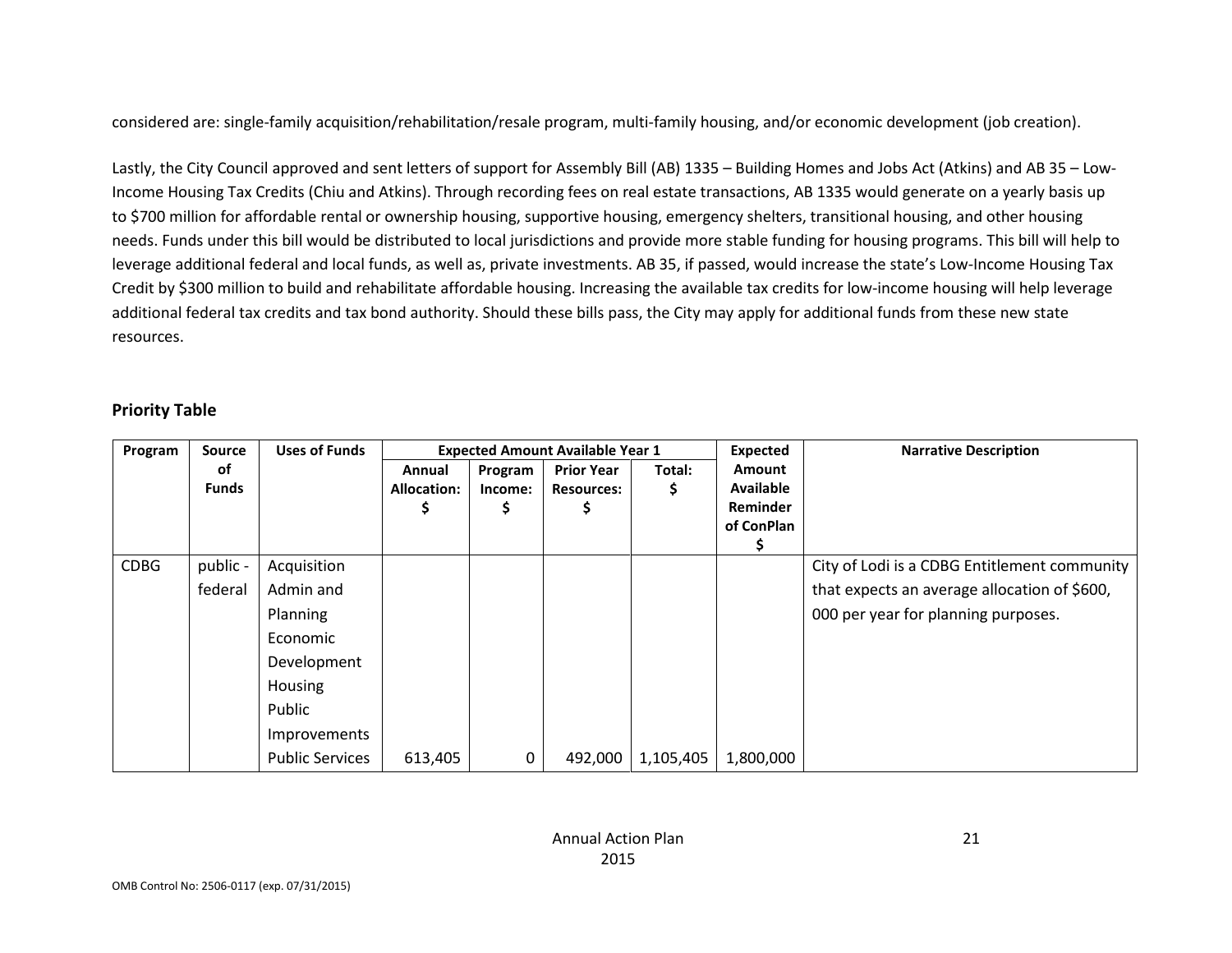| Program | Source       | <b>Uses of Funds</b> | <b>Expected Amount Available Year 1</b> |         |                   |           | Expected         | <b>Narrative Description</b>                 |
|---------|--------------|----------------------|-----------------------------------------|---------|-------------------|-----------|------------------|----------------------------------------------|
|         | οf           |                      | Annual                                  | Program | <b>Prior Year</b> | Total:    | Amount           |                                              |
|         | <b>Funds</b> |                      | <b>Allocation:</b>                      | Income: | <b>Resources:</b> | S         | <b>Available</b> |                                              |
|         |              |                      |                                         |         |                   |           | Reminder         |                                              |
|         |              |                      |                                         |         |                   |           | of ConPlan       |                                              |
|         |              |                      |                                         |         |                   |           |                  |                                              |
| Section | public -     | Acquisition          |                                         |         |                   |           |                  | In 2015-16, the City plans to pursue funding |
| 108     | federal      | Economic             |                                         |         |                   |           |                  | through the Section 108 Loan Guarantee       |
|         |              | Development          |                                         |         |                   |           |                  | Program. Possible uses: single-family        |
|         |              | Housing              |                                         |         |                   |           |                  | acquisition/rehabilitation/resale program,   |
|         |              |                      |                                         |         |                   |           |                  | multi-family housing, or economic            |
|         |              |                      | 1,000,000                               | 0       | 0                 | 1,000,000 | 1,000,000        | development (job creation).                  |
| Other   | public -     | Acquisition          |                                         |         |                   |           |                  | The City of Lodi was awarded \$700,000 on    |
|         | state        | <b>Housing</b>       |                                         |         |                   |           |                  | State HOME Program funding for a First Time  |
|         |              |                      |                                         |         |                   |           |                  | Home Buyer acquisition-only and acquisition- |
|         |              |                      | 250,000                                 | 0       | 0                 | 250,000   | 250,000          | with rehab activities.                       |

Table 5 - Expected Resources – Priority Table

# Explain how federal funds will leverage those additional resources (private, state and local funds), including a description of how matching requirements will be satisfied

The CDBG program does not have a matching requirement. However, in evaluating the proposals for CDBG funding each year, the City uses match funds as a factor in determining recommended allocations.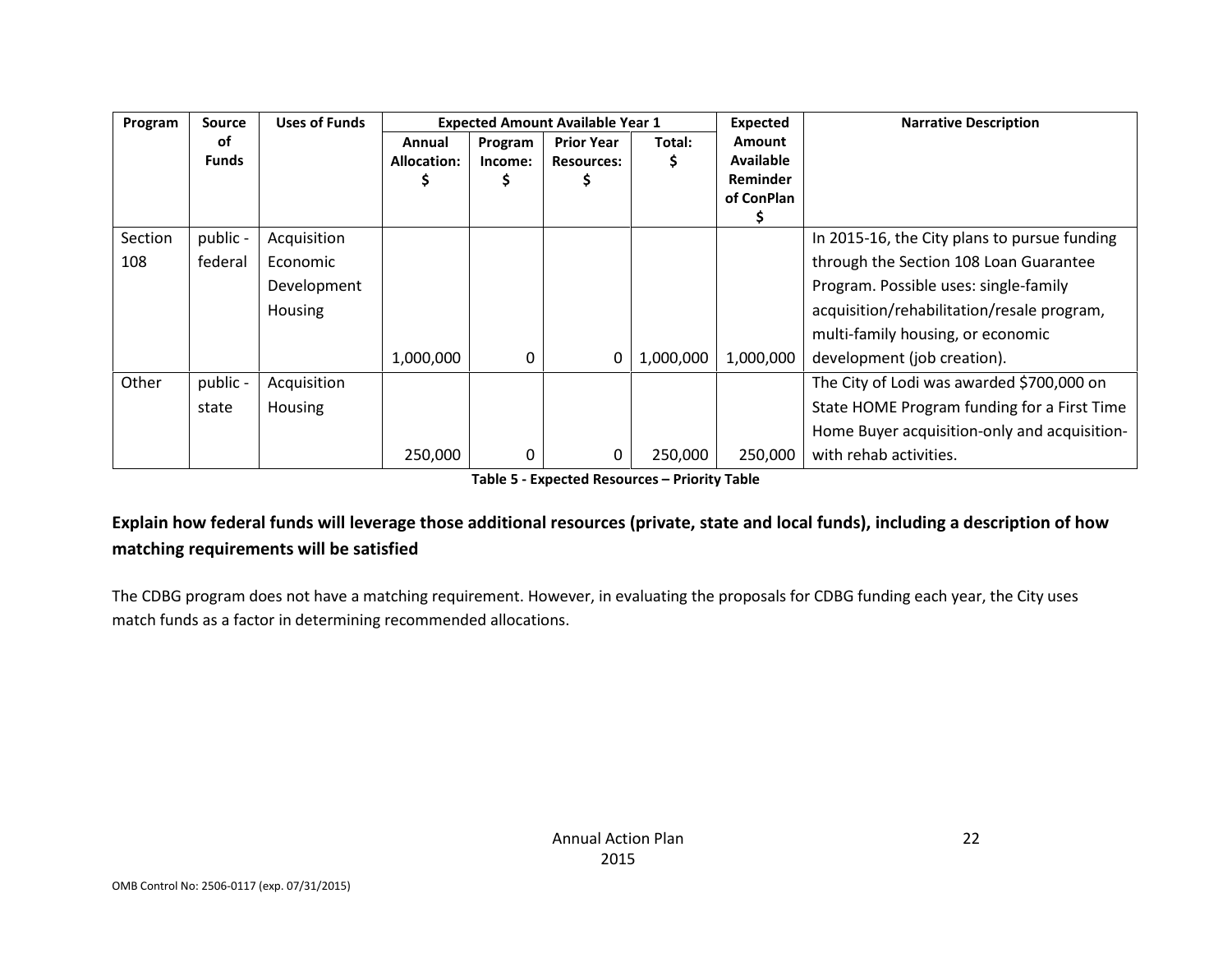### If appropriate, describe publically owned land or property located within the jurisdiction that may be used to address the needs identified in the plan

As of the writing of this Plan, there was not anticipated to be any publicly-owned land or property within the City that would be used to address identified needs. The City may use some CDBG funding to acquire such land over the course of the planning period.

#### Discussion

No additional narrative necessary.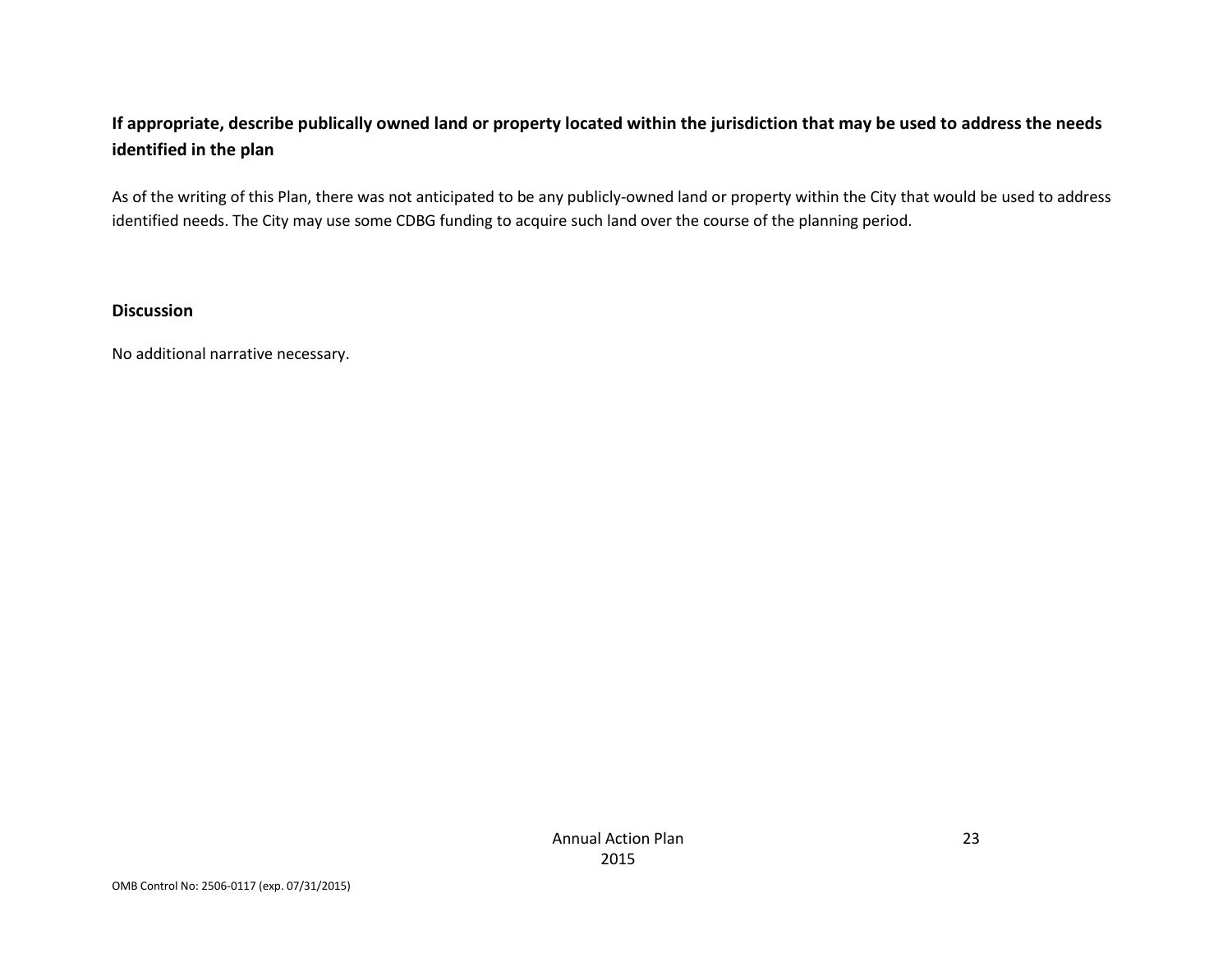# Annual Goals and Objectives

# AP-20 Annual Goals and Objectives - 91.420, 91.220(c)(3)&(e)

#### Goals Summary Information

| Sort                    | <b>Goal Name</b>         | <b>Start</b> | End  | Category              | Geographic         | <b>Needs Addressed</b>     | <b>Funding</b> | <b>Goal Outcome Indicator</b>        |
|-------------------------|--------------------------|--------------|------|-----------------------|--------------------|----------------------------|----------------|--------------------------------------|
| Order                   |                          | Year         | Year |                       | Area               |                            |                |                                      |
|                         | Improve                  | 2014         | 2018 | Non-Housing           | <b>CDBG Target</b> | <b>Public Facilities</b>   | CDBG:          | Public Facility or Infrastructure    |
|                         | Accessibility            |              |      | Community             | Area               | Public                     | \$324,943      | Activities other than Low/Moderate   |
|                         |                          |              |      | Development           | RCAP/ECAP          | Improvements               |                | Income Housing Benefit: 1200         |
|                         |                          |              |      |                       | 43.02              |                            |                | <b>Persons Assisted</b>              |
| $\overline{2}$          | Construct or             | 2014         | 2018 | Non-Housing           | <b>CDBG Target</b> | <b>Public Facilities</b>   | CDBG:          | Public Facility or Infrastructure    |
|                         | Upgrade Public           |              |      | Community             | Area               | Public                     | \$25,000       | Activities other than Low/Moderate   |
|                         | <b>Facilities</b>        |              |      | Development           | RCAP/ECAP          | Improvements               |                | Income Housing Benefit: 100          |
|                         |                          |              |      |                       | 43.02              |                            |                | Persons Assisted                     |
| $\overline{\mathbf{3}}$ | <b>Address Blight</b>    | 2014         | 2018 | Non-Housing           | <b>CDBG Target</b> | <b>Public Services</b>     | CDBG:          | Public service activities other than |
|                         | and Nuisance             |              |      | Community             | Area               |                            | \$40,000       | Low/Moderate Income Housing          |
|                         |                          |              |      | Development           | RCAP/ECAP          |                            |                | Benefit: 100 Persons Assisted        |
|                         |                          |              |      |                       | 43.02              |                            |                |                                      |
| 4                       | <b>Access to Social</b>  | 2014         | 2018 | Non-Housing           | RCAP/ECAP          | <b>Public Services</b>     | CDBG:          | Public service activities other than |
|                         | <b>Services</b>          |              |      | Community             | 43.02              |                            | \$52,011       | Low/Moderate Income Housing          |
|                         |                          |              |      | Development           | City-Wide          |                            |                | Benefit: 3710 Persons Assisted       |
|                         |                          |              |      |                       | Activity           |                            |                |                                      |
| 5                       | <b>Preserve Existing</b> | 2014         | 2018 | Affordable            | City-Wide          | Preservation of            | CDBG:          | Public service activities for        |
|                         | Affordable               |              |      | Housing               | Activity           | <b>Existing Affordable</b> | \$40,770       | Low/Moderate Income Housing          |
|                         | <b>Housing</b>           |              |      | <b>Public Housing</b> |                    | <b>Housing</b>             |                | Benefit: 31 Households Assisted      |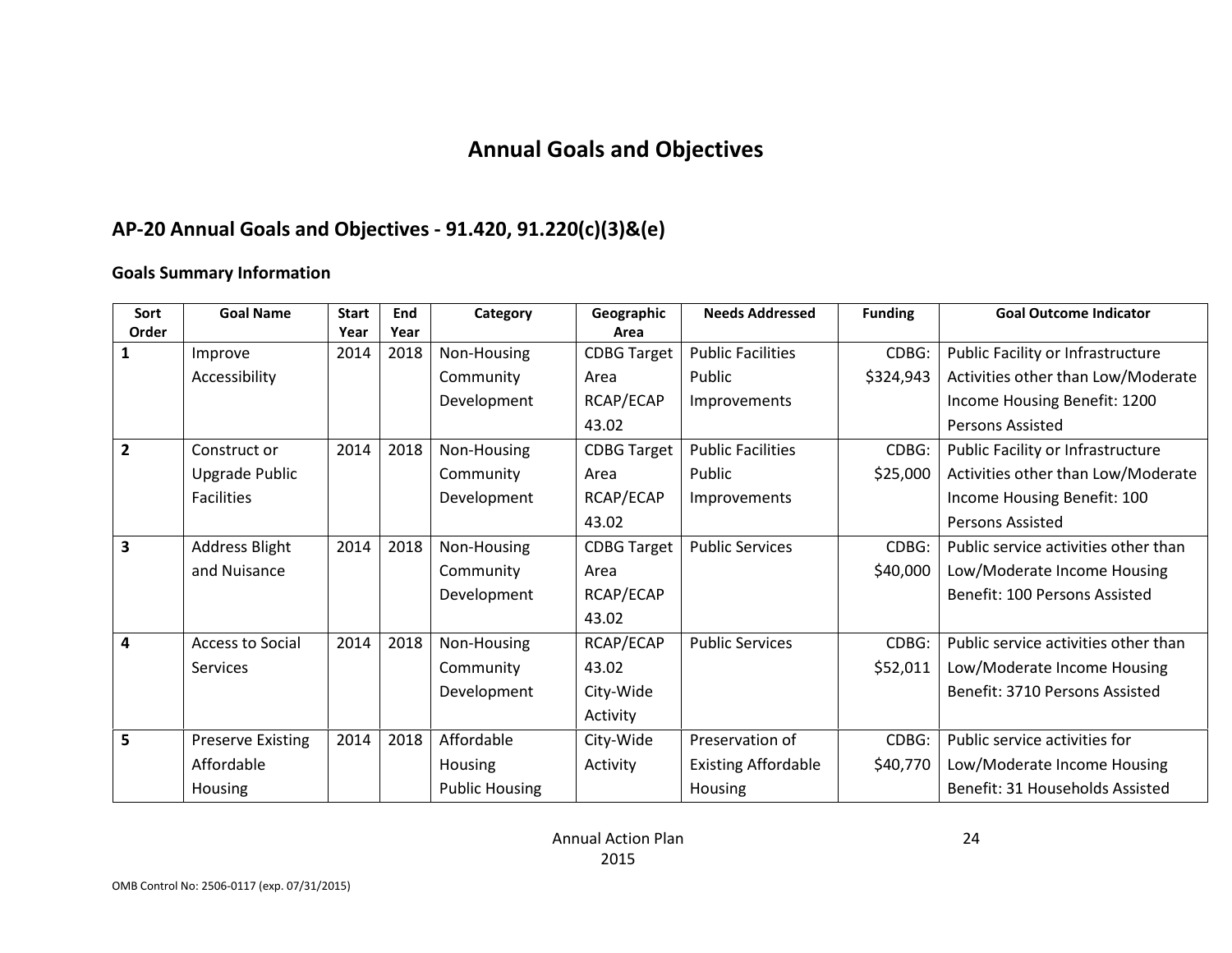| Sort  | <b>Goal Name</b>        | <b>Start</b> | End    | Category    | Geographic | <b>Needs Addressed</b> | <b>Funding</b> | <b>Goal Outcome Indicator</b>  |
|-------|-------------------------|--------------|--------|-------------|------------|------------------------|----------------|--------------------------------|
| Order |                         | Year         | Year   |             | Area       |                        |                |                                |
|       | <b>Expand Financial</b> | 2014         | 2018 l | Economic    | City-Wide  | <b>Public Services</b> | $CDBG$ :       | Jobs created/retained: 8 Jobs  |
|       | Opportunities           |              |        | Development | Activity   |                        | \$8,000        |                                |
|       | Produce New             | 2014         | 2018   | Affordable  | City-Wide  | Homebuyer              | HOME:          | Direct Financial Assistance to |
|       | Affordable              |              |        | Housing     | Activity   | Assistance             | \$250,000      | Homebuyers: 5 Households       |
|       | Housing                 |              |        |             |            |                        |                | Assisted                       |

Table 6 – Goals Summary

#### Goal Descriptions

| 1              | <b>Goal Name</b>           | <b>Improve Accessibility</b>                                                                                                       |
|----------------|----------------------------|------------------------------------------------------------------------------------------------------------------------------------|
|                | Goal<br><b>Description</b> | Goal description: improve the accessibility of public facilities and remove barriers to accessibility throughout the<br>community. |
| $\overline{2}$ | <b>Goal Name</b>           | <b>Construct or Upgrade Public Facilities</b>                                                                                      |
|                | Goal<br><b>Description</b> | Goal description: construct new or upgrade existing public facilities.                                                             |
| 3              | <b>Goal Name</b>           | <b>Address Blight and Nuisance</b>                                                                                                 |
|                | Goal<br><b>Description</b> | Goal description: address existing blighted areas of the City and nuisance conditions that will lead to blight.                    |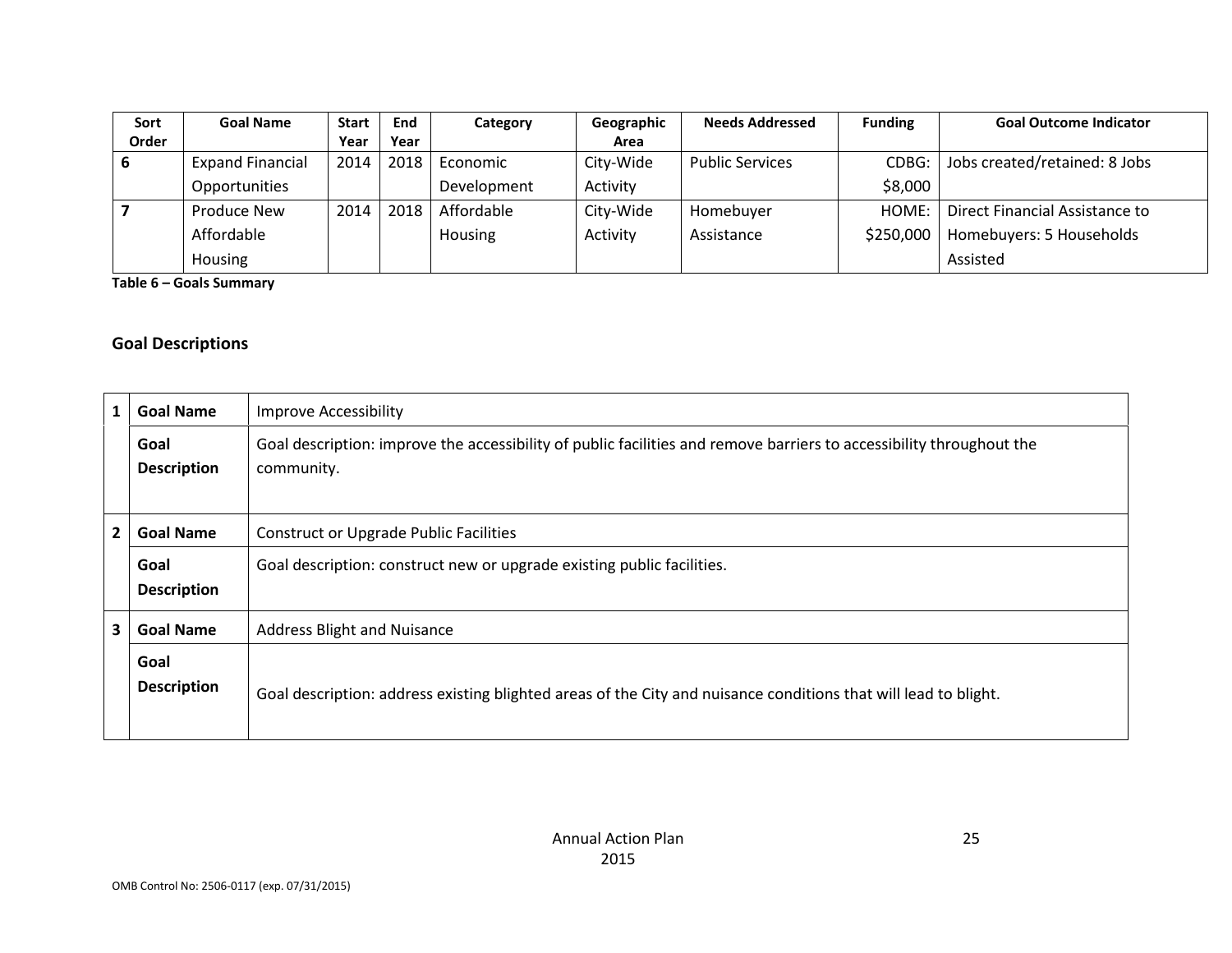| 4  | <b>Goal Name</b>           | <b>Access to Social Services</b>                                                                                                                                                                                 |
|----|----------------------------|------------------------------------------------------------------------------------------------------------------------------------------------------------------------------------------------------------------|
|    | Goal<br><b>Description</b> | Goal description: improve access to social services.                                                                                                                                                             |
| 5. | <b>Goal Name</b>           | Preserve Existing Affordable Housing                                                                                                                                                                             |
|    | Goal<br><b>Description</b> | Goal description: foster the preservation of fair and quality housing choices for residents of all income levels throughout the<br>entire community through the preservation of existing affordable housing.     |
| 6  | <b>Goal Name</b>           | <b>Expand Financial Opportunities</b>                                                                                                                                                                            |
|    | Goal<br><b>Description</b> | Goal description: expand financial opportunities for lower-income individuals and families.                                                                                                                      |
| 7  | <b>Goal Name</b>           | Produce New Affordable Housing                                                                                                                                                                                   |
|    | Goal<br><b>Description</b> | Goal description: foster the development and preservation of fair and quality housing choices for residents of all income<br>levels throughout the entire community through the production of new housing units. |

Table 7 – Goal Descriptions

Estimate the number of extremely low-income, low-income, and moderate-income families to whom the jurisdiction will provide affordable housing as defined by HOME 91.215(b):

None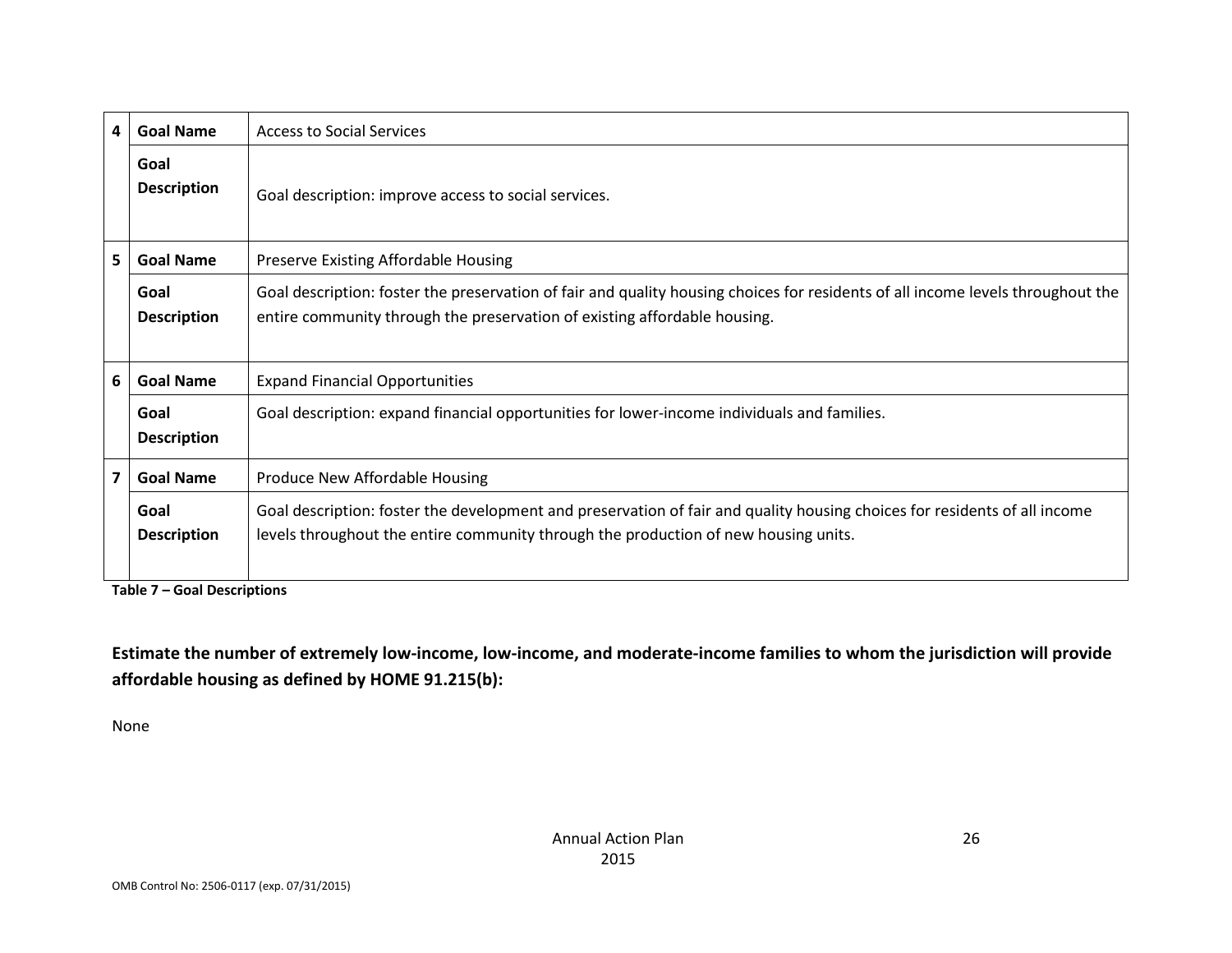# AP-35 Projects – 91.220(d)

#### Introduction

The activities to be undertaken during 2015-2016 are summarized below. All of the Public Service activities identified are expected to be completed no later than June 30, 2016.

| #              | <b>Project Name</b>                                                |
|----------------|--------------------------------------------------------------------|
| $\mathbf{1}$   | Planning and Administration                                        |
| $\overline{2}$ | Hutchins Street Square - North Entrance ADA Improvements Phase II  |
| 3              | Zupo Field ADA Bleachers - Phase I                                 |
| 4              | <b>Blakely Park Restroom Demolition</b>                            |
| 5              | Cherokee Lane ADA Improvements - Phase 1                           |
| 6              | Church Street Parking Lot ADA Improvements - Phase II              |
| 7              | Graffiti Abatement                                                 |
| 8              | Lodi GRIP                                                          |
| 9              | Housing Authority - 719 S. Washington Phase III                    |
| 10             | Small Business Development Center (SBDC) Economic Development      |
| 11             | Emergency Food Bank - Mobile Farmer's Market                       |
| 12             | Salvation Army- Tutoring and Mentoring Program                     |
| 13             | Second Harvest Foodbank of San Joaquin County                      |
| 14             | Grace and Mercy Charitable Foundation - ADA Accessibility Planning |

Table 8 – Project Information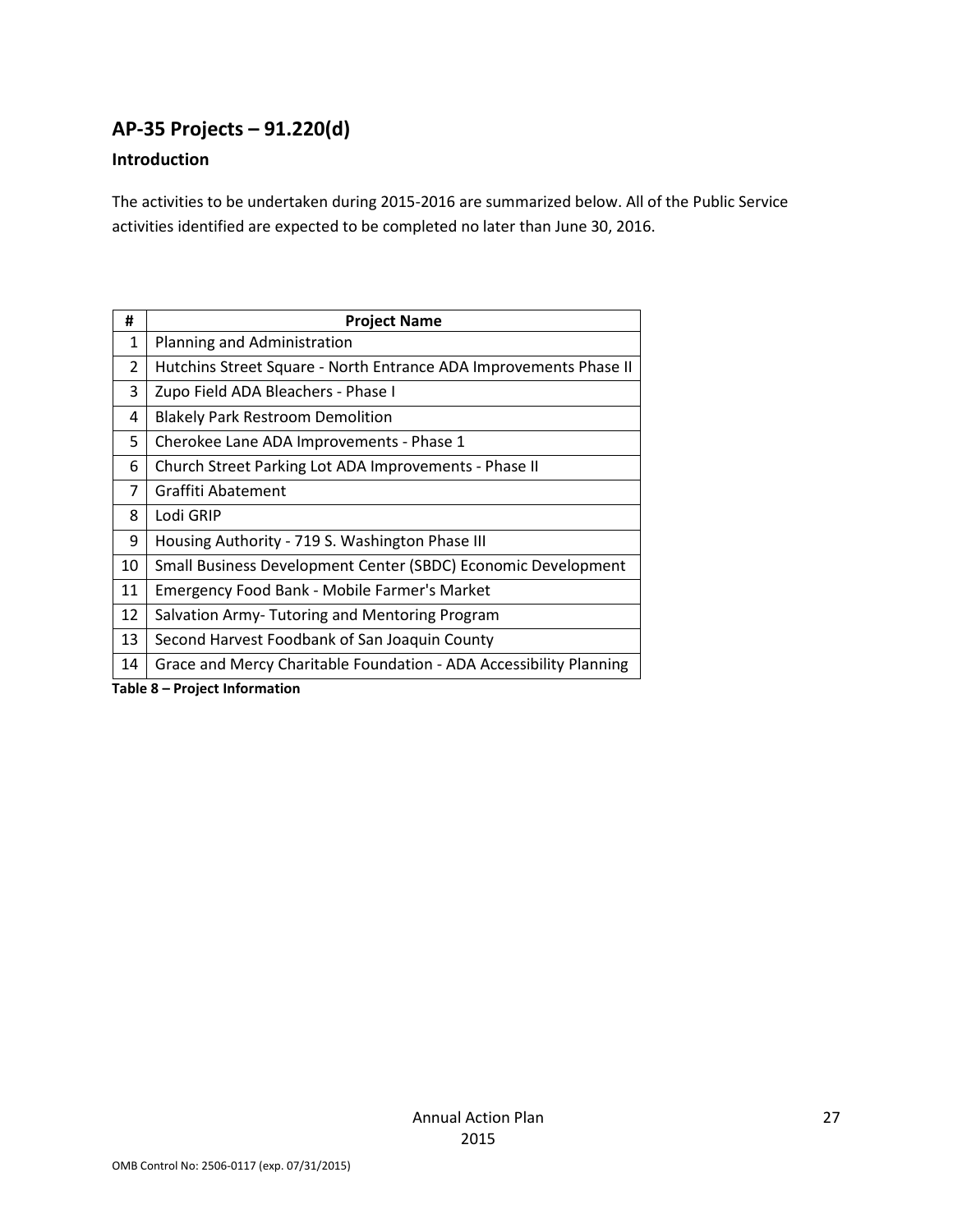#### Describe the reasons for allocation priorities and any obstacles to addressing underserved needs

In making project recommendations, consideration was given to a variety of thresholds that projects must meet to comply with CDBG objectives, including meeting one of the national objectives and addressing one of the community priorities set out in the Consolidated Plan. Staff also took into account activity need and justification, cost reasonableness and effectiveness, activity management and implementation, experience with similar activities, past performance, leveraged funds, and completeness of the application.

In addition, the City looked at three supplemental factors that could increase the score for certain applications. The first was whether the applicant requested funding from the City of Lodi in the prior year and was not awarded. The second was whether the program/project provide specific benefit to aid the residents in the neighborhoods the City has identified as Racially/Ethnically Concentrated Areas of Poverty (RCAP/ECAP). The third was whether the program/project meet any of the high priority goals identified in the 2014-2018 Consolidated Plan.

Project recommendations are for those projects determined most likely to be successful and maintain compliance with CDBG regulations.

While there are several constraints to meeting the needs of low-income residents, the primary obstacle is that there is a lack of funding to fully address all needs. The economic challenges facing the nation have forced many nonprofits to cut services at a time when governmental entities and others are least able to provide them.

A second obstacle to meeting underserved needs is that the location of many available services is in the City of Stockton. Lodi works closely with the regional transit agencies to improve access, and there are several daily public transportation linkages between Lodi and downtown Stockton. The City has also encouraged nonprofit agencies to operate satellite offices within Lodi.

Another obstacle is the number of nonprofits that need assistance with basic management and fiscal policies. New nonprofits have formed in Lodi and throughout the region, and they have small but passionate staffs and volunteers devoted to a variety of issues. Unfortunately, most new nonprofits do not have the capacity to meet the financial and reporting requirements of CDBG and other grant programs, and may need basic assistance securing tax-exempt status, setting up bookkeeping systems, and applying for grants.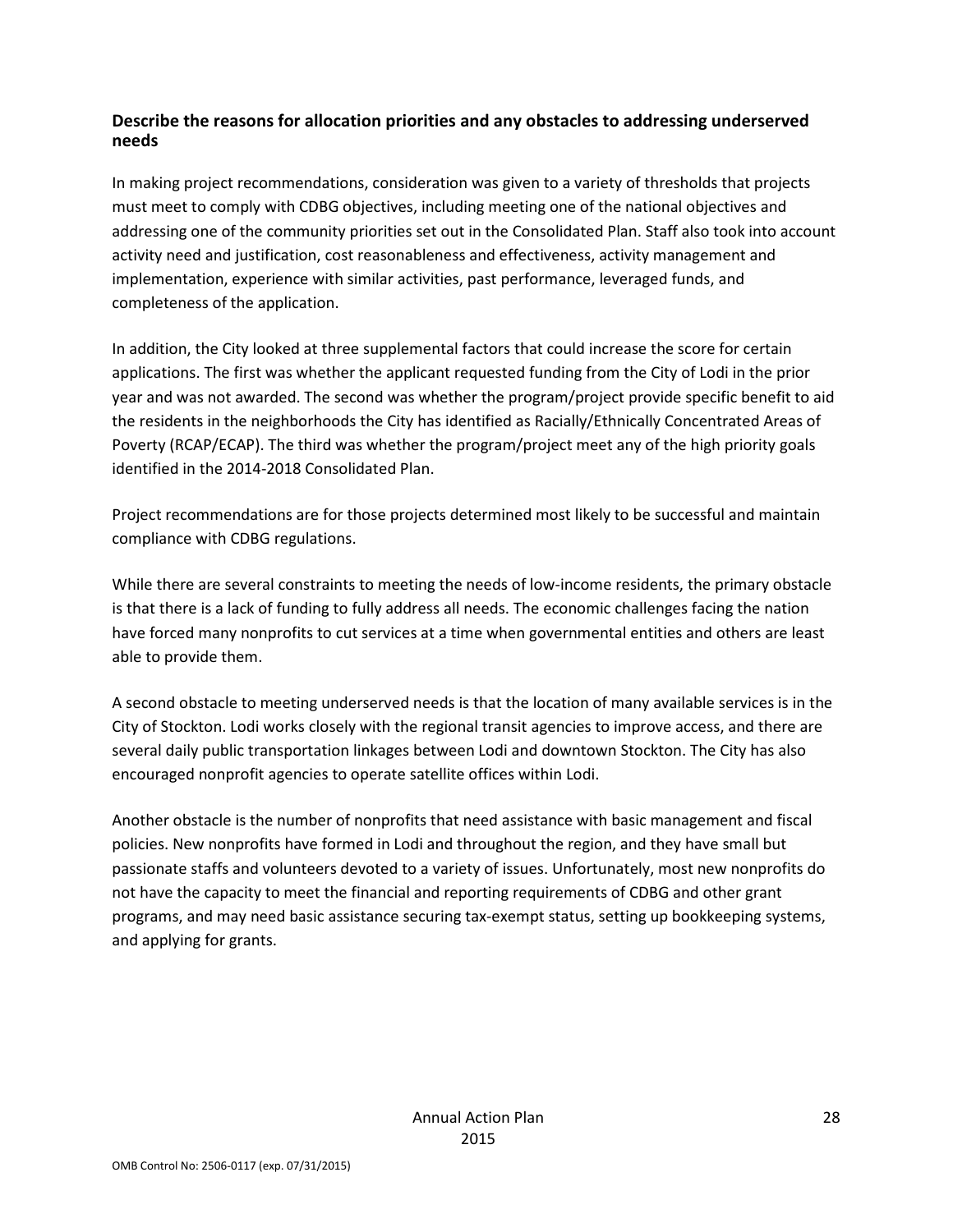# Projects

# AP-38 Projects Summary

#### Project Summary Information

#### Table 9 – Project Summary

| $\mathbf{1}$ | <b>Project Name</b>    | Planning and Administration                                                                                                                                                                                                                                                                                                                                                                                                                                                                                                                                           |
|--------------|------------------------|-----------------------------------------------------------------------------------------------------------------------------------------------------------------------------------------------------------------------------------------------------------------------------------------------------------------------------------------------------------------------------------------------------------------------------------------------------------------------------------------------------------------------------------------------------------------------|
|              | <b>Target Area</b>     | City-Wide Activity                                                                                                                                                                                                                                                                                                                                                                                                                                                                                                                                                    |
|              | <b>Goals Supported</b> | Produce New Affordable Housing<br><b>Access to Social Services</b><br><b>Improve Accessibility</b><br><b>Construct or Upgrade Public Facilities</b><br><b>Address Blight and Nuisance</b>                                                                                                                                                                                                                                                                                                                                                                             |
|              | <b>Needs Addressed</b> | <b>Public Services</b>                                                                                                                                                                                                                                                                                                                                                                                                                                                                                                                                                |
|              | <b>Funding</b>         | CDBG: \$122,681                                                                                                                                                                                                                                                                                                                                                                                                                                                                                                                                                       |
|              | <b>Description</b>     | The planning and administration funding is intended to provide funding for general staff administration of<br>CDBG programs and activities, including Integrated Disbursement and Information System (IDIS) training,<br>program set-up, reporting, planning, and subrecipient training and monitoring.Planning and admin will<br>now include funding for San Joaquin Fair Housing to provide fair housing services, such as housing<br>discrimination and tenant/landlord law hotline, complaint investigation, and outreach and education<br>through public forums. |
|              | <b>Target Date</b>     | 6/30/2016                                                                                                                                                                                                                                                                                                                                                                                                                                                                                                                                                             |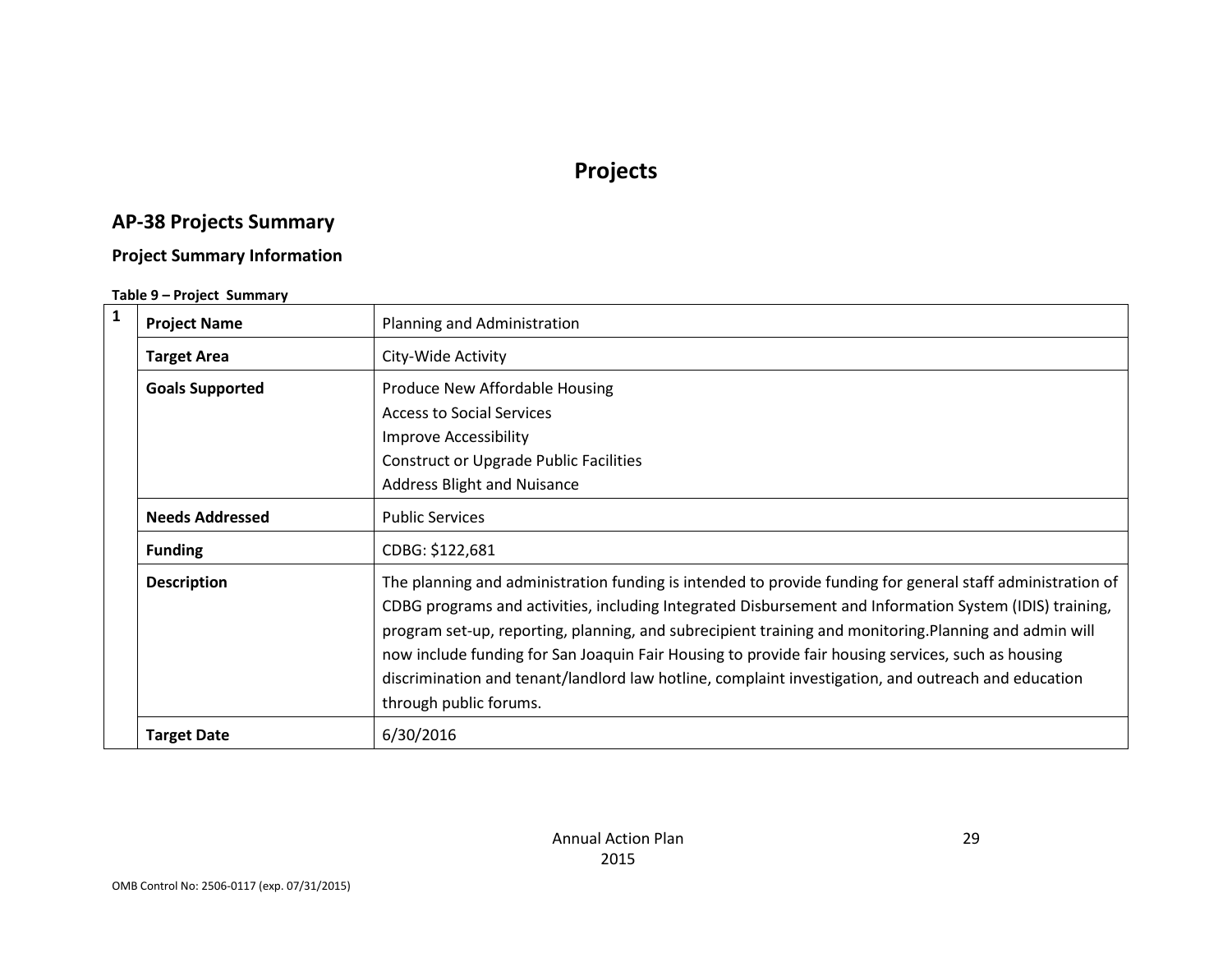|                | <b>Estimate the number and type</b><br>of families that will benefit<br>from the proposed activities | Fair Housing activites will benefit: 2796 individuals and 832 low-income households.                                                                                                                                                                                                                                                                                                                                                                                                                                                                  |
|----------------|------------------------------------------------------------------------------------------------------|-------------------------------------------------------------------------------------------------------------------------------------------------------------------------------------------------------------------------------------------------------------------------------------------------------------------------------------------------------------------------------------------------------------------------------------------------------------------------------------------------------------------------------------------------------|
|                | <b>Location Description</b>                                                                          | City Hall - 221 W. Pine St, Lodi CA 95240                                                                                                                                                                                                                                                                                                                                                                                                                                                                                                             |
|                |                                                                                                      | Far Housing: City-wide                                                                                                                                                                                                                                                                                                                                                                                                                                                                                                                                |
|                |                                                                                                      |                                                                                                                                                                                                                                                                                                                                                                                                                                                                                                                                                       |
|                | <b>Planned Activities</b>                                                                            | The planning and administration funding is intended to provide funding for general staff administration of<br>CDBG programs and activities, including Integrated Disbursement and Information System (IDIS) training,<br>program set-up, reporting, planning, and subrecipient training and monitoring. Funding will also be<br>provided for San Joaquin Fair Housing to provide fair housing services, such as housing discrimination and<br>tenant/landlord law hotline, complaint investigation, and outreach and education through public forums. |
| $\overline{2}$ | <b>Project Name</b>                                                                                  | Hutchins Street Square - North Entrance ADA Improvements Phase II                                                                                                                                                                                                                                                                                                                                                                                                                                                                                     |
|                | <b>Target Area</b>                                                                                   |                                                                                                                                                                                                                                                                                                                                                                                                                                                                                                                                                       |
|                | <b>Goals Supported</b>                                                                               | <b>Improve Accessibility</b>                                                                                                                                                                                                                                                                                                                                                                                                                                                                                                                          |
|                |                                                                                                      | <b>Construct or Upgrade Public Facilities</b>                                                                                                                                                                                                                                                                                                                                                                                                                                                                                                         |
|                | <b>Needs Addressed</b>                                                                               | <b>Public Facilities</b>                                                                                                                                                                                                                                                                                                                                                                                                                                                                                                                              |
|                |                                                                                                      | <b>Public Improvements</b>                                                                                                                                                                                                                                                                                                                                                                                                                                                                                                                            |
|                | <b>Funding</b>                                                                                       | CDBG: \$143,000                                                                                                                                                                                                                                                                                                                                                                                                                                                                                                                                       |
|                | <b>Description</b>                                                                                   | Improvements to community recreation and performing arts facility to remove accessibility barriers.                                                                                                                                                                                                                                                                                                                                                                                                                                                   |
|                | <b>Target Date</b>                                                                                   | 6/30/2016                                                                                                                                                                                                                                                                                                                                                                                                                                                                                                                                             |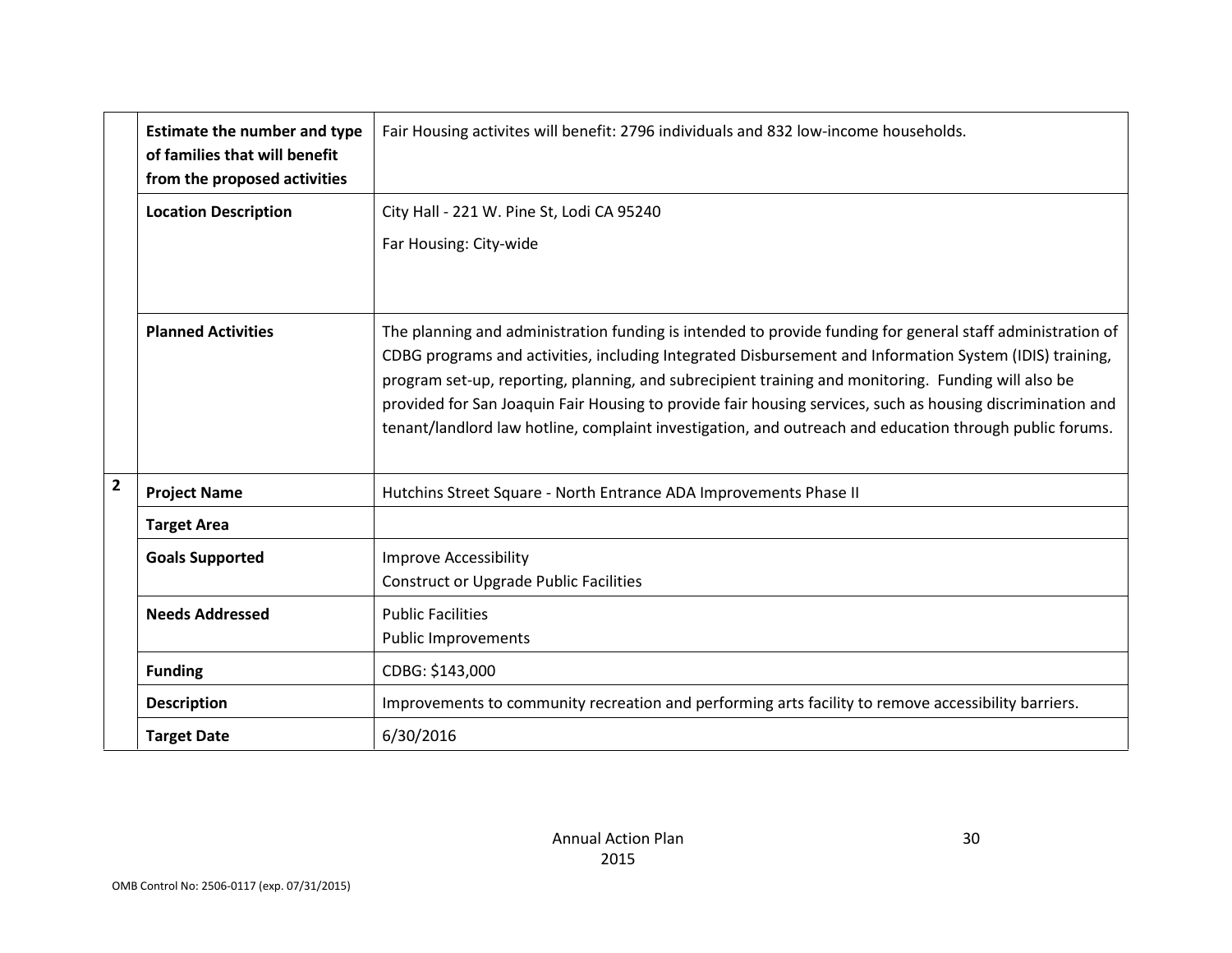|   | <b>Estimate the number and type</b><br>of families that will benefit<br>from the proposed activities | 100                                                                                                                                         |
|---|------------------------------------------------------------------------------------------------------|---------------------------------------------------------------------------------------------------------------------------------------------|
|   | <b>Location Description</b>                                                                          | 125 S. Hutchins Street, Lodi, CA 95240                                                                                                      |
|   | <b>Planned Activities</b>                                                                            | Reconstruction of entrance to public facility to remove barriers to accessibility.                                                          |
| 3 | <b>Project Name</b>                                                                                  | Zupo Field ADA Bleachers - Phase I                                                                                                          |
|   | <b>Target Area</b>                                                                                   |                                                                                                                                             |
|   | <b>Goals Supported</b>                                                                               | <b>Improve Accessibility</b>                                                                                                                |
|   | <b>Needs Addressed</b>                                                                               | <b>Public Improvements</b>                                                                                                                  |
|   | <b>Funding</b>                                                                                       | CDBG: \$75,000                                                                                                                              |
|   | <b>Description</b>                                                                                   | Improvements to community recreation to remove accessibility barriers. This is the first of two phased<br>allocations to fund this project. |
|   | <b>Target Date</b>                                                                                   | 6/30/2016                                                                                                                                   |
|   | <b>Estimate the number and type</b><br>of families that will benefit<br>from the proposed activities | 100                                                                                                                                         |
|   | <b>Location Description</b>                                                                          | 350 N. Washington Street, Lodi, CA 95240                                                                                                    |
|   | <b>Planned Activities</b>                                                                            | Improvements to public facility to remove barriers to accessibility.                                                                        |
| 4 | <b>Project Name</b>                                                                                  | <b>Blakely Park Restroom Demolition</b>                                                                                                     |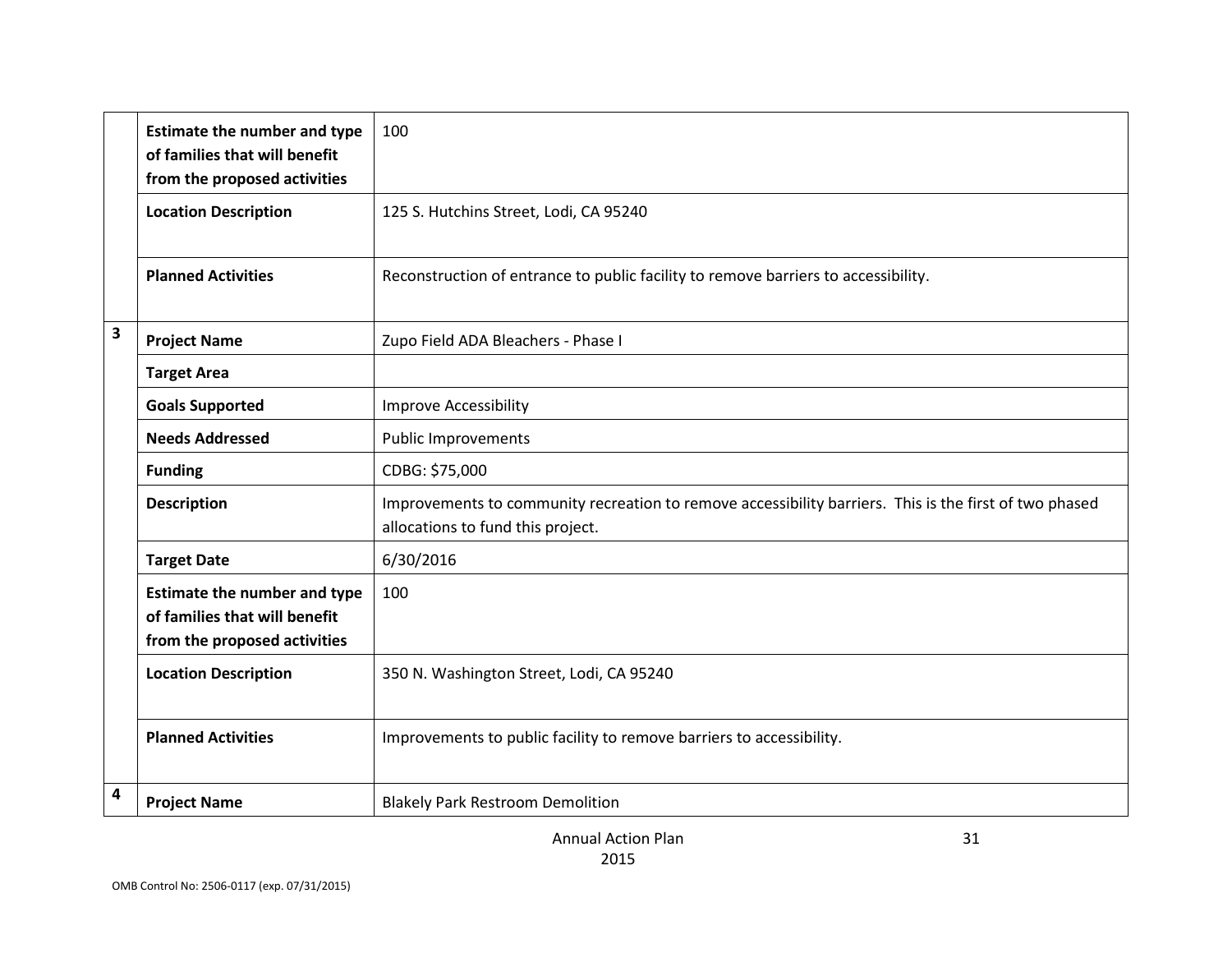|   | <b>Target Area</b>                                                                                   |                                                                                                                                            |
|---|------------------------------------------------------------------------------------------------------|--------------------------------------------------------------------------------------------------------------------------------------------|
|   | <b>Goals Supported</b>                                                                               | Address Blight and Nuisance                                                                                                                |
|   | <b>Needs Addressed</b>                                                                               | <b>Public Improvements</b>                                                                                                                 |
|   | <b>Funding</b>                                                                                       | CDBG: \$25,000                                                                                                                             |
|   | <b>Description</b>                                                                                   | Demolish the restroom building at the south side if Blakely Park that has been out of service due to<br>extensive and repeated vandalism.  |
|   | <b>Target Date</b>                                                                                   | 6/30/2016                                                                                                                                  |
|   | <b>Estimate the number and type</b><br>of families that will benefit<br>from the proposed activities |                                                                                                                                            |
|   | <b>Location Description</b>                                                                          | 1050 S. Stockton Street, Lodi, CA 95240                                                                                                    |
|   | <b>Planned Activities</b>                                                                            | Demolition and clearing of existing, unused restroom/storage building.                                                                     |
| 5 | <b>Project Name</b>                                                                                  | Cherokee Lane ADA Improvements - Phase 1                                                                                                   |
|   | <b>Target Area</b>                                                                                   | <b>CDBG Target Area</b>                                                                                                                    |
|   | <b>Goals Supported</b>                                                                               | <b>Improve Accessibility</b>                                                                                                               |
|   | <b>Needs Addressed</b>                                                                               | <b>Public Improvements</b>                                                                                                                 |
|   | <b>Funding</b>                                                                                       |                                                                                                                                            |
|   | <b>Description</b>                                                                                   | Handicap ramp and sidewalk improvements along Cherokee Lane corridor to provide path of travel and to<br>remove barriers to accessibility. |
|   | <b>Target Date</b>                                                                                   | 12/31/2016                                                                                                                                 |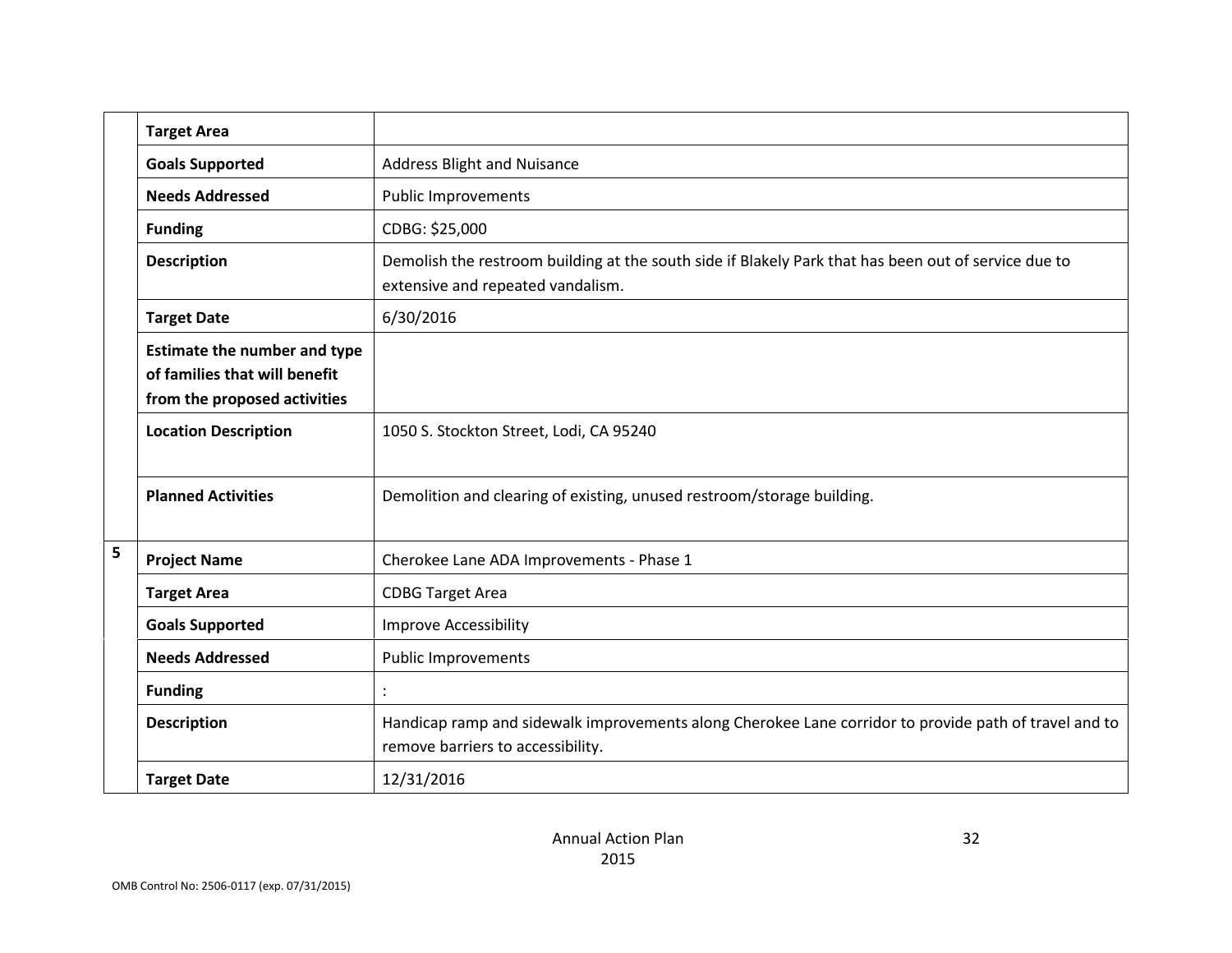|                         | <b>Estimate the number and type</b><br>of families that will benefit<br>from the proposed activities | 100                                                                                                                                                  |
|-------------------------|------------------------------------------------------------------------------------------------------|------------------------------------------------------------------------------------------------------------------------------------------------------|
|                         | <b>Location Description</b>                                                                          | To be determined within CDBG Target Area                                                                                                             |
|                         | <b>Planned Activities</b>                                                                            | Installation of ADA compliant handicap ramps and sidewalks at various locations along Cherokee Lane<br>corridor to remove barriers to accessibility. |
| 6                       | <b>Project Name</b>                                                                                  | Church Street Parking Lot ADA Improvements - Phase II                                                                                                |
|                         | <b>Target Area</b>                                                                                   |                                                                                                                                                      |
|                         | <b>Goals Supported</b>                                                                               | Improve Accessibility                                                                                                                                |
|                         | <b>Needs Addressed</b>                                                                               | <b>Public Improvements</b>                                                                                                                           |
|                         | <b>Funding</b>                                                                                       | CDBG: \$29,943                                                                                                                                       |
|                         | <b>Description</b>                                                                                   | Improvements                                                                                                                                         |
|                         | <b>Target Date</b>                                                                                   | 6/30/2016                                                                                                                                            |
|                         | <b>Estimate the number and type</b><br>of families that will benefit<br>from the proposed activities | 100                                                                                                                                                  |
|                         | <b>Location Description</b>                                                                          | 114 W. Oak Street; 117 W. Walnut Street; 140 S. Church Street.                                                                                       |
|                         | <b>Planned Activities</b>                                                                            | Installation of ADA compliant parking stalls and path of travel at a public facility.                                                                |
| $\overline{\mathbf{z}}$ | <b>Project Name</b>                                                                                  | <b>Graffiti Abatement</b>                                                                                                                            |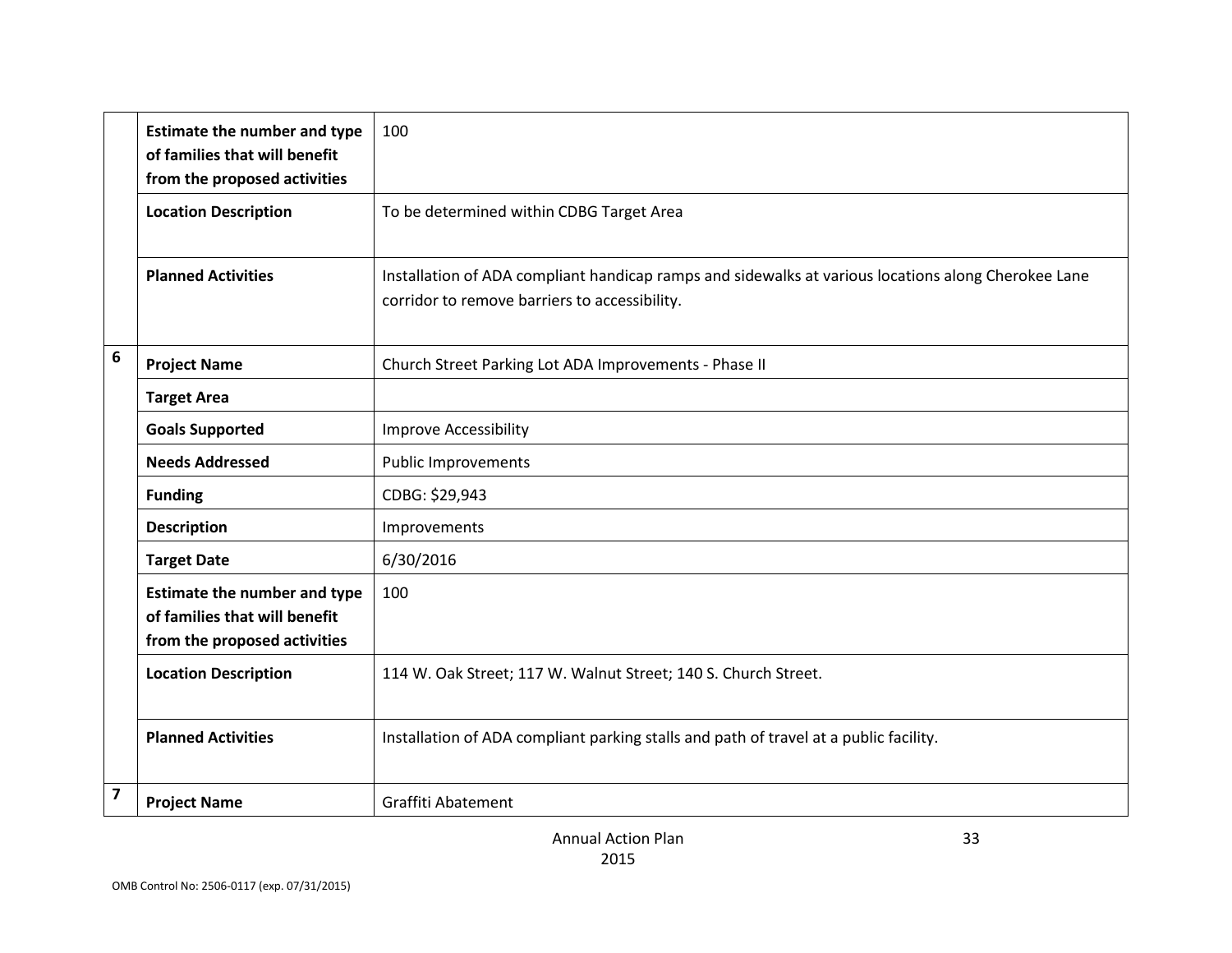|   | <b>Target Area</b>                                                                                   | RCAP/ECAP 43.02                                                                                                                                                                                                                         |
|---|------------------------------------------------------------------------------------------------------|-----------------------------------------------------------------------------------------------------------------------------------------------------------------------------------------------------------------------------------------|
|   | <b>Goals Supported</b>                                                                               | <b>Address Blight and Nuisance</b>                                                                                                                                                                                                      |
|   | <b>Needs Addressed</b>                                                                               | <b>Public Services</b>                                                                                                                                                                                                                  |
|   | <b>Funding</b>                                                                                       | CDBG: \$40,000                                                                                                                                                                                                                          |
|   | <b>Description</b>                                                                                   | The Graffiti Abatement Program will remove graffiti on public and private properties located in target<br>areas. The goal of the program is to preserve neighborhood property values and maintain the housing<br>stock in target areas. |
|   | <b>Target Date</b>                                                                                   | 6/30/2016                                                                                                                                                                                                                               |
|   | <b>Estimate the number and type</b><br>of families that will benefit<br>from the proposed activities | Graffiti abatement from low-income neighborhoods. 100 households served.                                                                                                                                                                |
|   | <b>Location Description</b>                                                                          | Citywide low-income areas.                                                                                                                                                                                                              |
|   |                                                                                                      | CT/BGs: 41.02 (BG 2), 42.03 (BG 3), 42.04 (BG 1) 43.06 (BG 1), 44.01 (BG 2, 3, 4, 5, 6), and 45.00 (BG 1,3,4)                                                                                                                           |
|   | <b>Planned Activities</b>                                                                            | The Graffiti Abatement Program will remove graffiti on public and private properties located in target<br>areas. Staff will remove graffiti by pressure-washing the structure or by painting over it.                                   |
| 8 | <b>Project Name</b>                                                                                  | Lodi GRIP                                                                                                                                                                                                                               |
|   | <b>Target Area</b>                                                                                   | <b>CDBG Target Area</b><br>RCAP/ECAP 43.02                                                                                                                                                                                              |
|   | <b>Goals Supported</b>                                                                               | <b>Access to Social Services</b>                                                                                                                                                                                                        |
|   | <b>Needs Addressed</b>                                                                               | <b>Public Services</b>                                                                                                                                                                                                                  |
|   | <b>Funding</b>                                                                                       | CDBG: \$28,011                                                                                                                                                                                                                          |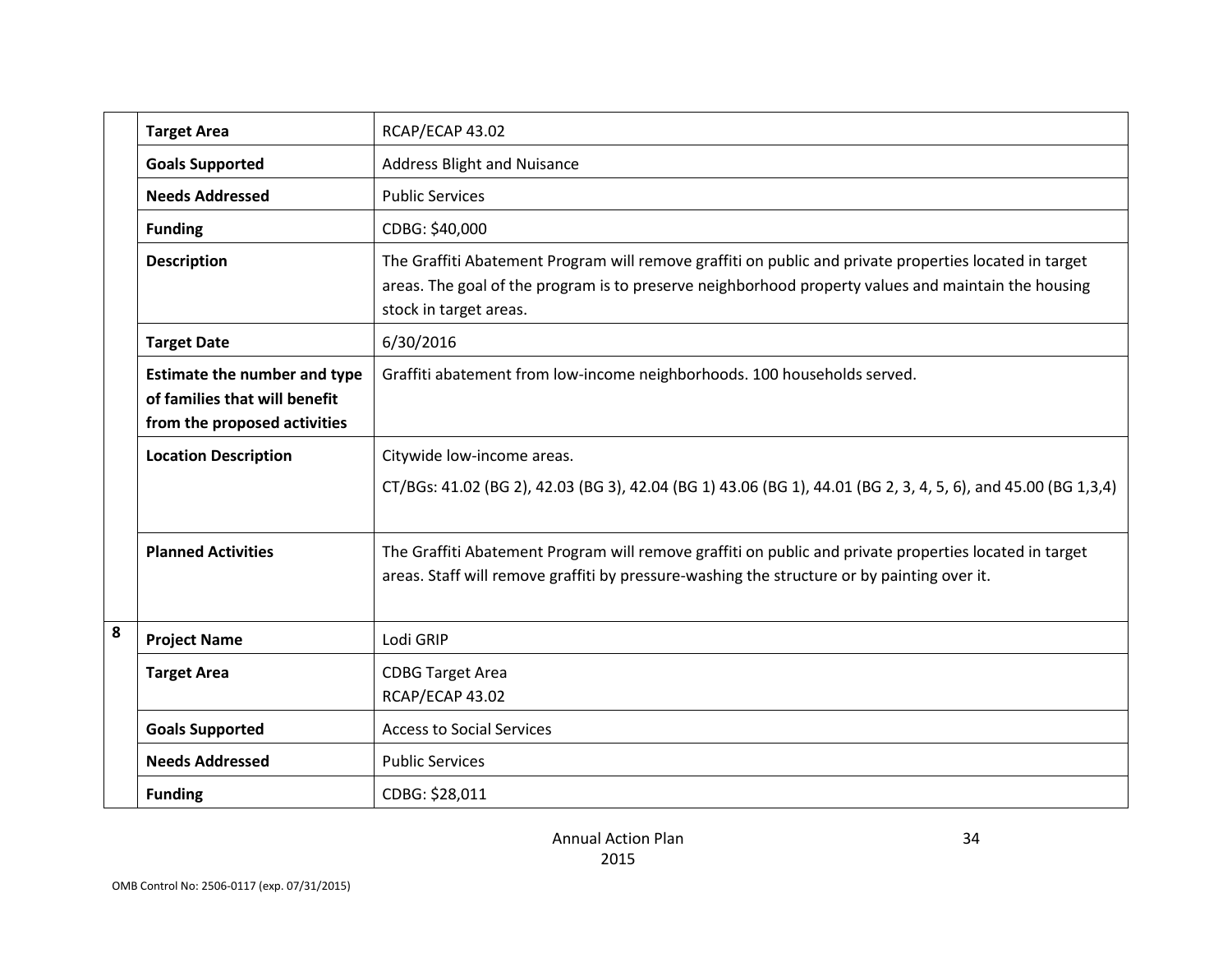|   | <b>Description</b>                                                                                   | Funding to a variety of community-based organizations that support the Lodi Gang Reduction<br>Intervention Prevention (LodiGRIP) Program through referrals of at-risk youth and their families to<br>counseling for anger management, substance abuse and gang recognition, for tattoo removal and other<br>eligible expenses. |
|---|------------------------------------------------------------------------------------------------------|--------------------------------------------------------------------------------------------------------------------------------------------------------------------------------------------------------------------------------------------------------------------------------------------------------------------------------|
|   | <b>Target Date</b>                                                                                   | 6/30/2016                                                                                                                                                                                                                                                                                                                      |
|   | <b>Estimate the number and type</b><br>of families that will benefit<br>from the proposed activities | Community Partnership for Families: 25 LMI Households<br>One-Eighty Teen - Why Try Program - 40 LMI Youth<br>LodiGRIP - 10 LMI Youth                                                                                                                                                                                           |
|   | <b>Location Description</b>                                                                          | City-Wide Low Income Neighborhoods                                                                                                                                                                                                                                                                                             |
|   | <b>Planned Activities</b>                                                                            | Community Partnership for Families - A Service Integration Program that supports the youth and families<br>that are referred from the LodiGRIP Program, focusing mainly on the youth that have participated in the<br>Juvenile Diversion Program at Mule Creek State Prison.                                                   |
|   |                                                                                                      | One-Eighty Teen - Why Try Program - An evidence-based program operated on the high school campuses<br>that helps identify high-risk students and teaches them self-awareness, self-discipline, self-motivation and<br>how to find healthy support systems.                                                                     |
|   |                                                                                                      | LodiGRIP - Referrals of at-risk youth and their families to other agencies and organizations that can<br>provide supportive services.                                                                                                                                                                                          |
| 9 | <b>Project Name</b>                                                                                  | Housing Authority - 719 S. Washington Phase III                                                                                                                                                                                                                                                                                |
|   | <b>Target Area</b>                                                                                   |                                                                                                                                                                                                                                                                                                                                |
|   | <b>Goals Supported</b>                                                                               | Preserve Existing Affordable Housing                                                                                                                                                                                                                                                                                           |
|   | <b>Needs Addressed</b>                                                                               | Preservation of Existing Affordable Housing                                                                                                                                                                                                                                                                                    |
|   |                                                                                                      | 35<br><b>Annual Action Plan</b>                                                                                                                                                                                                                                                                                                |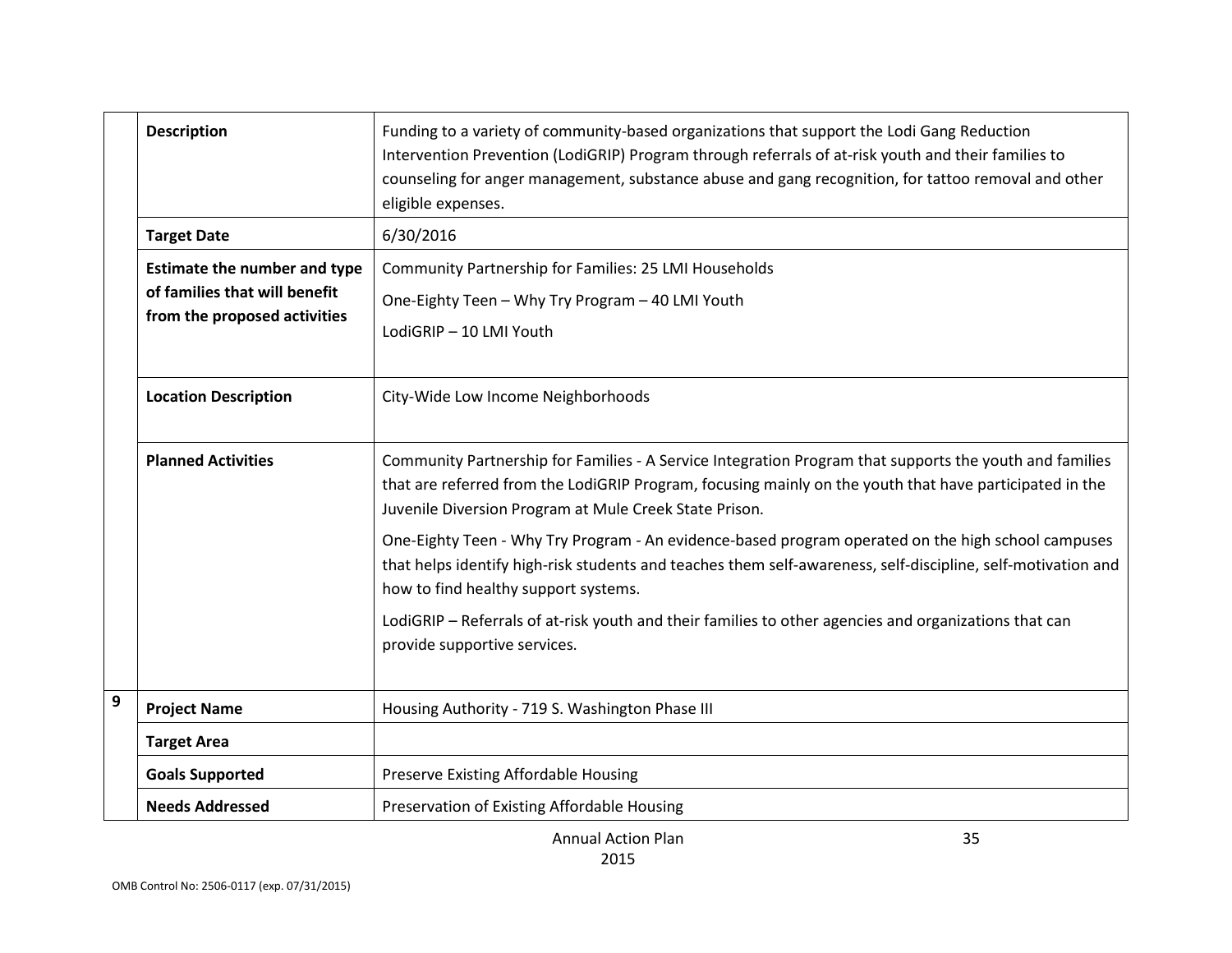|                                                                                                                                           | <b>Funding</b>              | CDBG: \$40,770                                                                                                                                                                                                                                                                                           |
|-------------------------------------------------------------------------------------------------------------------------------------------|-----------------------------|----------------------------------------------------------------------------------------------------------------------------------------------------------------------------------------------------------------------------------------------------------------------------------------------------------|
|                                                                                                                                           | <b>Description</b>          | Continuation of project at 719 S. Washington, a six-unit apartment complex owned and operated by the<br>Housing Authority. Phase III will use funds to install new energy efficient water heaters, install shutters at<br>the exterior windows and stucco the entire exterior of the apartment building. |
| 6/30/2016<br><b>Target Date</b>                                                                                                           |                             |                                                                                                                                                                                                                                                                                                          |
| <b>Estimate the number and type</b><br>6 LMI Households, 25 individuals.<br>of families that will benefit<br>from the proposed activities |                             |                                                                                                                                                                                                                                                                                                          |
|                                                                                                                                           | <b>Location Description</b> | 719 S. Washington Street, Lodi, CA 95240                                                                                                                                                                                                                                                                 |
|                                                                                                                                           | <b>Planned Activities</b>   | Installation of new energy efficient water heaters, install shutters at the exterior windows and stucco the<br>entire exterior of the apartment building structure.                                                                                                                                      |
| 10                                                                                                                                        | <b>Project Name</b>         | Small Business Development Center (SBDC) Economic Development                                                                                                                                                                                                                                            |
|                                                                                                                                           | <b>Target Area</b>          | City-Wide Activity                                                                                                                                                                                                                                                                                       |
|                                                                                                                                           | <b>Goals Supported</b>      | <b>Expand Financial Opportunities</b>                                                                                                                                                                                                                                                                    |
|                                                                                                                                           | <b>Needs Addressed</b>      | <b>Public Services</b>                                                                                                                                                                                                                                                                                   |
|                                                                                                                                           | <b>Funding</b>              | CDBG: \$10,000                                                                                                                                                                                                                                                                                           |
|                                                                                                                                           | <b>Description</b>          | Provides confidential, individual and free business consulting to existing and prospective Lodi business<br>owners, and monthly small business startup workshops.                                                                                                                                        |
|                                                                                                                                           | <b>Target Date</b>          | 6/30/2016                                                                                                                                                                                                                                                                                                |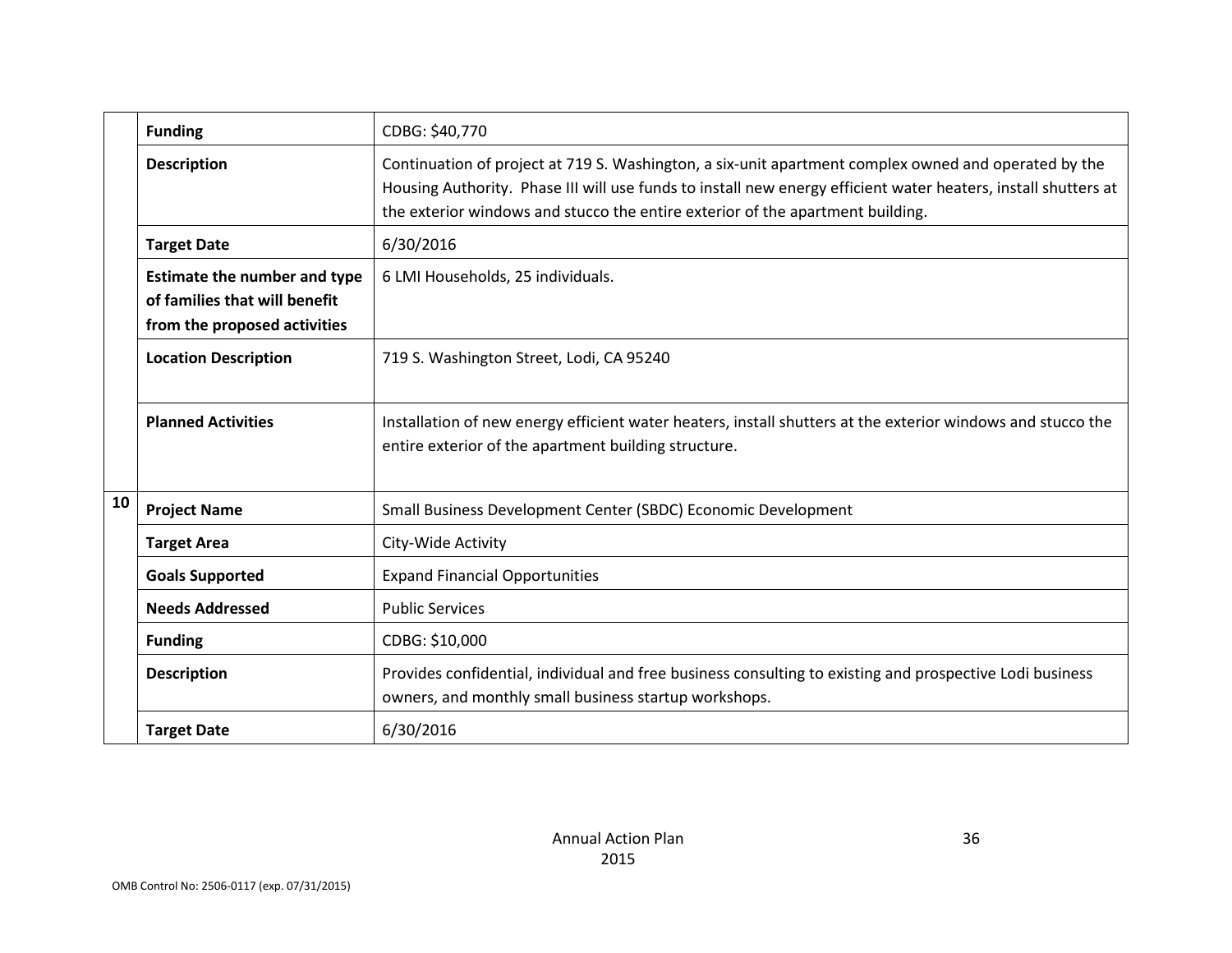|    | <b>Estimate the number and type</b><br>of families that will benefit<br>from the proposed activities | 31 LMI Individuals.<br>10 jobs created.                                                                                                                           |
|----|------------------------------------------------------------------------------------------------------|-------------------------------------------------------------------------------------------------------------------------------------------------------------------|
|    | <b>Location Description</b>                                                                          | Citywide                                                                                                                                                          |
|    | <b>Planned Activities</b>                                                                            | Provide confidential, individual and free business consulting to existing and prospective Lodi business<br>owners, and monthly small business start up workshops. |
| 11 | <b>Project Name</b>                                                                                  | Emergency Food Bank - Mobile Farmer's Market                                                                                                                      |
|    | <b>Target Area</b>                                                                                   | <b>CDBG Target Area</b><br>RCAP/ECAP 43.02                                                                                                                        |
|    | <b>Goals Supported</b>                                                                               | <b>Access to Social Services</b>                                                                                                                                  |
|    | <b>Needs Addressed</b>                                                                               | <b>Public Services</b>                                                                                                                                            |
|    | <b>Funding</b>                                                                                       | CDBG: \$1,500                                                                                                                                                     |
|    | <b>Description</b>                                                                                   | Nutrition and food assistance programs.                                                                                                                           |
|    | <b>Target Date</b>                                                                                   | 6/30/2016                                                                                                                                                         |
|    | <b>Estimate the number and type</b><br>of families that will benefit<br>from the proposed activities | 3000 LMI individuals.                                                                                                                                             |
|    | <b>Location Description</b>                                                                          | City-Wide Low Income Neighborhoods.                                                                                                                               |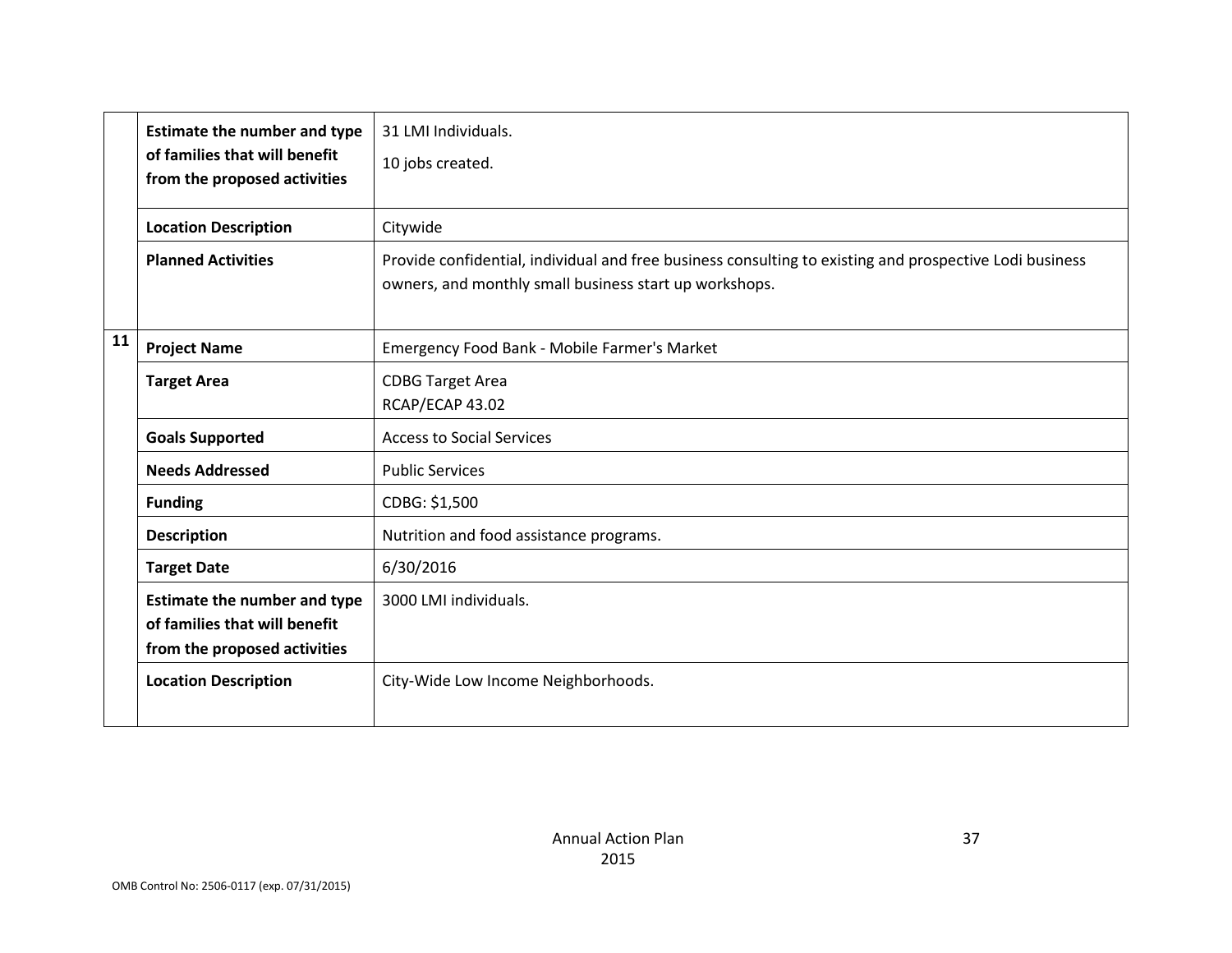|    | <b>Planned Activities</b>                                                                            | This will fund the Mobile Farmers' Market program (MFM). The MFM is an existing program that provides<br>access to fresh fruits and vegetables, healthy cooking demonstrations and health and nutrition-related<br>information to low-income residents.                                                                                                                                                           |
|----|------------------------------------------------------------------------------------------------------|-------------------------------------------------------------------------------------------------------------------------------------------------------------------------------------------------------------------------------------------------------------------------------------------------------------------------------------------------------------------------------------------------------------------|
| 12 | <b>Project Name</b>                                                                                  | Salvation Army- Tutoring and Mentoring Program                                                                                                                                                                                                                                                                                                                                                                    |
|    | <b>Target Area</b>                                                                                   | <b>CDBG Target Area</b><br>RCAP/ECAP 43.02                                                                                                                                                                                                                                                                                                                                                                        |
|    | <b>Goals Supported</b>                                                                               | <b>Access to Social Services</b>                                                                                                                                                                                                                                                                                                                                                                                  |
|    | <b>Needs Addressed</b>                                                                               | <b>Public Services</b>                                                                                                                                                                                                                                                                                                                                                                                            |
|    | <b>Funding</b>                                                                                       | CDBG: \$15,000                                                                                                                                                                                                                                                                                                                                                                                                    |
|    | <b>Description</b>                                                                                   | An after-school program during the school year and a Summer Day Camp program during summer break<br>that is run out of the Salvation Army Lockeford Street facility. The program will focus on tutoring,<br>mentoring, character building, crafts and sports/recreational activities. The program is expanding to offer<br>English Language Development to non-English speaking individuals within the community. |
|    | <b>Target Date</b>                                                                                   | 6/30/2016                                                                                                                                                                                                                                                                                                                                                                                                         |
|    | <b>Estimate the number and type</b><br>of families that will benefit<br>from the proposed activities | 27 LMI youth.<br>13 LMI adults.                                                                                                                                                                                                                                                                                                                                                                                   |
|    | <b>Location Description</b>                                                                          | 525 W. Lockeford Street, Lodi, CA 95240                                                                                                                                                                                                                                                                                                                                                                           |
|    | <b>Planned Activities</b>                                                                            | Tutoring, mentoring, character building, crafts and sports/recreational activities. English Language<br>Development to non-English speaking individuals within the community.                                                                                                                                                                                                                                     |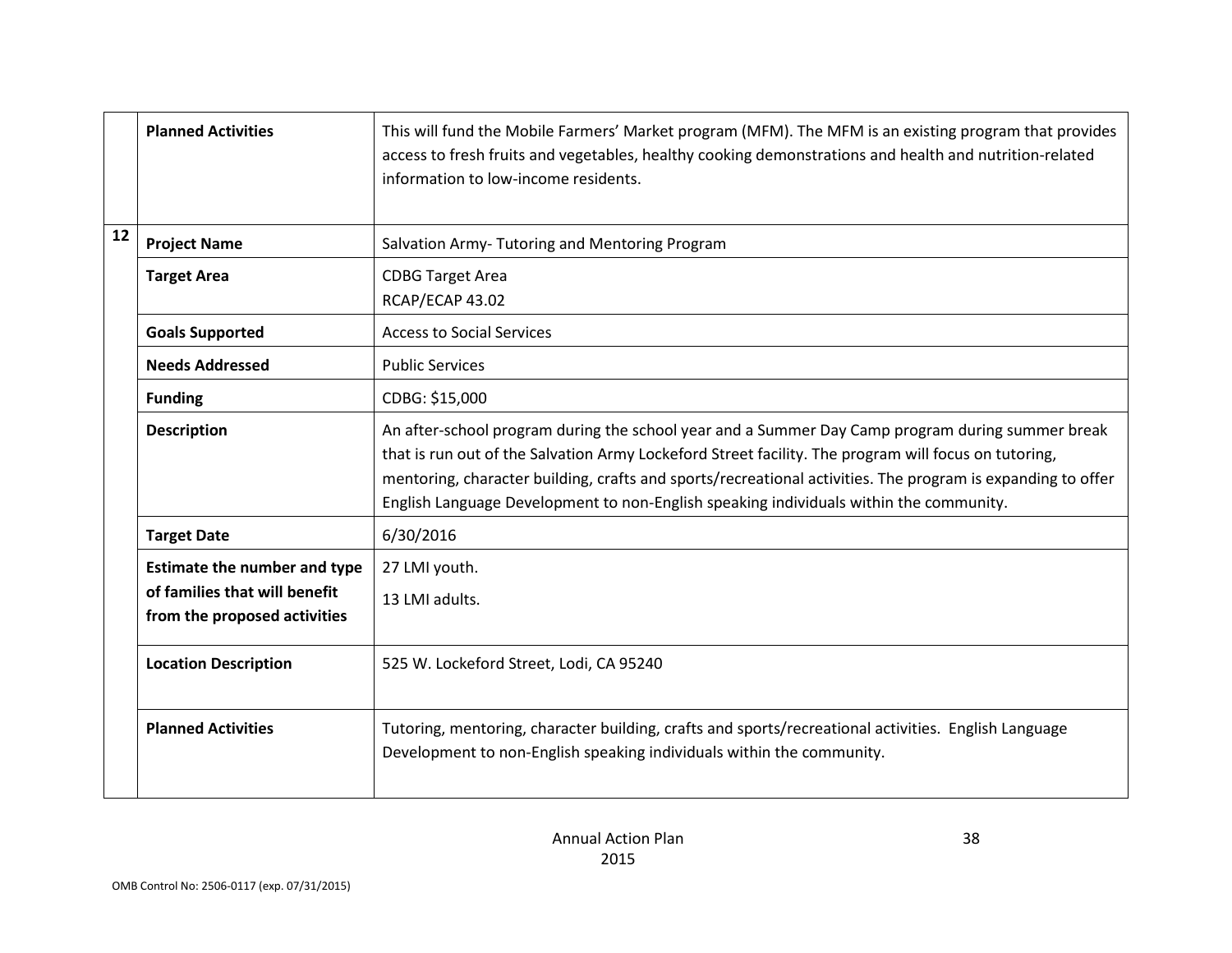| 13 | <b>Project Name</b>                                                                                  | Second Harvest Foodbank of San Joaquin County                                                                                                                                                                                                                                                                                          |
|----|------------------------------------------------------------------------------------------------------|----------------------------------------------------------------------------------------------------------------------------------------------------------------------------------------------------------------------------------------------------------------------------------------------------------------------------------------|
|    | <b>Target Area</b>                                                                                   | RCAP/ECAP 43.02<br>City-Wide Activity                                                                                                                                                                                                                                                                                                  |
|    | <b>Goals Supported</b>                                                                               | <b>Access to Social Services</b>                                                                                                                                                                                                                                                                                                       |
|    | <b>Needs Addressed</b>                                                                               | <b>Public Services</b>                                                                                                                                                                                                                                                                                                                 |
|    | <b>Funding</b>                                                                                       | CDBG: \$7,500                                                                                                                                                                                                                                                                                                                          |
|    | <b>Description</b>                                                                                   | Provide funding to Second Harvest Food Bank to purchase foods that are not typically donated to the<br>food bank (e.g., meat and dairy products).                                                                                                                                                                                      |
|    | <b>Target Date</b>                                                                                   | 6/30/2016                                                                                                                                                                                                                                                                                                                              |
|    | <b>Estimate the number and type</b><br>of families that will benefit<br>from the proposed activities | The Food Assistance Programs serve individuals, children, and seniors including disabled, veterans, female<br>head of household, and elderly. By the end of the fiscal year 2014-2015 Second Harvest estimates<br>providing supplemental groceries to 590 unduplicated people, totaling 9,588 units of service in the City of<br>Lodi. |
|    | <b>Location Description</b>                                                                          | City-Wide Low Income Neighborhoods.                                                                                                                                                                                                                                                                                                    |
|    | <b>Planned Activities</b>                                                                            | Funding for the operation of the Food Assistance Program, the Senior Brown Bag Program, and the Food<br>4 Thought Program.                                                                                                                                                                                                             |
| 14 | <b>Project Name</b>                                                                                  | Grace and Mercy Charitable Foundation - ADA Accessibility Planning                                                                                                                                                                                                                                                                     |
|    | <b>Target Area</b>                                                                                   |                                                                                                                                                                                                                                                                                                                                        |
|    | <b>Goals Supported</b>                                                                               | <b>Improve Accessibility</b>                                                                                                                                                                                                                                                                                                           |
|    | <b>Needs Addressed</b>                                                                               | <b>Public Facilities</b>                                                                                                                                                                                                                                                                                                               |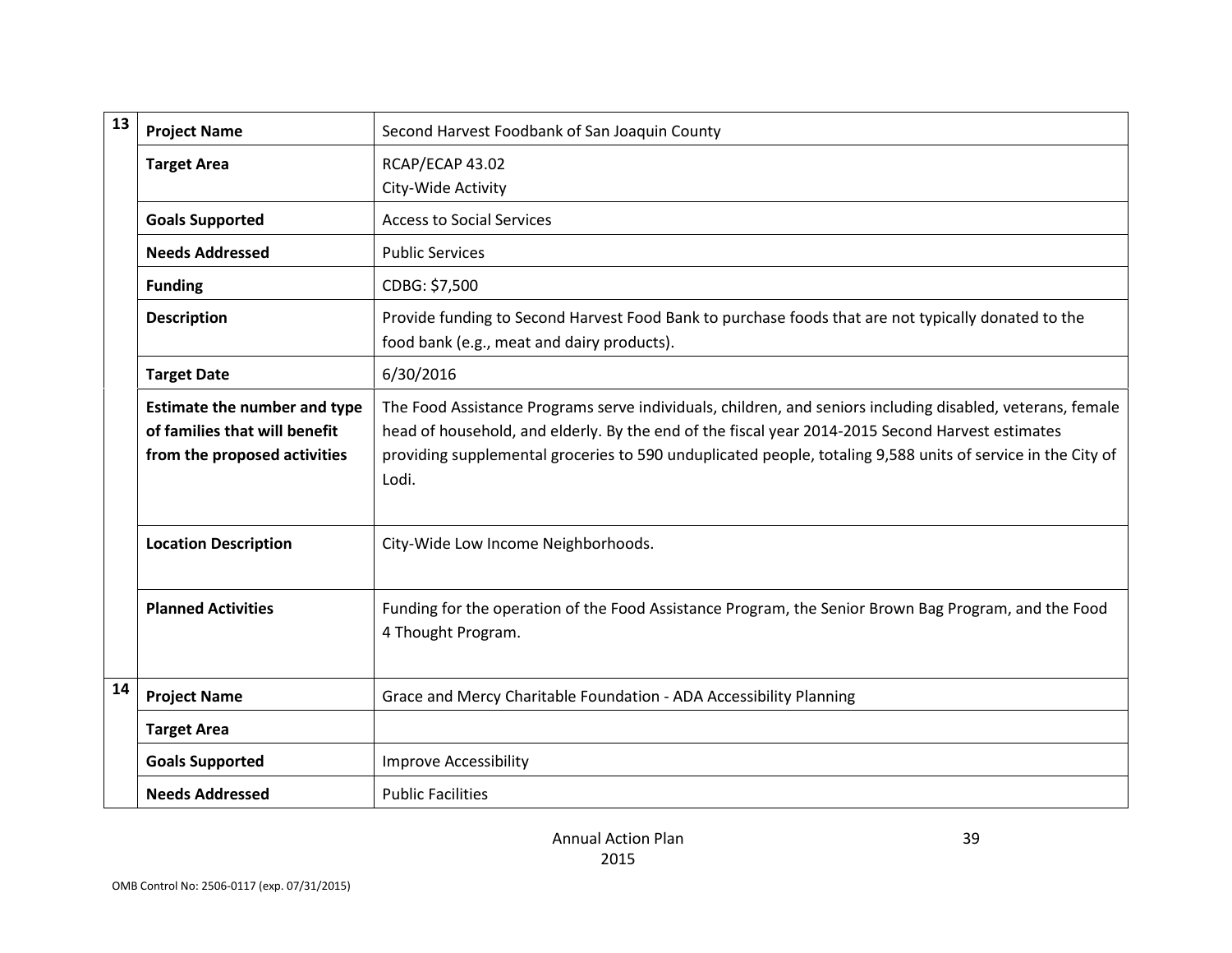|  | <b>Funding</b>                                                                                |                                                                                                                                                                                                                                                                     |
|--|-----------------------------------------------------------------------------------------------|---------------------------------------------------------------------------------------------------------------------------------------------------------------------------------------------------------------------------------------------------------------------|
|  | <b>Description</b>                                                                            | Provide funding to Grace and Mercy Charitable Foundation for pre-planning activities related to future<br>ADA accessibility improvements so to continue providing food pantry and meals programs.                                                                   |
|  | <b>Target Date</b>                                                                            | 6/30/2016                                                                                                                                                                                                                                                           |
|  | Estimate the number and type<br>of families that will benefit<br>from the proposed activities | The food pantry and meals programs serve individuals, children, and seniors including disabled, veterans,<br>female head of household, and elderly. Direct benefits to individuals will not be captured this next plan<br>year due to it being the planning period. |
|  | <b>Location Description</b>                                                                   | 425 N. Sacramento Street, Lodi, CA 95240                                                                                                                                                                                                                            |
|  | <b>Planned Activities</b>                                                                     | 15. Funding for the activities related to pre-constructions and planning for ADA accessibility<br>improvements.                                                                                                                                                     |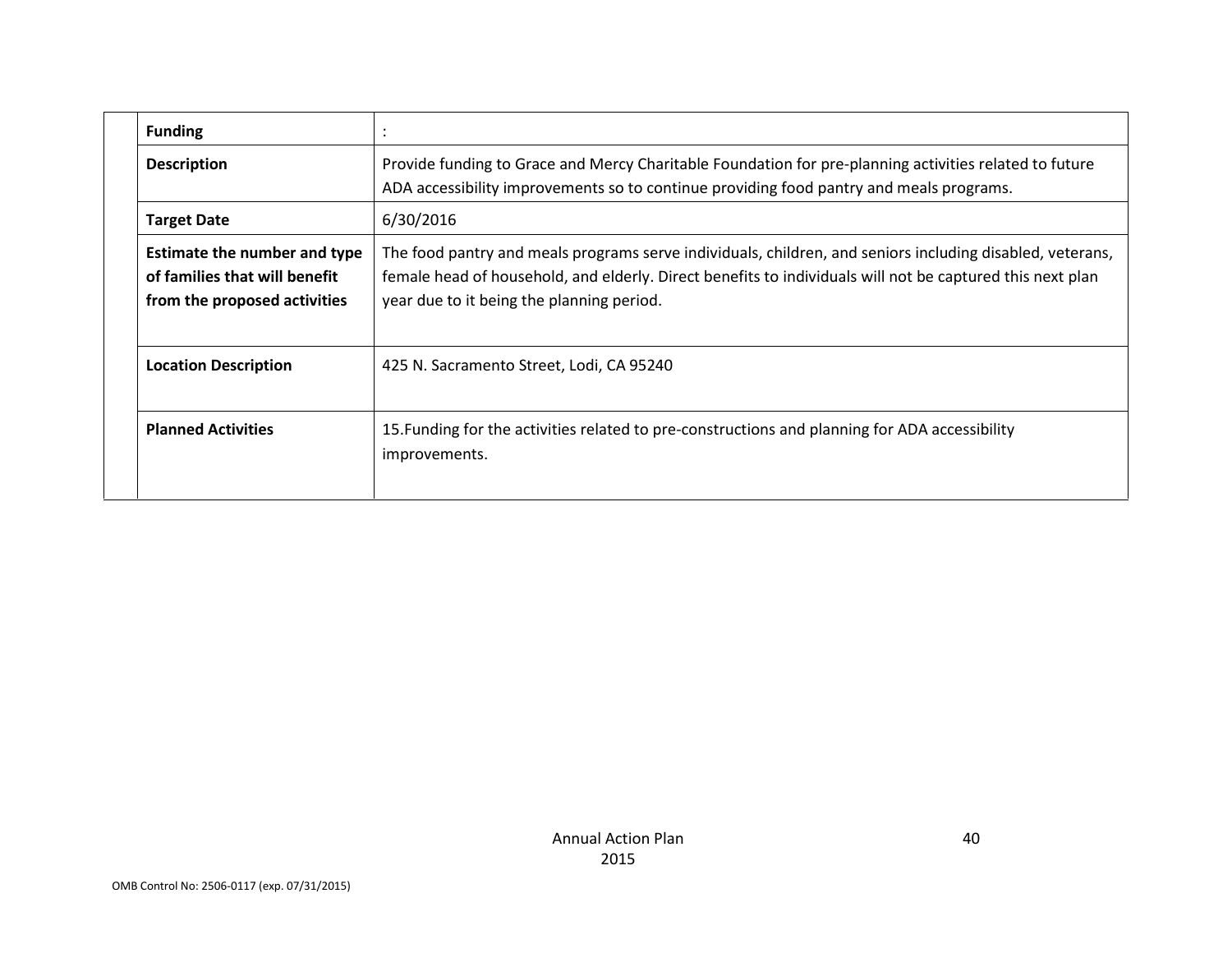# AP-50 Geographic Distribution – 91.220(f)

# Description of the geographic areas of the entitlement (including areas of low-income and minority concentration) where assistance will be directed

While Lodi has used a need-based strategy for selection of projects and activities, the greatest need has historically been identified to be within the low-income Target Area. Specific attention will be focused on one Census Tract within our Target Area (45.02) that was recently identified as a Racially Concentrated Area of Poverty (RCAP) and an Economically Concentrated Area of Poverty (ECAP).

#### Geographic Distribution

| <b>Target Area</b>      | <b>Percentage of Funds</b> |
|-------------------------|----------------------------|
| <b>CDBG Target Area</b> | 37                         |
| RCAP/ECAP 43.02         | 18                         |
| City-Wide Activity      | ΔΔ                         |

Table 10 - Geographic Distribution

#### Rationale for the priorities for allocating investments geographically

Areas of concentrated poverty generally have less private investment from financial institutions, grocery stores and other retail outlets. With less competition, businesses like convenience marts and check cashing companies are able to charge more for goods and services and low-income people end up paying more for basic necessities.

#### **Discussion**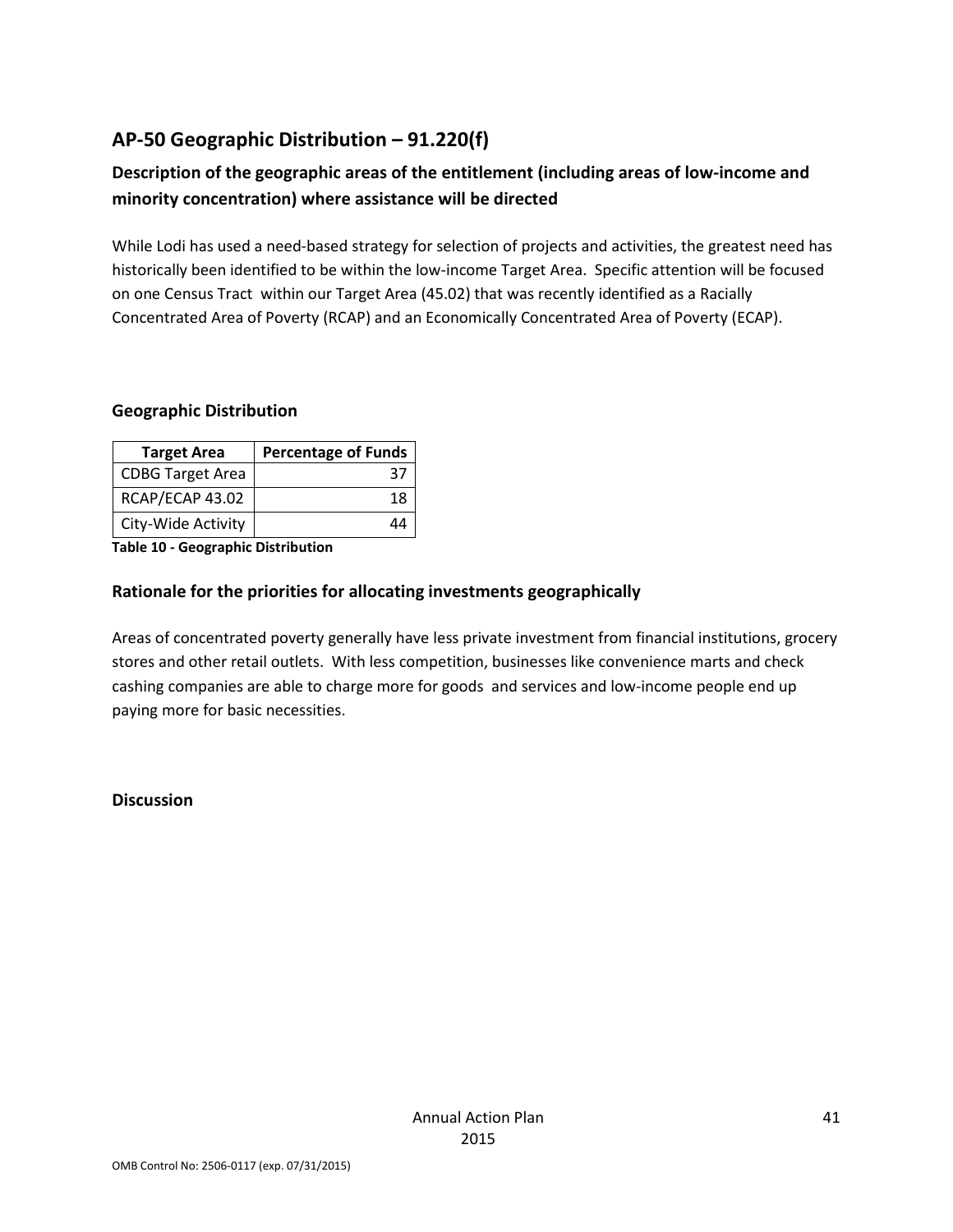# Affordable Housing

# AP-55 Affordable Housing – 91.220(g)

#### Introduction

Although the Consolidated Plan and Action Plan focus on affordable housing, the City's only HUD funding source is CDBG, which limits the amount of funding that can be spent on affordable housing by prohibiting new construction of housing. (Other HUD programs, such as HOME, are specifically targeted to affordable housing.) The City's strategies related to CDBG-funded affordable housing efforts relate to maintaining affordability for homeowners. Other funding sources are provided to support affordable housing as available.

| One Year Goals for the Number of Households to be Supported |  |
|-------------------------------------------------------------|--|
| <b>Homeless</b>                                             |  |
| Non-Homeless                                                |  |
| Special-Needs                                               |  |
| Total                                                       |  |
| _ _ _ _ _ _ _ _ _ _ _ _<br>$\cdot$ .                        |  |

Table 11 - One Year Goals for Affordable Housing by Support Requirement

| One Year Goals for the Number of Households Supported Through    |  |  |
|------------------------------------------------------------------|--|--|
| <b>Rental Assistance</b>                                         |  |  |
| The Production of New Units                                      |  |  |
| <b>Rehab of Existing Units</b>                                   |  |  |
| <b>Acquisition of Existing Units</b>                             |  |  |
| Total                                                            |  |  |
| Table 12 - One Year Goals for Affordable Housing by Support Type |  |  |

#### **Discussion**

For 2015-16, the aforementioned number of households assisted relies strictly on the ability for the City to get the FTHB Acquisition/FTHB Acquisition with Rehab activities, and the partnership with Habitat for Humanity up and running in the Program Year.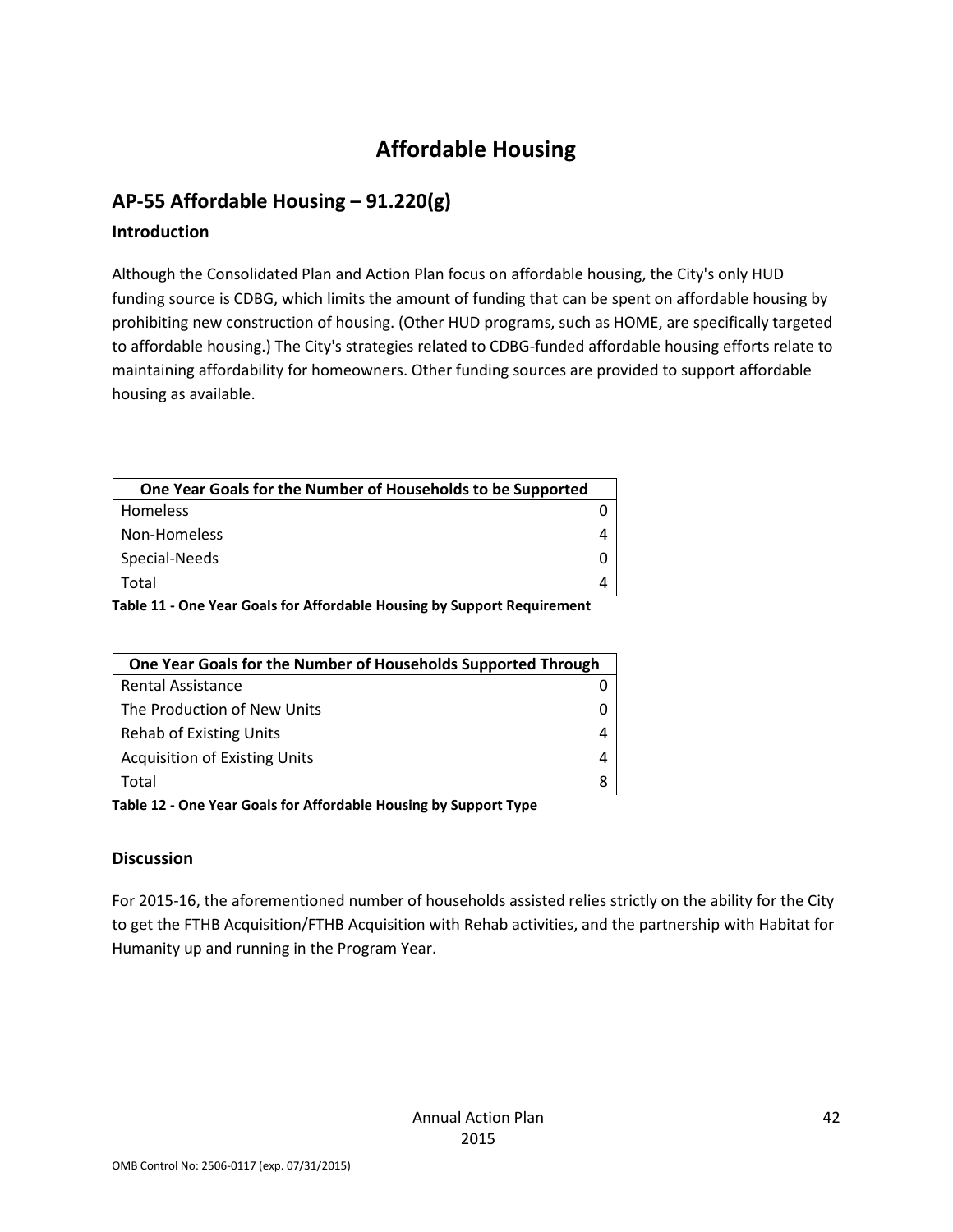# AP-60 Public Housing **– 91.220(h)**

#### Introduction

The Housing Authority of the County of San Joaquin (HACSJ) is the public housing agency serving the City of Lodi. HACSJ is independent of the City of Lodi, and the City retains no control over their funding or implementation of programs.

#### Actions planned during the next year to address the needs to public housing

Please refer to the HACSJ Public Housing Authority Annual Plan for information on the ways that HACSJ plans to address public housing needs.

# Actions to encourage public housing residents to become more involved in management and participate in homeownership

HACSJ encourages public housing residents to participate in policy, procedure, and program implementation and development through its Resident Advisory Board. HACSJ also distributes a newsletter to all residents, which contains relevant news, information on training and employment opportunities, and other community resources available to public housing residents. Public housing residents also participate in the development of the HACSJ's five-year and annual plans. The Resident Services Division distributes a survey to prioritize resident needs and schedule short- and long-term improvements.

# If the PHA is designated as troubled, describe the manner in which financial assistance will be provided or other assistance

HACSJ is not designated as "troubled."

#### **Discussion**

A wealth of information on HACSJ and their programs, housing resources, budgets, and financial planning and reporting is available on their website at www.HACSJ.org.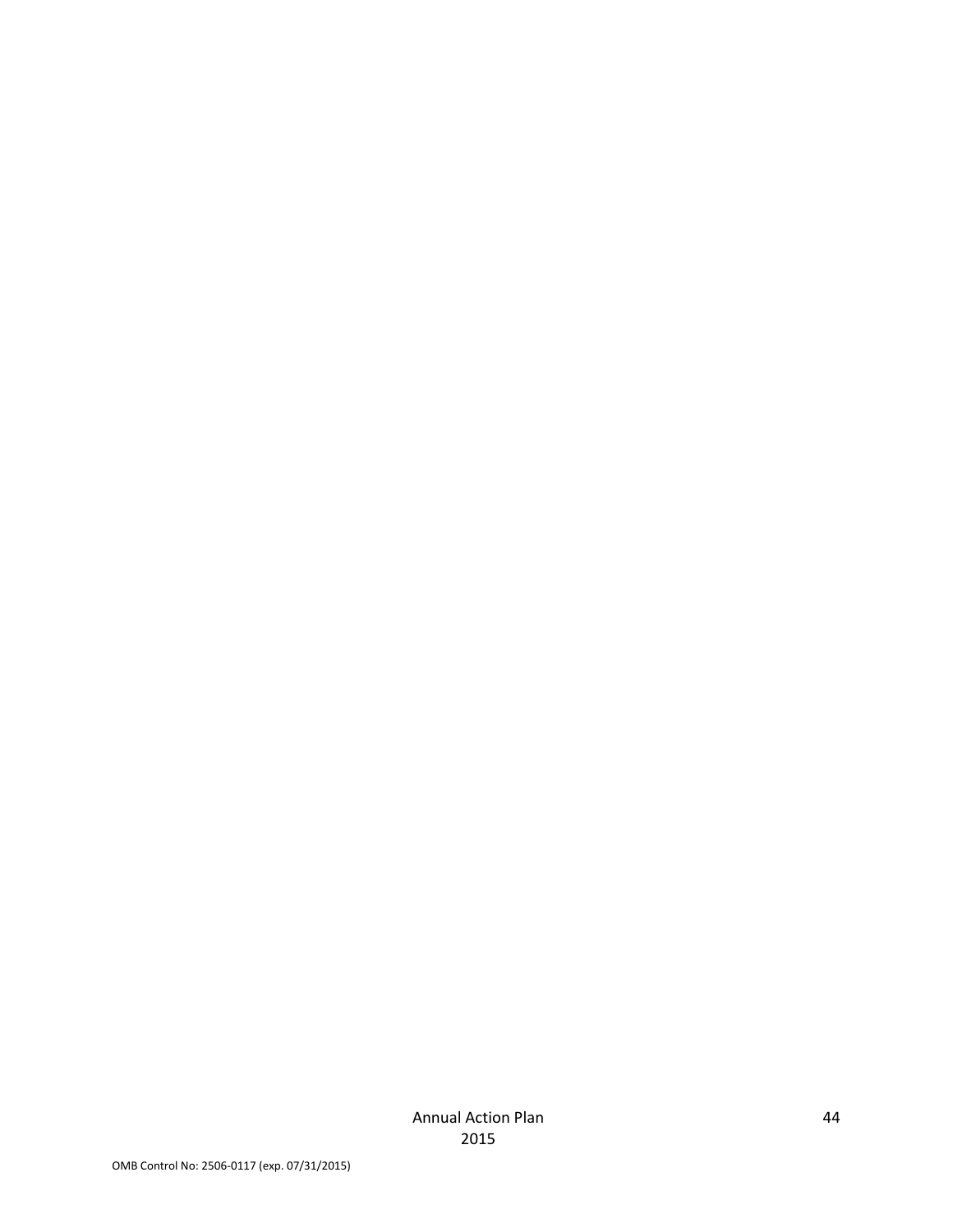# AP-65 Homeless and Other Special Needs Activities – 91.220(i)

#### Introduction

The City's strategy related to the needs of the homeless, those at risk of homelessness, and other special needs populations is focused on funding supportive services in Lodi.

# Describe the jurisdictions one-year goals and actions for reducing and ending homelessness including

### Reaching out to homeless persons (especially unsheltered persons) and assessing their individual needs

The City will remain involved in the County Emergency Food and Shelter Program Board and will continue participation in monthly meetings with the local homeless outreach group, "A Hand Up" that works directly with the unsheltered homeless population.

The City will also remain involved in the planning and execution of the County-wide Point-in-Time Homeless Count that will take place in 2015 and 2017.

Additionally, the City is participating in a collaborative effort along with local service providers and faithbased organizations to better coordinate the variety of activities and services that are targeted to the homeless community.

### Addressing the emergency shelter and transitional housing needs of homeless persons

The City will maintain current levels of support in homeless transitional and permanent housing programs.

Helping homeless persons (especially chronically homeless individuals and families, families with children, veterans and their families, and unaccompanied youth) make the transition to permanent housing and independent living, including shortening the period of time that individuals and families experience homelessness, facilitating access for homeless individuals and families to affordable housing units, and preventing individuals and families who were recently homeless from becoming homeless again

The City will attempt to create additional beds for chronically homeless persons through two primary strategies: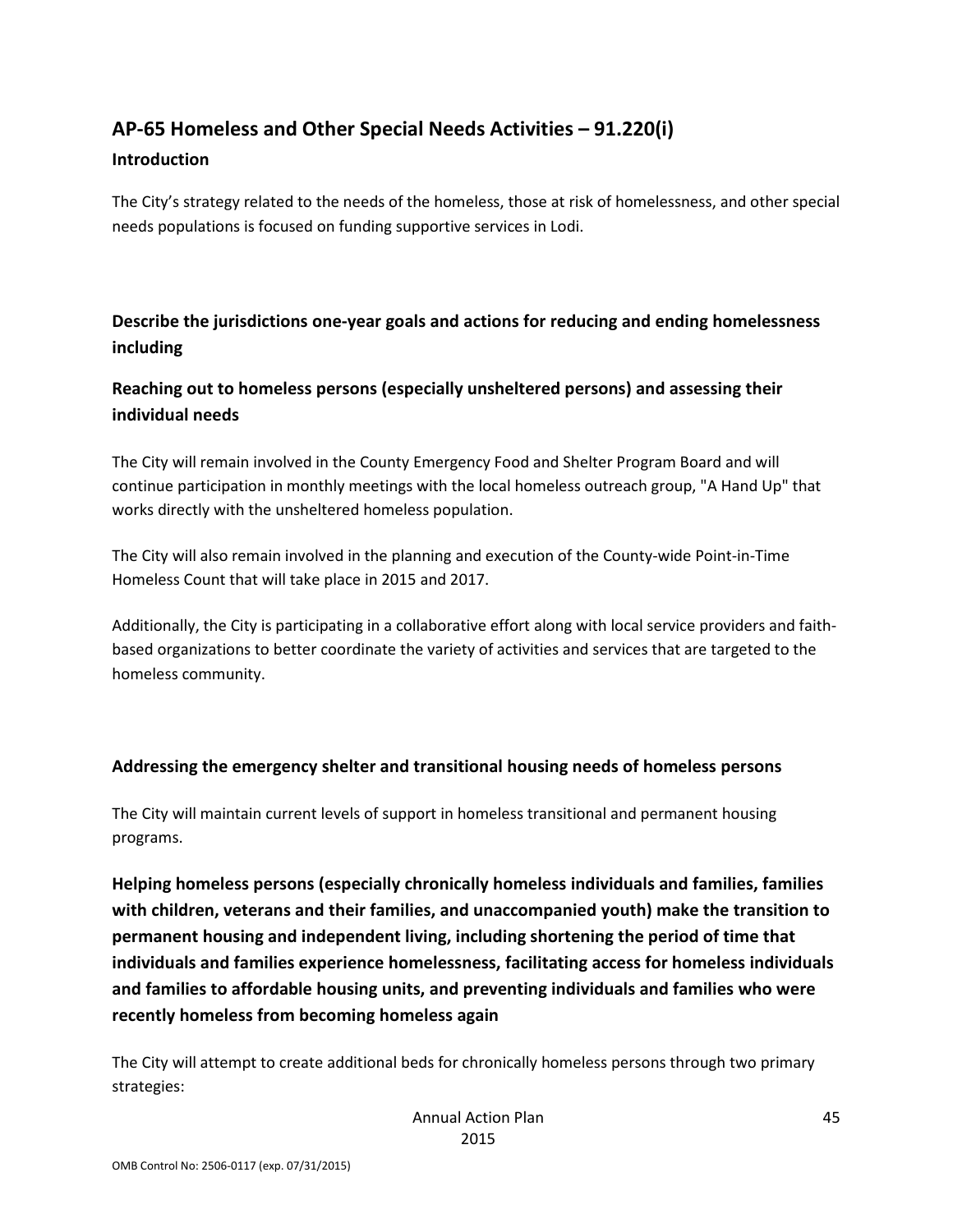(1) having the CoC apply for additional new Shelter Plus Care funding that will target the chronically homeless, and

(2) increasing the number of beds for the chronically homeless by modifying existing Shelter Plus Care programs that do not specifically target chronically homeless persons. This second strategy would be achieved by providing chronically homeless persons with a priority when filling vacancies in nontargeted Shelter Plus Care programs as they occur.

The City will work closely with the CoC toward meeting this goal.

Helping low-income individuals and families avoid becoming homeless, especially extremely low-income individuals and families and those who are: being discharged from publicly funded institutions and systems of care (such as health care facilities, mental health facilities, foster care and other youth facilities, and corrections programs and institutions); or, receiving assistance from public or private agencies that address housing, health, social services, employment, education, or youth needs.

The City plans to pursue funding for Tenant-Based Rental Assistance Program in future years to ease the cost-burden for the most impacted households in the extremely low-income and the very low-income range and to continue to support service providers that serve that population.

Foster Care programs in San Joaquin County are overseen by the Human Services Agency. In California, state law requires public foster care programs to provide an Independent Living Program and that a transition plan be formulated for all youth preparing for emancipation. The City will continue to work with the Human Services Agency and the CoC members directly impacted by discharges, toward developing and implementing written protocols designed to codify current practices that prevent persons leaving foster care directly to homelessness.

#### **Discussion**

The City does not administer the Housing Opportunities for Persons With AIDS (HOPWA) Program, but there is coordination and contact with the San Joaquin AIDS Foundation and the Continuum of Care that administers those funds for the County.

One year goals for the number of households to be provided housing through the use of HOPWA for: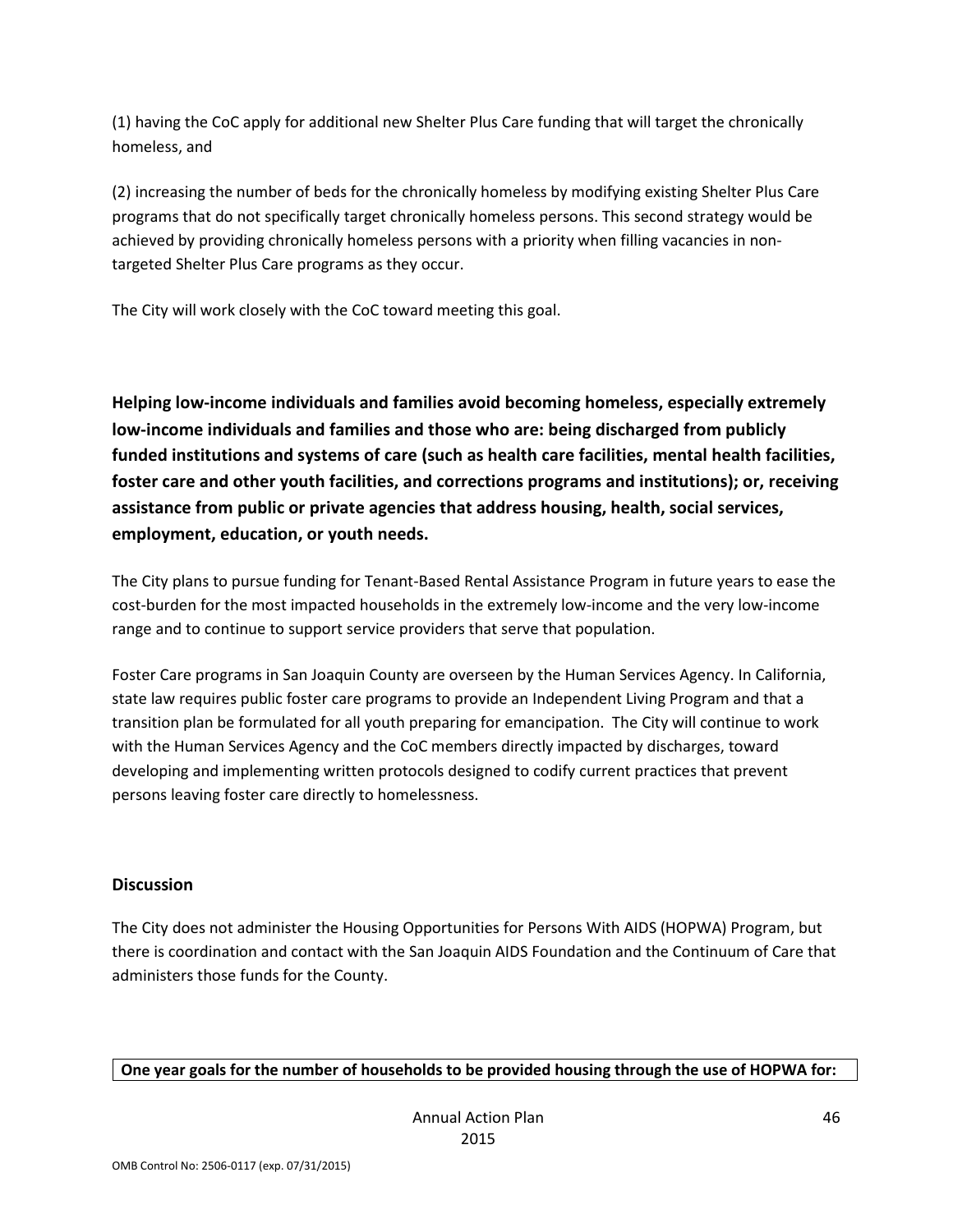Short-term rent, mortgage, and utility assistance to prevent homelessness of the individual or family

Tenant-based rental assistance

Units provided in housing facilities (transitional or permanent) that are being

developed, leased, or operated

Units provided in transitional short-term housing facilities developed, leased, or

operated with HOPWA funds

Total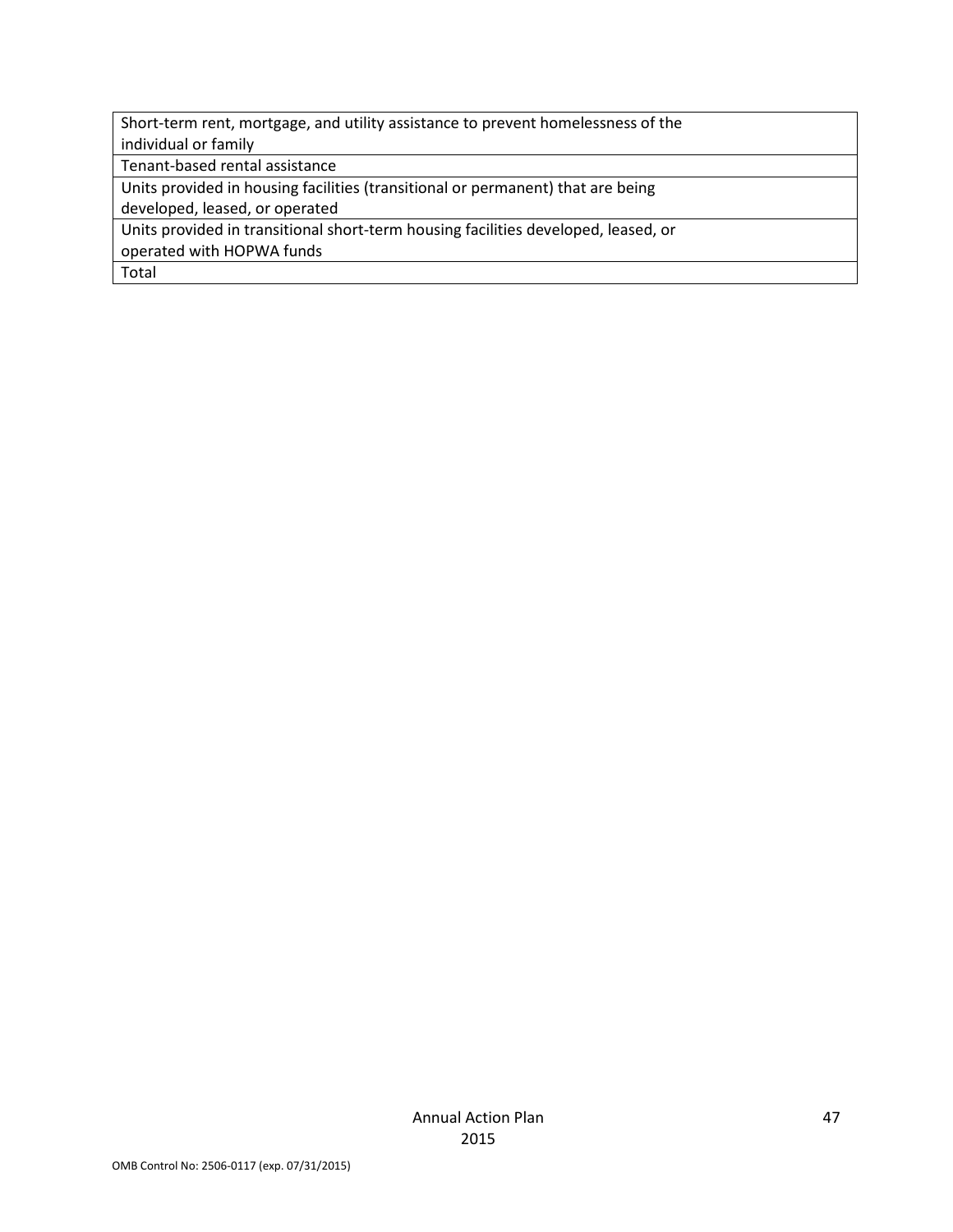# AP-75 Barriers to affordable housing – 91.220(j)

#### **Introduction**

The City identified public policy factors that are barriers to affordable housing in the process of drafting its 2010-2016 Housing Element update. Notable barriers included:

• Land use controls. Zoning designations affect the availability of land suitable for multi-family development.

• Residential development standards, which control the type, location, and density of residential development in Lodi. Parking requirements, building setbacks, height limits, and open space requirements are essential to ensuring that Lodi remains a safe and enjoyable place to live, but may constrain the density at which land is developed.

• Design guidelines, which control the appearance of new development. The requirements of design guidelines may slightly increase the cost of building new housing.

• Site improvement, development impact, and processing fees. These fees can add significant cost to developing new housing. Developers must often pay for new roadway, sewer, water, and park facilities, along with miscellaneous other fees. There are also costs associated with getting projects approved by the City and other agencies.

• Permit and approval process. In addition to the cost of fees on new projects, the amount of time required to process them varies by project, and the developer generally must pay holding costs, such as property taxes, during this time.

Actions it planned to remove or ameliorate the negative effects of public policies that serve as barriers to affordable housing such as land use controls, tax policies affecting land, zoning ordinances, building codes, fees and charges, growth limitations, and policies affecting the return on residential investment

In 2015-16, the City will complete the process to review and update the Housing Element again, and develop an Analysis of Impediments to Fair Housing Choice. Any barriers to affordable housing identified through those documents will be addressed within the period of this Consolidated Plan.

### **Discussion**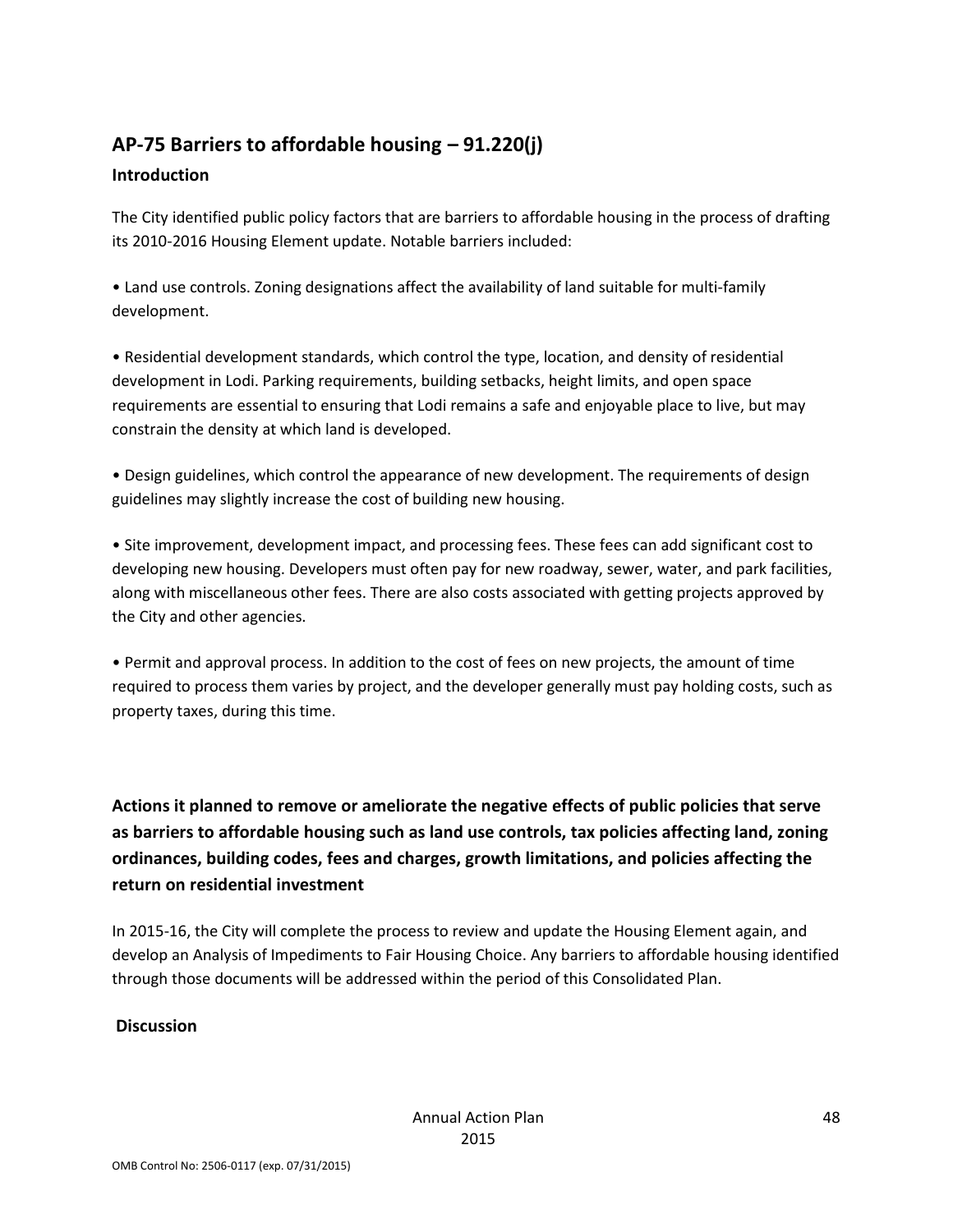### AP-85 Other Actions – 91.220(k)

#### **Introduction**

While there are several constraints to meeting the needs of low-income residents, the primary obstacle is that there is a lack of funding to fully address all needs. The economic challenges facing the nation have forced many nonprofits to cut services at a time when governmental entities and others are least able to provide them. In response to the level of need, the City has maintained its commitment to providing local funding to nonprofits; even though budget cuts have been required in a number of areas. The City also supports nonprofits' efforts to raise private funds, in part through providing direct funding and in-kind services to special events, including fundraisers.

Another obstacle to meeting underserved needs is that the location of many available services is in the City of Stockton. Lodi works closely with the regional transit agencies to improve access, and there are several daily public transportation linkages between Lodi and downtown Stockton. The City has also encouraged nonprofit agencies to operate satellite offices within Lodi

#### Actions planned to address obstacles to meeting underserved needs

In 2015-16, the City will support the following programs to address underserved needs:

• The Salvation Army's Tutoring and Mentoring Program that serves the low-income, predominantly Hispanic population from the RCAP/ECAP area.

- San Joaquin Fair Housing's housing counseling services.
- Second Harvest Food Banks services to the needy families within the Target Area.

• Emergency Food Bank's Mobile Farmer's Market that serves the low-income, predominantly Hispanic population from the RCAP/ECAP area.

• Lodi Gang Reduction Intervention Prevention (LodiGRIP) Program that serves predominantly Hispanic youth and their families that are at-risk of gang influence and activities.

#### Actions planned to foster and maintain affordable housing

In 2015-16, the City will offer the following programs to foster and maintain affordable housing:

• The City's HOME grants will provide first-time homebuyer assistance in the form of a down payment

#### Annual Action Plan

2015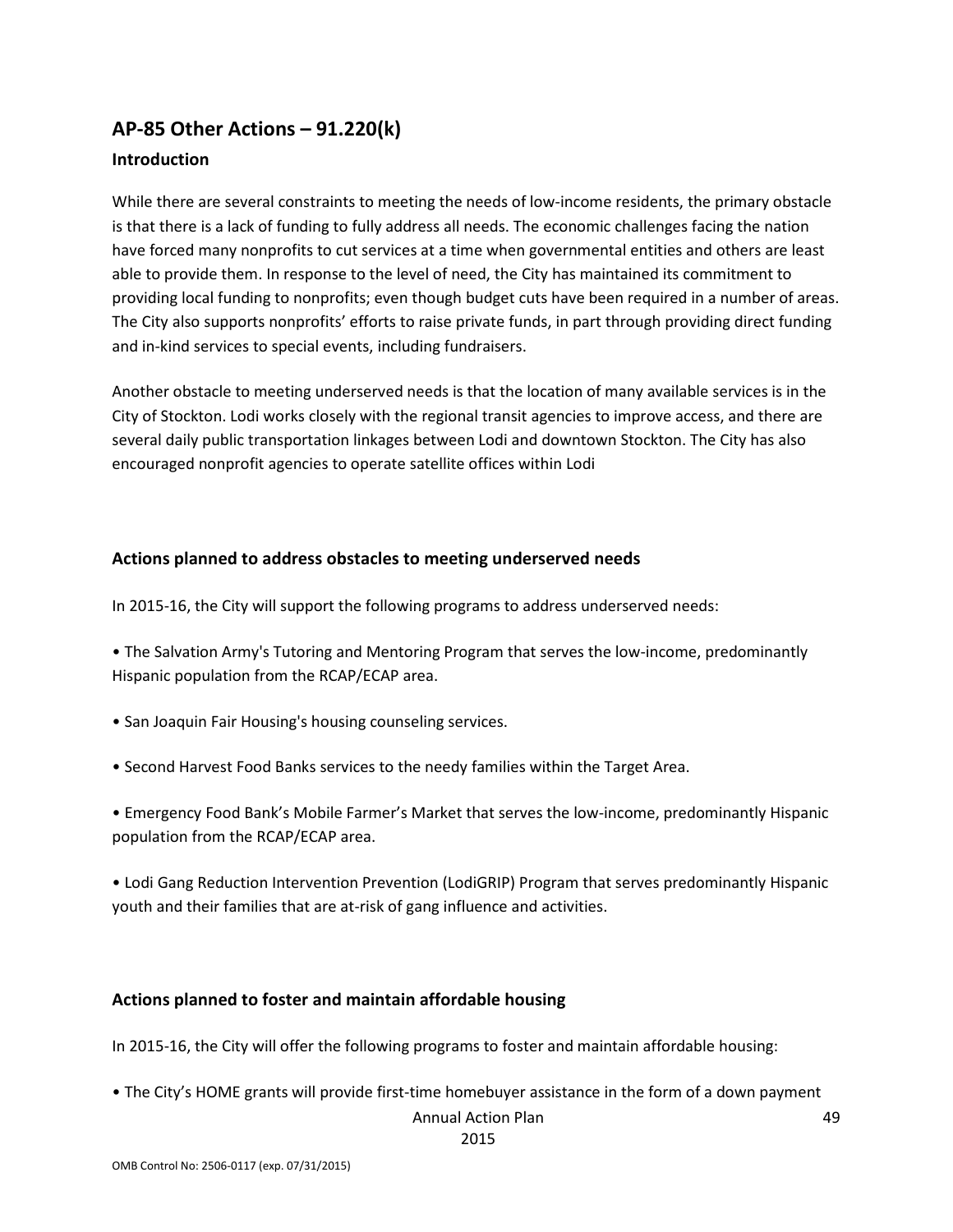loan to an anticipated 3 households.

• The City is pursuing a partnership with Habitat for Humanity for an Aquisition and Rehab Program that will allow at least 10 vacant and foreclosed properties to be purchase and rehabilitated as affordable housing.

#### Actions planned to reduce lead-based paint hazards

In 2015-16, the City will offer the following programs to reduce lead-based paint hazards:

• The City will continue to provide lead-based paint testing as a component of its housing repair and rehabilitation programs when required by HUD regulations. Given the age and condition of Lodi's housing stock, there are a significant number of homes where lead-based paint testing is needed.

#### Actions planned to reduce the number of poverty-level families

In 2015-16, the City will offer the following programs to reduce the number of poverty-level families:

• Lodi's goals include several that align with the goal of reducing poverty, including creating new affordable housing, expanding housing and services for the homeless, creating new local jobs, and providing social services. The City plans to fund specific activities that address each of these goals during the Consolidated Plan timeframe.

• For 2015-16, the City will provide assistance to first-time home buyers to acquire and rehabilitate affordable housing through a grant of State HOME Program funding and through a partnership with Habitat for Humanity.

• The City is also coordinating public service outreach to low-income, minority families with youth that have either been affected by gang violence or are at high-risk of gang violence through the Lodi Gang Reduction Intervention Prevention (LodiGRIP) Program.

#### Actions planned to develop institutional structure

In 2015-16, the City will continue to support and assist the service providers within our jurisdiction and to assess changes in needs on an on-going annual basis.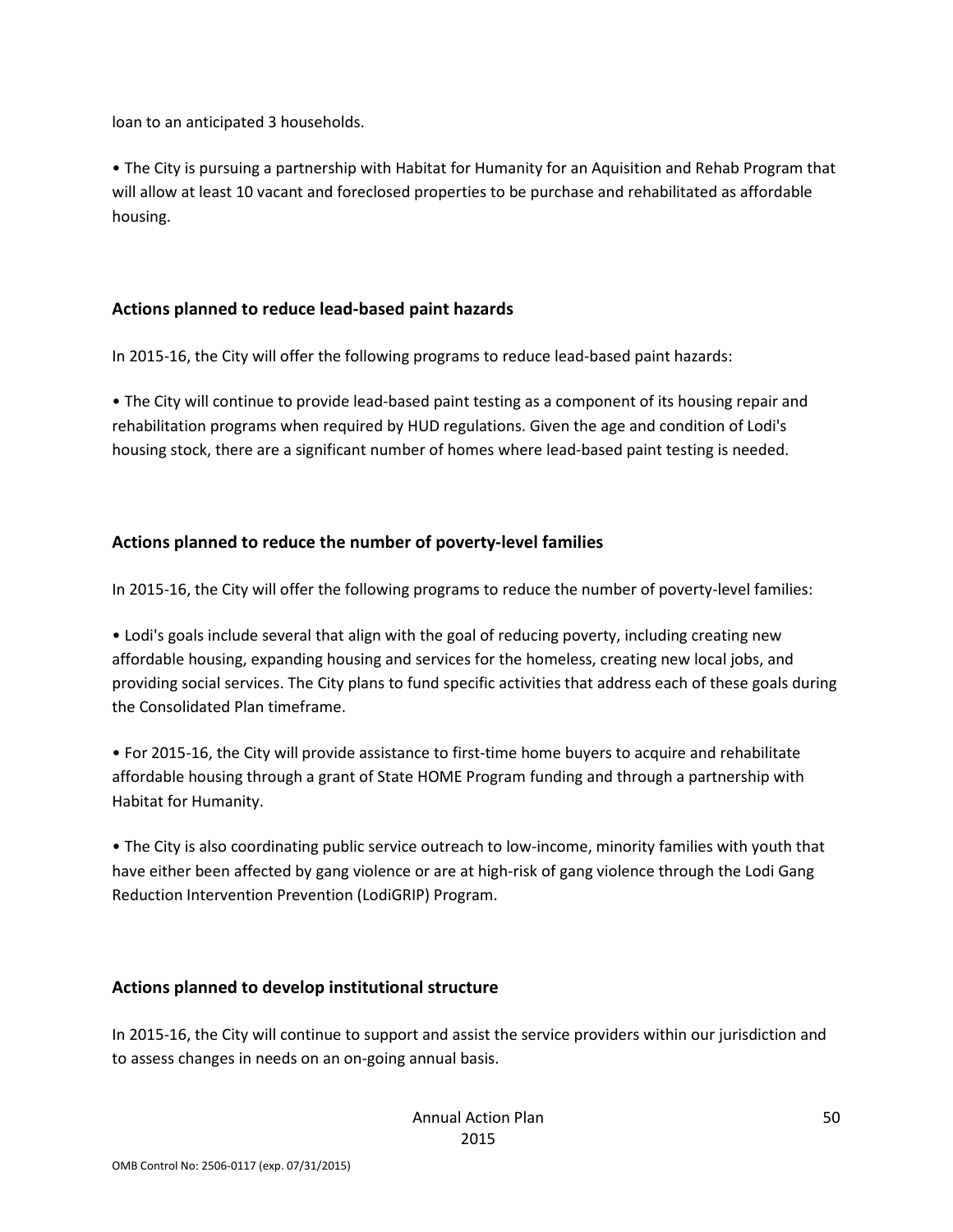## Actions planned to enhance coordination between public and private housing and social service agencies

The City will continue to participate in regional coordination of services through the Emergency Food and Shelter Program Board and other networking opportunities.

#### Discussion

For 2014/15, HUD's published limits on both Existing and New Home Purchase prices that were based upon county-wide averages, were considerably lower than the market in Lodi and therefore placed considerable constraint on the ability to move forward with our First Time Home Buyer Program. The recently published limits for 2015/16 are higher and should allow our program to become feasible by making a reasonable percentage of homes eligible for FTHB purchase and rehabilitation.